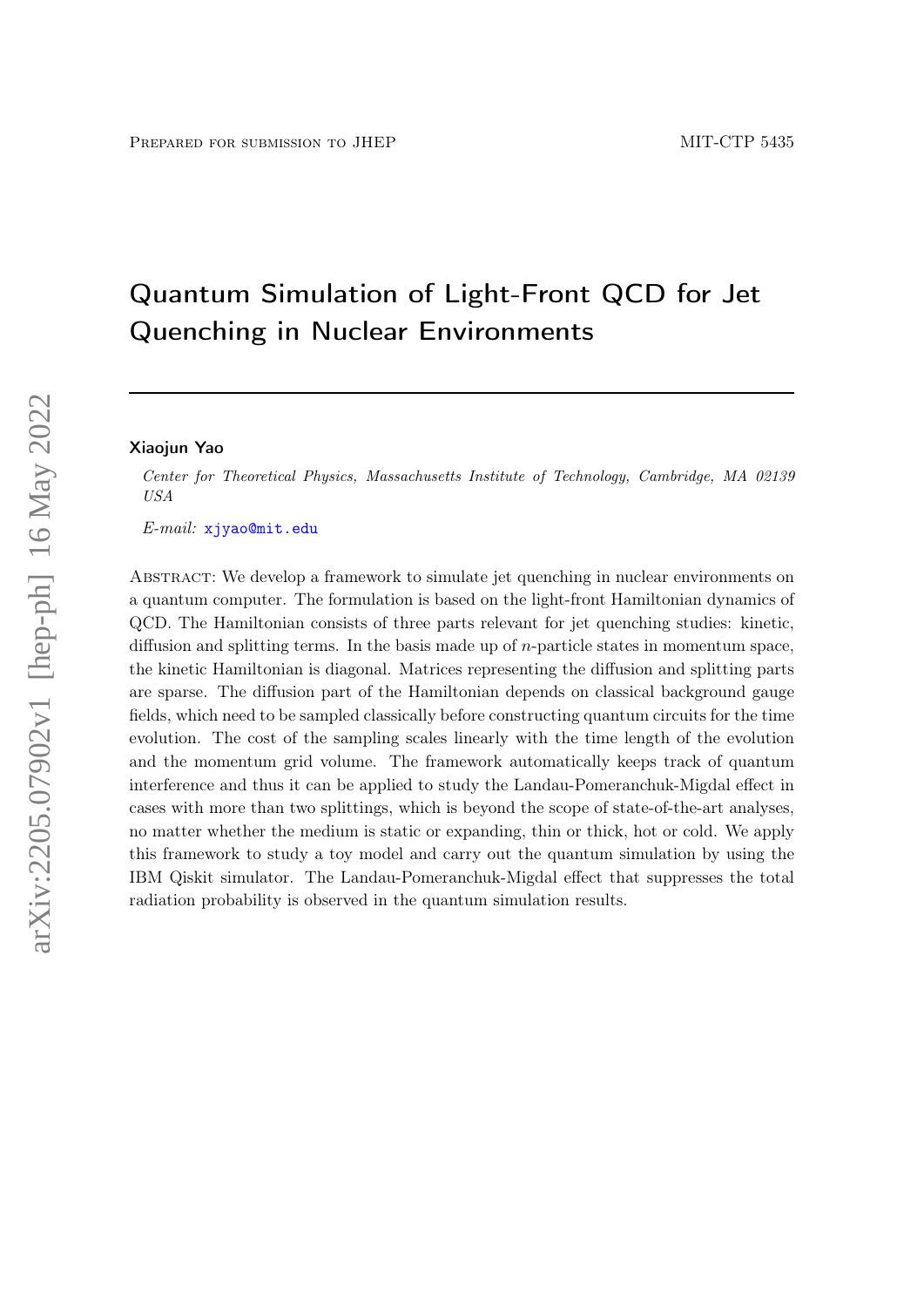## Contents

| 1        | Introduction                                          | $\mathbf{1}$            |
|----------|-------------------------------------------------------|-------------------------|
| $\bf{2}$ | Formalism                                             | $\overline{\mathbf{4}}$ |
|          | Light-Front Hamiltonian Dynamics<br>2.1               | $\boldsymbol{6}$        |
|          | 2.2<br><b>Hilbert Space</b>                           | 8                       |
|          | State Initialization and Measurement<br>2.3           | 10                      |
| 3        | Matrix Elements of the Light-Front Hamiltonian of QCD | 11                      |
|          | Kinetic Term<br>3.1                                   | 11                      |
|          | Diffusion Term<br>3.2                                 | 12                      |
|          | 3.3<br><b>Splitting Term</b>                          | 16                      |
|          | Sampling Classical Background Field<br>3.4            | 17                      |
| 4        | <b>Quantum Simulation of Toy Model</b>                | 19                      |
|          | Toy Model<br>4.1                                      | 19                      |
|          | Construction of Quantum Circuit<br>4.2                | <b>20</b>               |
|          | Kinetic Term<br>4.2.1                                 | 22                      |
|          | Diffusion<br>4.2.2                                    | 23                      |
|          | Splitting<br>4.2.3                                    | 24                      |
|          | Simulation Results<br>4.3                             | 25                      |
| 5        | Conclusions                                           | 27                      |
|          | A Light-Front Hamiltonian of QCD                      | 28                      |
|          | A.1 Fermion Sector                                    | 29                      |
|          | A.2 Gauge Sector                                      | 32                      |
|          | A.3 Splitting                                         | 34                      |
|          | <b>B</b> Phase Kickback Method                        | 35                      |

# <span id="page-1-0"></span>1 Introduction

In high energy collisions, partons of large virtuality are produced from hard scatterings, which then radiate and hadronize subsequently, forming collimated sprays of particles called jets. Studying jet production can deepen our understanding of both perturbative and nonperturbative aspects of Quantum Chromodynamics (QCD), which is the theory for strong interaction in the Standard Model. In recent years, jet and jet substructure observables in proton-proton collisions have been intensively investigated in both theory and experiment [\[1–](#page-36-0)[37\]](#page-38-0).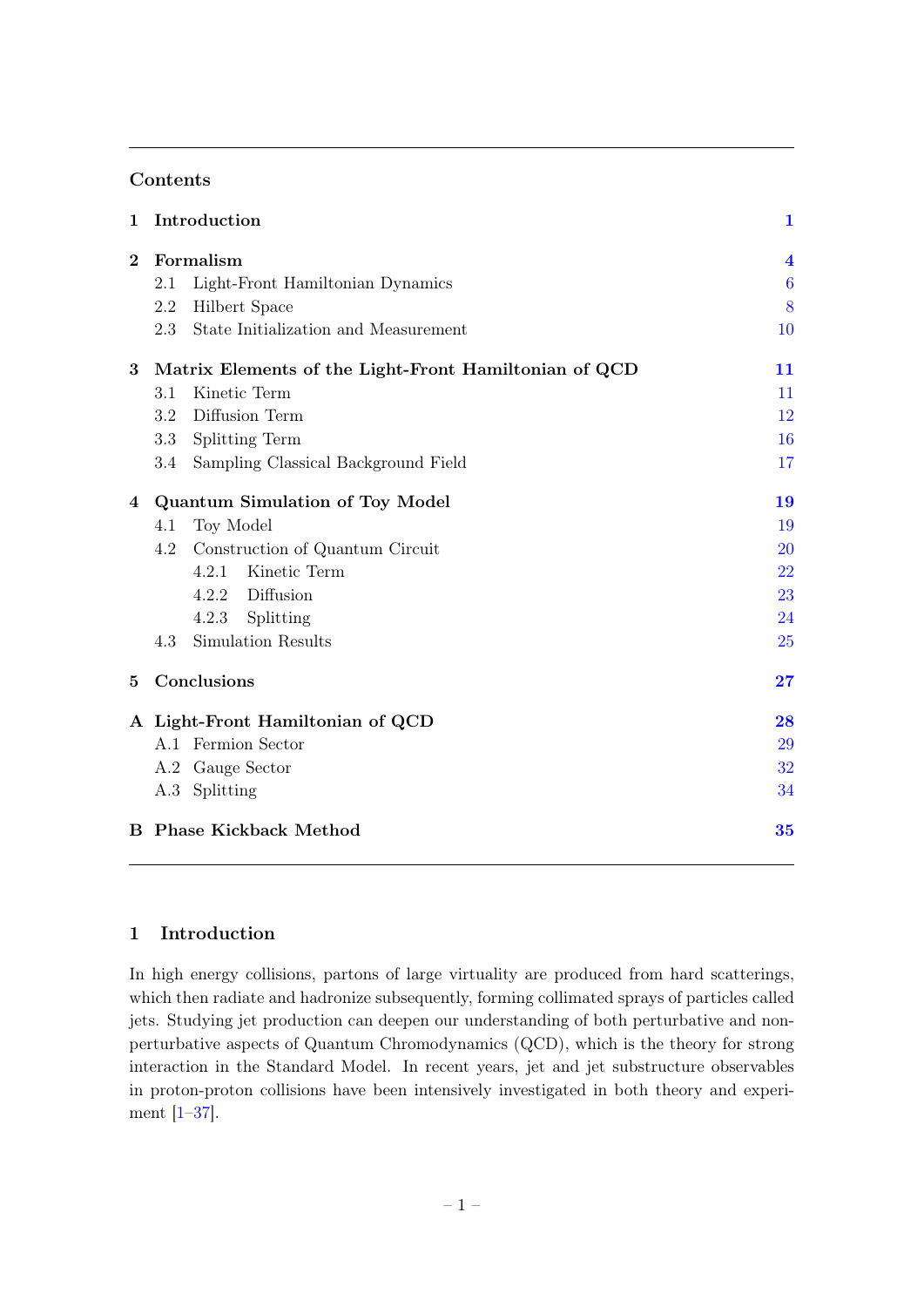In heavy ion collisions, jets serve as useful probes of the quark-gluon plasma (QGP), a strongly coupled fluid produced shortly after the collision. High energy partons with large virtuality are produced even earlier, much before the formation of the QGP close to thermal equilibrium. The initial hard production of partons is followed by subsequent parton showers and when the produced partons traverse the QGP, further radiation induced by the medium can happen. Eventually partons hadronize into particles at the freezeout. By comparing jets produced in proton-proton and heavy ion collisions, we are able to learn how the QGP modifies the parton shower. Jets can be thought of as external to the QGP, since the large energy scale involved in the jet production is much bigger than the typical temperature of the QGP fireball, which falls in the range  $\sim$  [150, 600] MeV. In this sense, a jet can also be treated as an open quantum system embedded in the QGP fireball [\[38,](#page-38-1) [39\]](#page-38-2). Nevertheless, the soft ingredients of jets cannot be fully distinguished from the QGP fireball in general.

To understand and interpret experimentally measured jet and jet substructure observables in heavy ion collisions, at least three aspects of jet-medium dynamics need theoretical studies: jet energy loss, medium response and selection bias. First, when high energy partons traverse the QGP, they interact with the soft medium and as a result lose energy and momentum. This is the original idea of jet quenching in heavy ion collisions. Furthermore, the lost energy and momentum evolve in the QGP fireball, which may or may not thermalize completely to become part of the QGP, and eventually turn into particles that still have some correlation with the original high energy partons losing energy and momentum. Due to the remaining correlation, some of the particles produced in this way are reconstructed as part of the final jets. Finally, since jets of wider opening angles lose more energy than those with narrower opening angles, when experimentalists reconstruct jets of a given energy or transverse momentum, more narrower jets are selected due to the power-law decrease in jet spectra. Jet energy loss has been studied widely for a long time, while in recent years, more studies focused on understanding medium response [\[40–](#page-38-3)[63\]](#page-39-0) and selection bias [\[64\]](#page-39-1).

Jet energy loss has been studied in both the strong coupling [\[65–](#page-39-2)[72\]](#page-40-0) and weak coupling limits. In the weak coupling (perturbative) approach, an important quantum interference effect needs consideration is called the Landau-Pomeranchuk-Migdal (LPM) effect. The LPM effect suppresses in-medium radiation because of the destructive quantum interference, caused by soft momentum exchange with the medium that modifies the phase in the time evolution in a random way. Early perturbative studies of the LPM effect focused on the case with a static medium and just one splitting, i.e., with one incoming parton and two outgoing partons for an initial quark state [\[73–](#page-40-1)[82\]](#page-40-2), and were later generalized for an incoming gluon [\[83–](#page-40-3)[91\]](#page-41-0) and expanding media [\[92,](#page-41-1) [93\]](#page-41-2). The difficulty of analyzing the LPM effect lies in that the soft momentum transfer from the medium and the parton splitting do not commute, which requires one to keep track of both in a time-ordered way. The soft momentum exchange process in the time evolution can be analyzed by studying a time evolution equation for a two-point correlation function, which describes the propagation of a single parton in the medium, undergoing transverse momentum broadening due to diffusion. The soft momentum exchange is encoded in terms of a "potential" term in the equation, which can be calculated in the opacity expansion or modeled. The description of the soft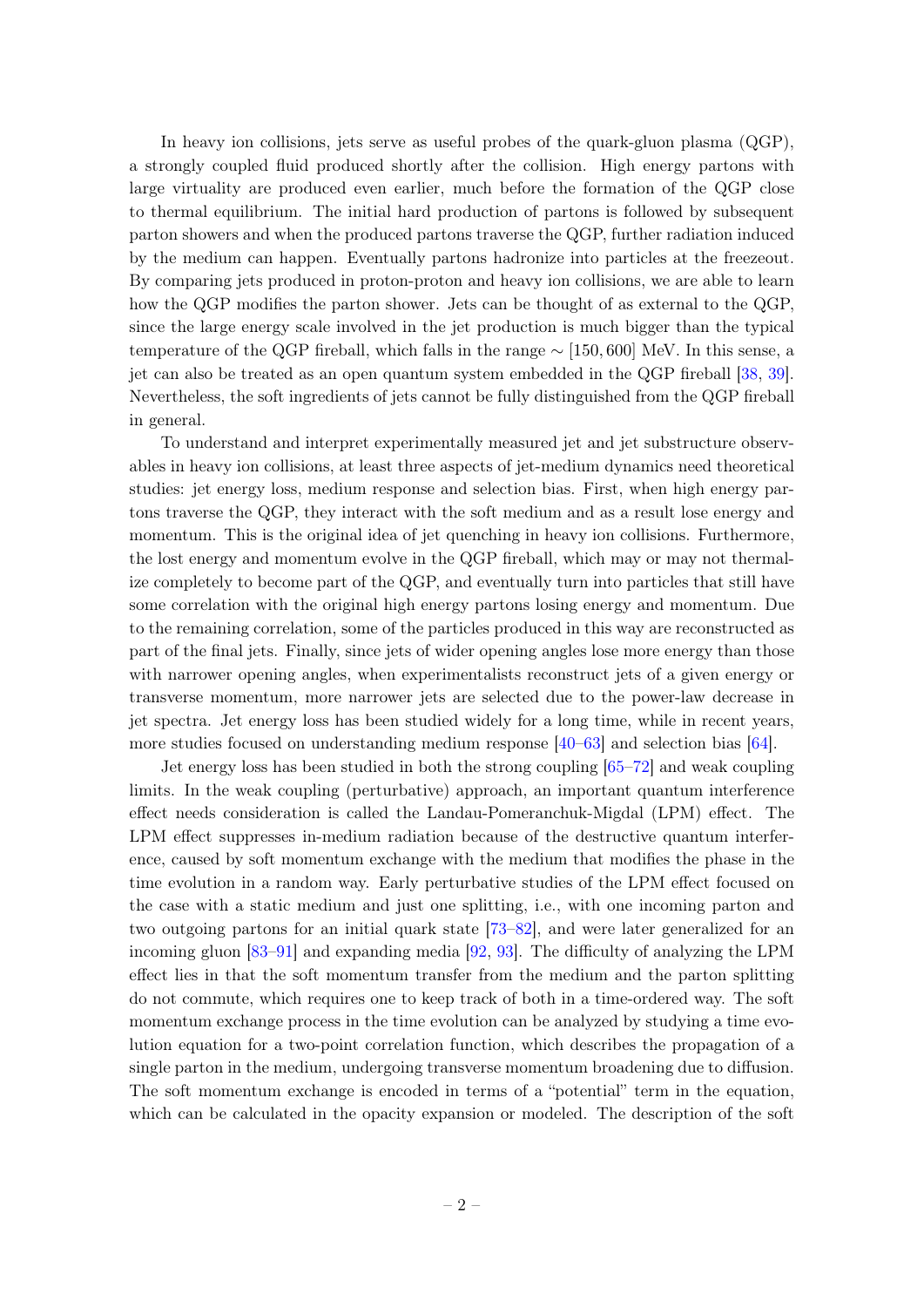momentum exchange can be improved by expanding the "potential" term perturbatively at high frequency on top of a harmonic oscillator form [\[94,](#page-41-3) [95\]](#page-41-4). Recent studies have attempted to investigate cases with two splittings [\[96–](#page-41-5)[98\]](#page-41-6), but the analysis becomes extremely complicated due to multiple interfering diagrams with overlapped formation times of daughter partons. Therefore, it is extremely challenging to analyze the LPM effect for cases with more than two splittings, especially when the medium is time dependent.

In this paper, we propose a framework for quantum simulation of jet quenching in hot and/or dense nuclear environments. Quantum simulation of quantum dynamics has been proposed long time ago [\[99\]](#page-41-7) and is developing rapidly in recent years [\[100–](#page-41-8)[116\]](#page-42-0). For applications in quantum field theory, it has been shown that scalar field theory with the  $\phi^4(x)$ interaction can be efficiently simulated on a quantum computer  $[117–120]$  $[117–120]$ . Later studies investigated fermionic fields [\[121\]](#page-42-3) and gauge theories in low dimensions [\[122–](#page-42-4)[130\]](#page-43-0). Quantum simulation has been explored to study open quantum systems in heavy ion collisions such as heavy quarks and jets [\[131,](#page-43-1) [132\]](#page-43-2). Furthermore, hadron structure can also be studied on a quantum computer by using basis light-front quantization approach [\[133\]](#page-43-3). In the noisy intermediate-scale quantum (NISQ) era [\[134\]](#page-43-4), error mitigation techniques [\[135,](#page-43-5) [136\]](#page-43-6) are crucial for useful applications of quantum computers.

To simulate jet quenching on a quantum computer, we will apply the light-front Hamiltonian formulation of QCD [\[137\]](#page-43-7) to describe the in-medium time evolution of high energy partons. The Hamiltonian relevant for jet quenching can be decomposed into three parts: a kinetic term for the phase change in the time evolution, a diffusion term accounting for the transverse momentum broadening due to the soft kicks from the medium, and a splitting term that governs radiation of partons and their recombination. The random transverse momentum exchange between the partons and the medium can be described by an external classical background gauge field that satisfies certain correlations. These correlation functions depend on the medium properties such as its temperature. The classical background field results in a random change of the kinetic energy, which leads to a random phase in the time evolution and is the crucial part for the destructive interference in the LPM effect. The classical background field needs to be sampled classically before constructing quantum circuits and the cost of the sampling scales linearly with the time length of the evolution and the momentum grid volume. We will use  $n$ -particle states in momentum space as the basis of the Hilbert space and write down matrix elements for the three parts of the Hamiltonian. It will turn out that the kinetic term is diagonal and thus can be efficiently simulated. Furthermore, the matrices of the diffusion and splitting Hamiltonians are sparse, indicating that we are very likely able to efficiently simulate them on a quantum computer. After discretizing momenta and encoding all the basis states in the qubit register, we can construct quantum gates for the Hamiltonian. The initial state of the time evolution for jet quenching is given by one or many partons (quarks and gluons) with definite momenta, colors and spins, properly (anti)symmetrized, which can be easily constructed in the qubit register since it is a linear combination of the basis states with known coefficients. The standard Trotterization method will then be applied to simulate the Hamiltonian evolution. At the end of the time evolution, we perform measurements by projecting the final state onto a state with certain number of partons with specific momenta, colors and spins,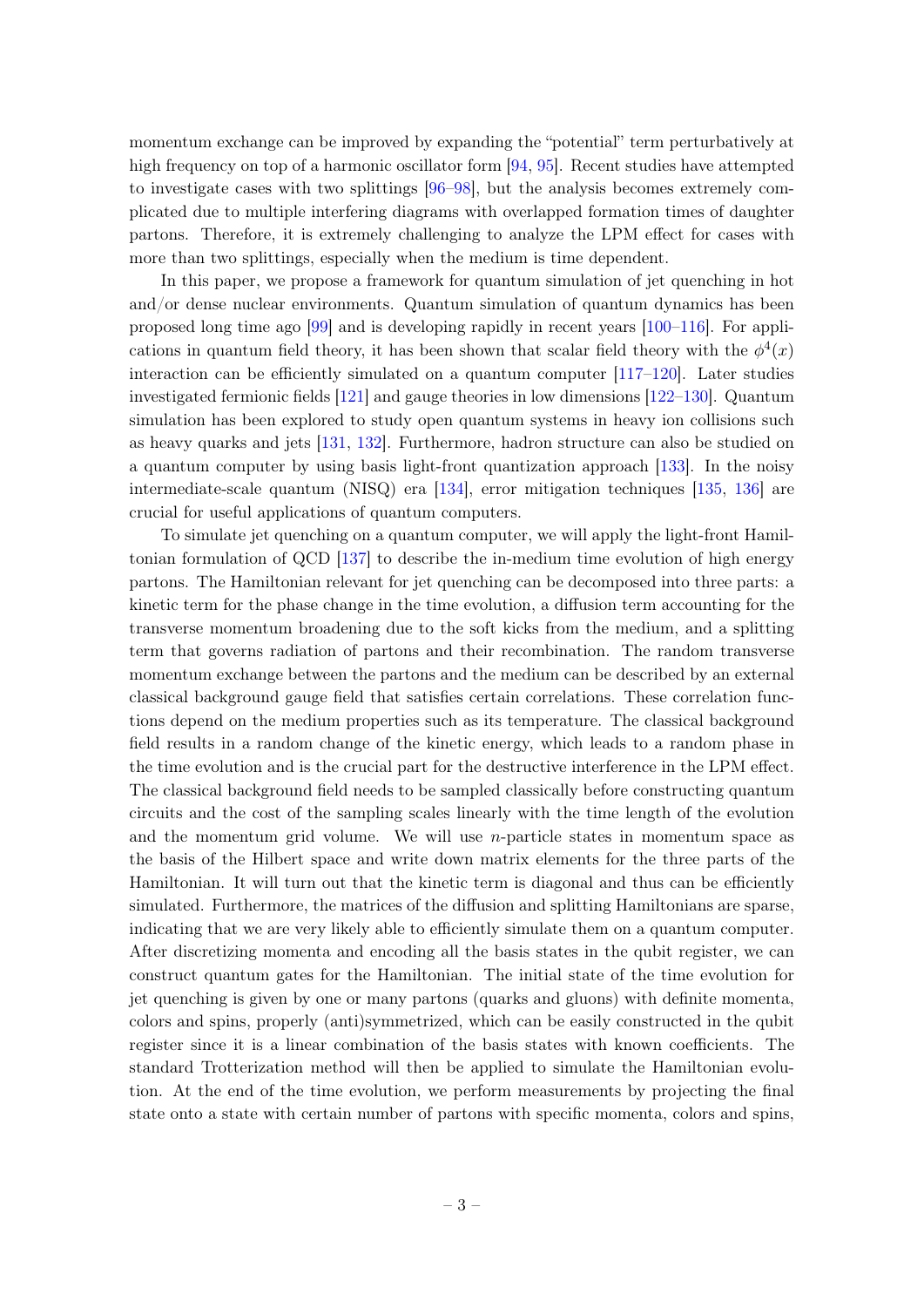that is properly (anti)symmetrized. Radiation spectra can then be estimated from the measurement results by repeating the time evolution and the projective measurement multiple times. Our approach automatically keeps track of quantum interference, since it is based on the quantum evolution of a wavefunction, i.e., it evolves on the amplitude level. Therefore, our framework can be easily used to study the LPM effect for more than two splittings, no matter whether the medium is time independent or time dependent, thin or thick, hot or cold. In the future, with fault-tolerant quantum computers that have a few hundred logical qubits, we will be able to use this framework to study QCD jet quenching in nuclear environments and learn new physical insights into the LPM effect.

We will apply the formalism to study a toy model that can be encoded by five qubits. The toy model consists of scalar particles, which means we neglect the spin and color degrees of freedom that are present in QCD. To reduce the size of the Hilbert space, we simply consider a  $2 + 1$  dimensional system with only one transverse direction. Both the longitudinal and transverse momenta have two levels. We include both 1-particle and 2 particle states in the Hilbert space, which allows us to study the LPM effect in one splitting. Classical background fields are also used to describe the random transverse momentum exchanges in the toy model, which are sampled classically. By explicitly constructing a quantum circuit for the time evolution of the toy model and running simulations on the IBM Qiskit simulator, we compare the total radiation probabilities in vacuum and in the medium for an initial 1-particle state. We find that the probability of having two particles in the final state is smaller in the medium, which means the LPM effect that suppresses radiation is observed in the quantum simulation results of the toy model.

This paper is organized as follows: in Sect. [2](#page-4-0) we will give an overview of the framework, which includes state initialization, Hamiltonian time evolution and final measurements. We will introduce the light-front Hamiltonian of QCD to describe the in-medium dynamics of high energy partons and explain the *n*-particle basis of the Hilbert space. The matrix elements of the three parts of the Hamiltonian: the kinetic, diffusion and splitting terms will be given explicitly in the following Sect. [3,](#page-11-0) together with a discussion on the sampling of the classical background field. Furthermore, quantum simulation of the toy model for studying the LPM effect will be discussed in Sect. [4,](#page-19-0) with an explicit construction of the quantum circuit for the time evolution. Simulation results that are based on the IBM Qiskit quantum simulator will also be shown. Finally, we will conclude and give an outlook in Sect. [5.](#page-27-0)

## <span id="page-4-0"></span>2 Formalism

A typical diagram to understand the LPM effect in jet quenching is depicted in Fig. [1,](#page-5-0) which describes the time evolution of a quantum state initiated by an incoming parton that undergoes subsequent soft momentum exchanges, splittings and recombination. The diagram is on the amplitude level. To calculate physical observables, one needs to sum over the amplitudes from all diagrams with the same final state. In general, the number of diagrams grow exponentially with the number of splittings and their quantum interference is extremely difficult to account for in an approach based on perturbative theory.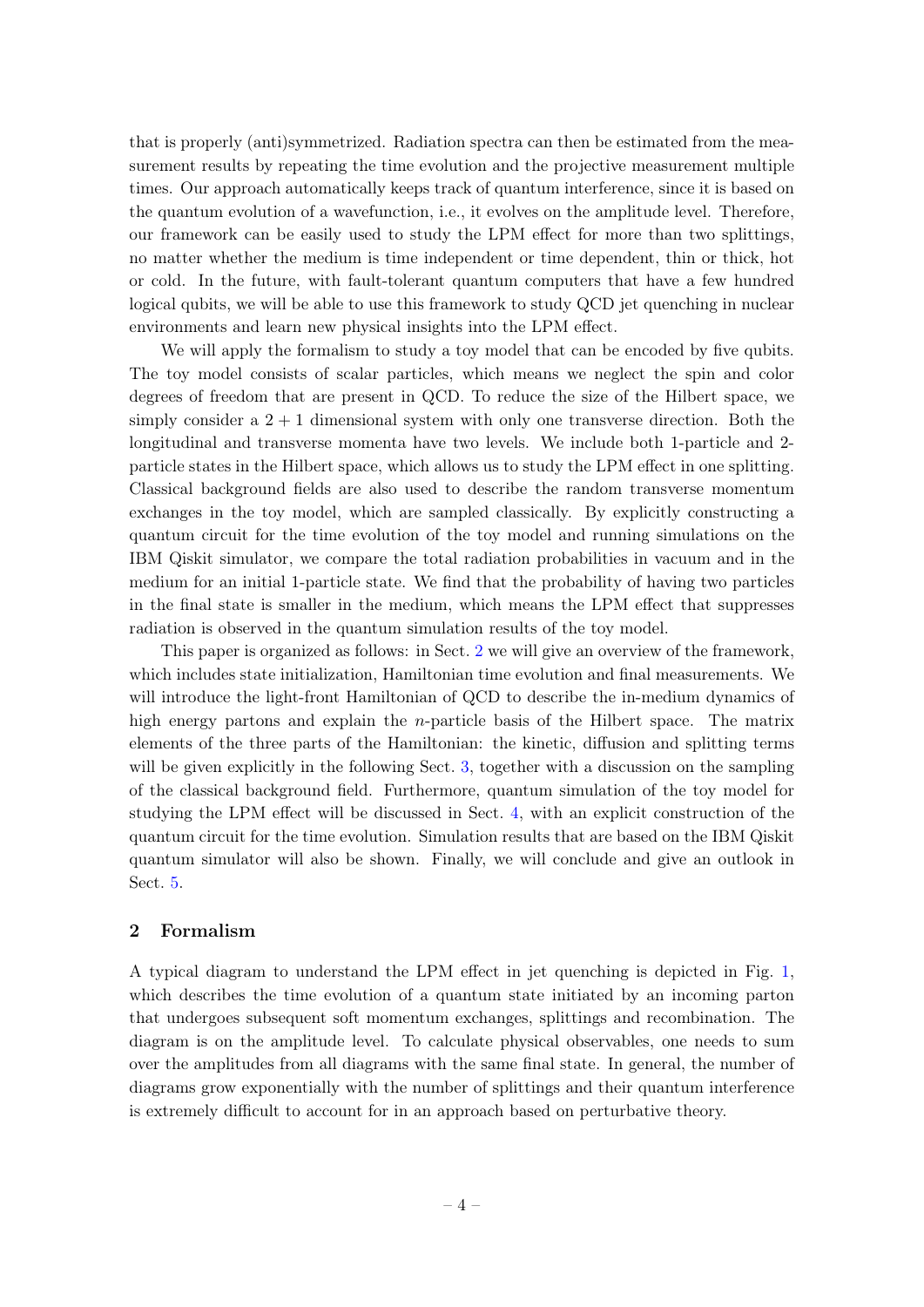<span id="page-5-0"></span>

Figure 1: Typical diagram describing the LPM effect in jet quenching on the amplitude level, which includes free propagation, soft momentum exchange (labeled by dashed lines) and splitting/recombination. The solid lines with arrows indicate the propagation of quarks in time, while the curly lines are for the propagation of gluons.

<span id="page-5-1"></span>

Figure 2: Three parts of the Hamiltonian for studying the LPM effect in jet quenching: the kinetic, diffusion and splitting/recombination terms. Matrix elements of these Hamiltonians will be explicitly given in Section [3.](#page-11-0)

To simulate the time evolution of jets and study the LPM effect on a quantum computer, we need a Hamiltonian description of the evolution, which includes the kinetic term, diffusion caused by soft momentum transfer from the medium and splitting/recombination, as depicted in Fig. [2.](#page-5-1) In this work, we will use the light-front Hamiltonian of QCD to describe the dynamics of high energy partons and their interactions with the nuclear medium. A brief introduction to the light-front Hamiltonian of QCD can be found in Appendix [A.](#page-28-0) We will first discuss the light-front Hamiltonian dynamics for studying the LPM effect in jet quenching in Section [2.1.](#page-6-0) Then in Section [2.2](#page-8-0) we will introduce the computational basis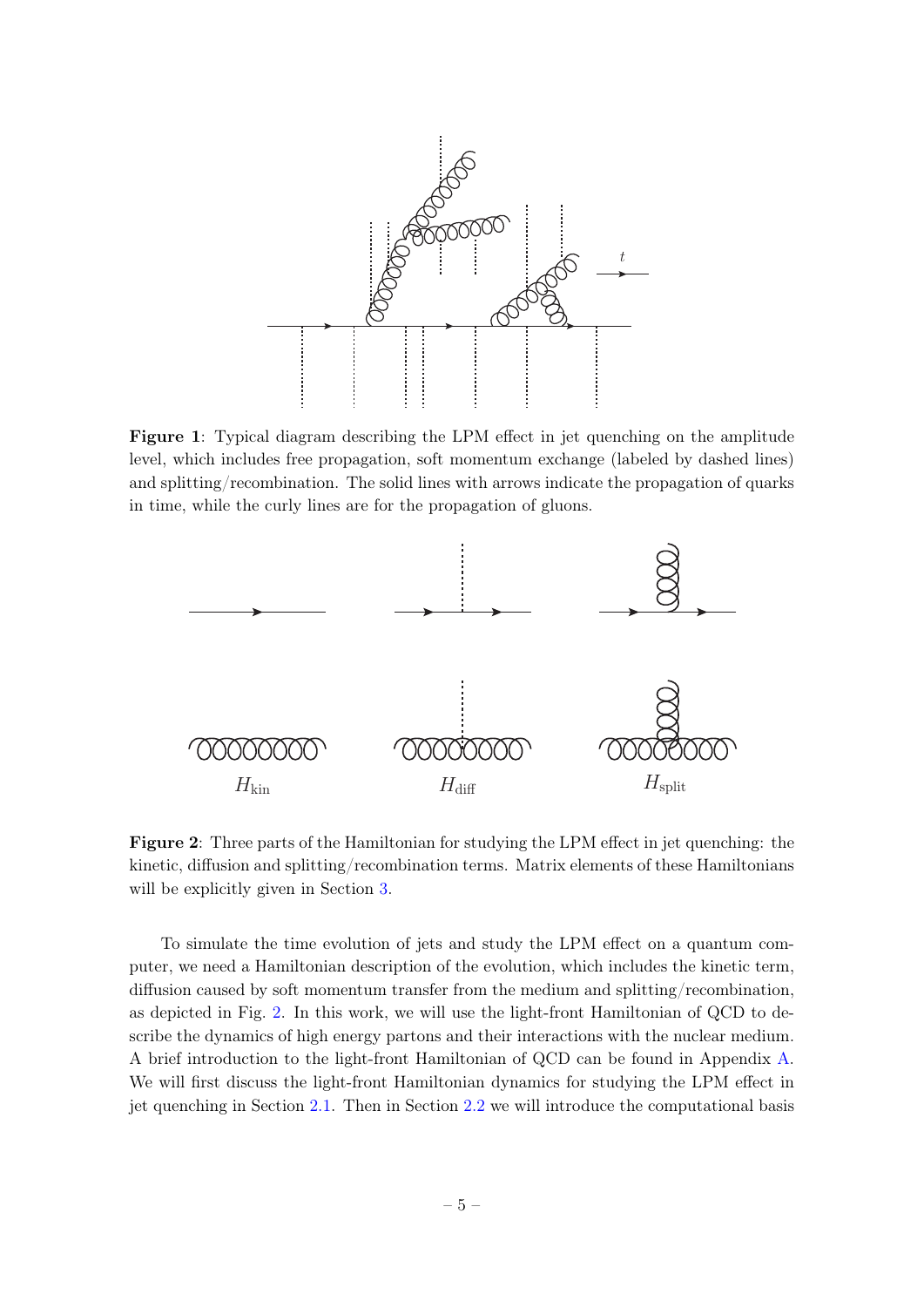of the Hilbert space for the quantum simulation.

#### <span id="page-6-0"></span>2.1 Light-Front Hamiltonian Dynamics

The light-front Hamiltonian dynamics is determined by

<span id="page-6-2"></span>
$$
2i\frac{\partial}{\partial x^+}|\Psi\rangle = H|\Psi\rangle\,,\tag{2.1}
$$

where  $x^+ = x^0 + x^3$  is the light-cone time.<sup>[1](#page-6-1)</sup> Our convention of the light-cone coordinates and the construction of the light-front Hamiltonian of QCD can be found in Appendix [A.](#page-28-0) The light-front Hamiltonian of QCD can be written as

$$
H = \int dx^{-} d^{2}x \pm \left( i\psi_{+}^{\dagger} \left( -\not{D}_{\perp} + im \right) \frac{1}{\partial^{+}} (\not{D}_{\perp} + im)\psi_{+} - g\psi_{+}^{\dagger} A^{-a} T^{a} \psi_{+} \right. \\
\left. + \frac{1}{4} F_{\perp}^{ija} F_{\perp ij}^{a} - \frac{1}{8} (\partial^{+} A^{-a})^{2} + \frac{1}{2} (\partial^{+} A^{ia}_{\perp}) (-\partial_{i} A^{-a} + gf^{abc} A^{-b} A^{c}_{\perp i}) \right),
$$
\n(2.6)

where  $i = 1, 2$  and  $j = 1, 2$  denote the transverse components and are implicitly summed over. The − component of the gauge field is not dynamical and is related to the dynamical components via

<span id="page-6-3"></span>
$$
A^{-a} = \frac{2}{\partial^+} \partial^i A^{ia}_\perp - \frac{2g}{\partial^+{}^2} \Big( f^{abc} (\partial^+ A^{ib}_\perp) A^{ic}_\perp - 2\psi_+^\dagger T^a \psi_+ \Big) , \tag{2.7}
$$

where  $\partial^{+2} = (\partial^{+})^2$ . The light-front Hamiltonian [\(2.6\)](#page-6-2) is time independent. The dynamical fields  $\psi_+^i$  and  $A_\perp^{ia}$  at zero time  $x^+=0$  can be expanded in terms of creation and annihilation

<span id="page-6-1"></span><sup>1</sup>The factor of 2 on the left-hand side is just a convention. When defining the light-front Hamiltonian, we integrate the Hamiltonian density with the integral measure

$$
\int \mathrm{d}x^- \, \mathrm{d}^2 x_\perp \mathcal{H} \,. \tag{2.2}
$$

On the other hand, we know the Lorentz invariant measure in spacetime is

$$
\int d^4x = \frac{1}{2} \int dx^+ dx^- d^2x_\perp.
$$
\n(2.3)

Therefore, for consistency we need to treat  $\frac{1}{2}x^+$  as the "time" conjugated to the Hamiltonian.

Another way of seeing this factor of 2 is to note that  $\frac{\partial}{\partial x^{+}}$  is associated with  $P_{+}$  and defining  $P_{+}$  involves

$$
\int \varepsilon_{+12-} \, dx^{-} \, dx^{1} \, dx^{2}, \tag{2.4}
$$

where the Levi-Civita tensor is normalized by

$$
\varepsilon_{+12-} = \frac{1}{2},\tag{2.5}
$$

when one uses the convention  $x^+ = x^0 + x^3$ . See e.g., Ref. [\[137\]](#page-43-7).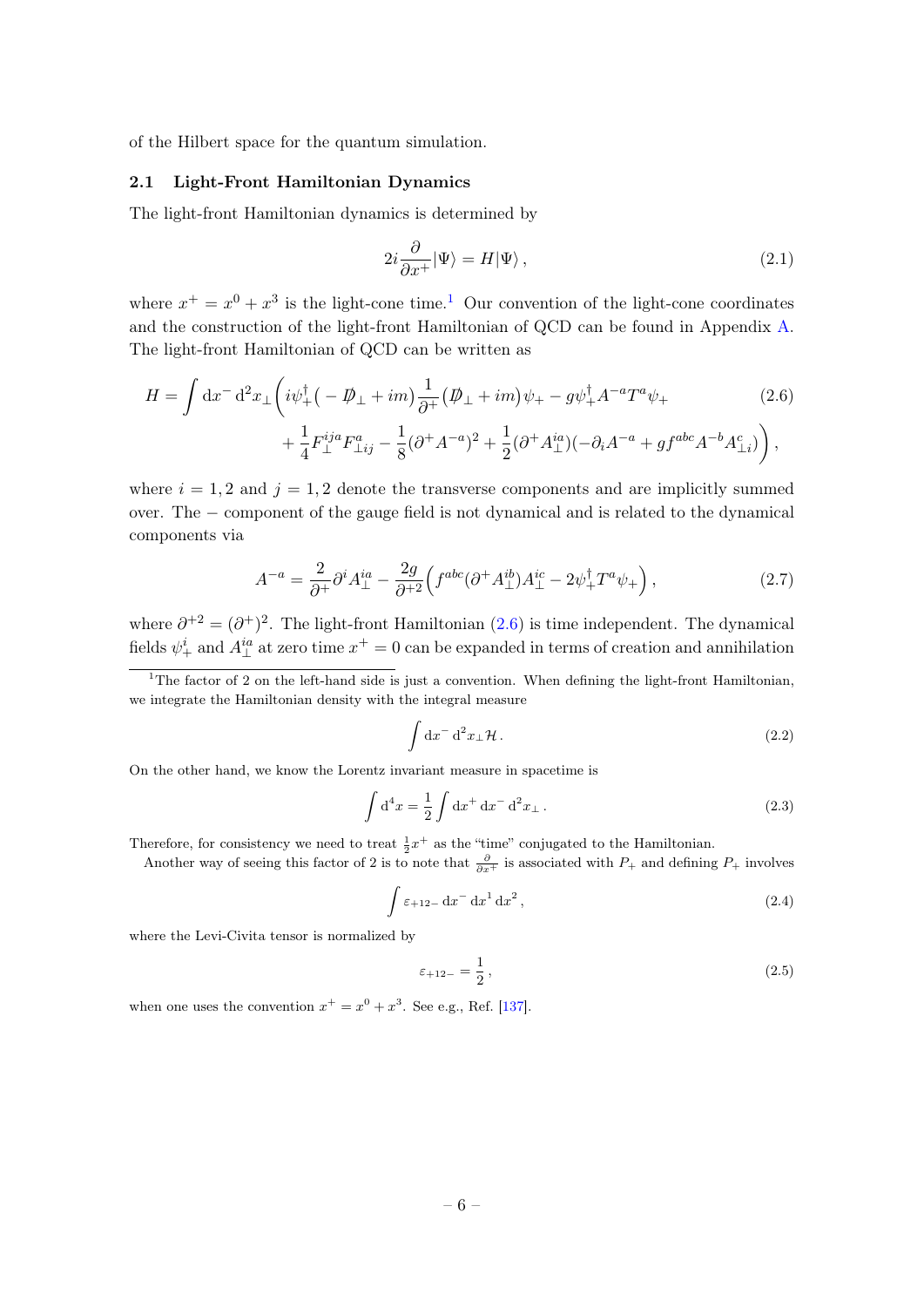operators in momentum space

$$
\psi_{+}^{i}(x^{+}=0,x_{\perp},x^{-}) = \sum_{\sigma=\pm\frac{1}{2}} \int_{k^{+}>0} \frac{dk^{+} d^{2}k_{\perp}}{2(2\pi)^{3}k^{+}} \Big(b^{i}(k,\sigma)u_{+}(k,\sigma)e^{-ik\cdot x} + d^{i\dagger}(k,\sigma)v_{+}(k,\sigma)e^{ik\cdot x}\Big),\tag{2.8}
$$

$$
A_{\perp}^{ib}(x^{+}=0,x_{\perp},x^{-}) = \sum_{\lambda=\pm} \int_{k^{+}>0} \frac{\mathrm{d}k^{+} \, \mathrm{d}^{2}k_{\perp}}{2(2\pi)^{3}k^{+}} \Big(a^{b}(k,\lambda)\varepsilon_{\perp}^{i}(\lambda)e^{-ik\cdot x} + a^{b\dagger}(k,\lambda)\varepsilon_{\perp}^{i*}(\lambda)e^{ik\cdot x}\Big),\tag{2.9}
$$

where  $a, b, d \ (a^{\dagger}, b^{\dagger}, d^{\dagger})$  are annihilation (creation) operators for gluons, quarks and antiquarks respectively. Here  $\sigma$  denotes quark spins,  $\lambda$  represents gluon polarizations and  $\epsilon_{\perp}(\lambda)$ is the corresponding polarization tensor in the transverse plane. The Hamiltonian can be quantized by imposing the following (anti-)commutation relations:

$$
\left\{b^{i}(k,\sigma),b^{j\dagger}(k',\sigma')\right\} = \left\{d^{i}(k,\sigma),d^{j\dagger}(k',\sigma')\right\} = 2(2\pi)^{3}k^{+}\delta^{ij}\delta_{\sigma\sigma'}\delta^{3}(k-k'),\qquad(2.10)
$$

$$
\left[a^{b}(k,\lambda),a^{c\dagger}(k',\lambda')\right] = 2(2\pi)^{3}k^{+}\delta_{\lambda\lambda'}\delta^{bc}\delta^{3}(k-k'),
$$

where  $\delta^3(k - k') = \delta(k^+ - k'^+) \delta^2(k_\perp - k'_\perp).$ 

In the following, when we describe the soft momentum exchange between the QGP and high energy partons, which results in diffusion of the partons in the transverse plane, we will use a description based on a background gauge field  $\bar{A}^{-a}$  [\[88\]](#page-41-9). The  $\bar{A}^{-a}$  field is classical and will be discussed in detail in Section [3.2.](#page-12-0) To incorporate the classical background field into the Hamiltonian, we simply apply the replacement

<span id="page-7-0"></span>
$$
A^{-a} \to A^{-a} + \bar{A}^{-a} \,,\tag{2.11}
$$

of which the right hand side is the new − component of the gauge field appearing in the Hamiltonian, with  $A^{-a}$  given by Eq. [\(2.7\)](#page-6-3) and  $\bar{A}^{-a}$  the classical background field. In general, the classical background field depends on the light-cone time  $x^+$ , so under the replacement [\(2.11\)](#page-7-0) the light-front Hamiltonian becomes time dependent through  $\bar{A}^{-a}$ 

$$
H \to H(x^+) = H[\bar{A}^{-a}(x^+)].
$$
\n(2.12)

The Hamiltonian can be split into three parts for studying the LPM effect in jet quenching:

$$
H(x^{+}) = H_{\text{kin}} + H_{\text{diff}}(x^{+}) + H_{\text{split}}.
$$
\n(2.13)

Here  $H_{\text{kin}}$  describes the free theory of quarks and gluons on the light front and induces a phase change for each parton in the time evolution.  $H_{\text{diff}}$  represents the interaction between the QGP medium and quarks/gluons in the system, which originates from Glauber exchanges induced by the background fields and results in the transverse momentum broadening of partons.  $H<sub>split</sub>$  gives the interaction between quarks and gluons, describing the splitting process of n high energy partons going into  $n+1$  partons and the inverse process,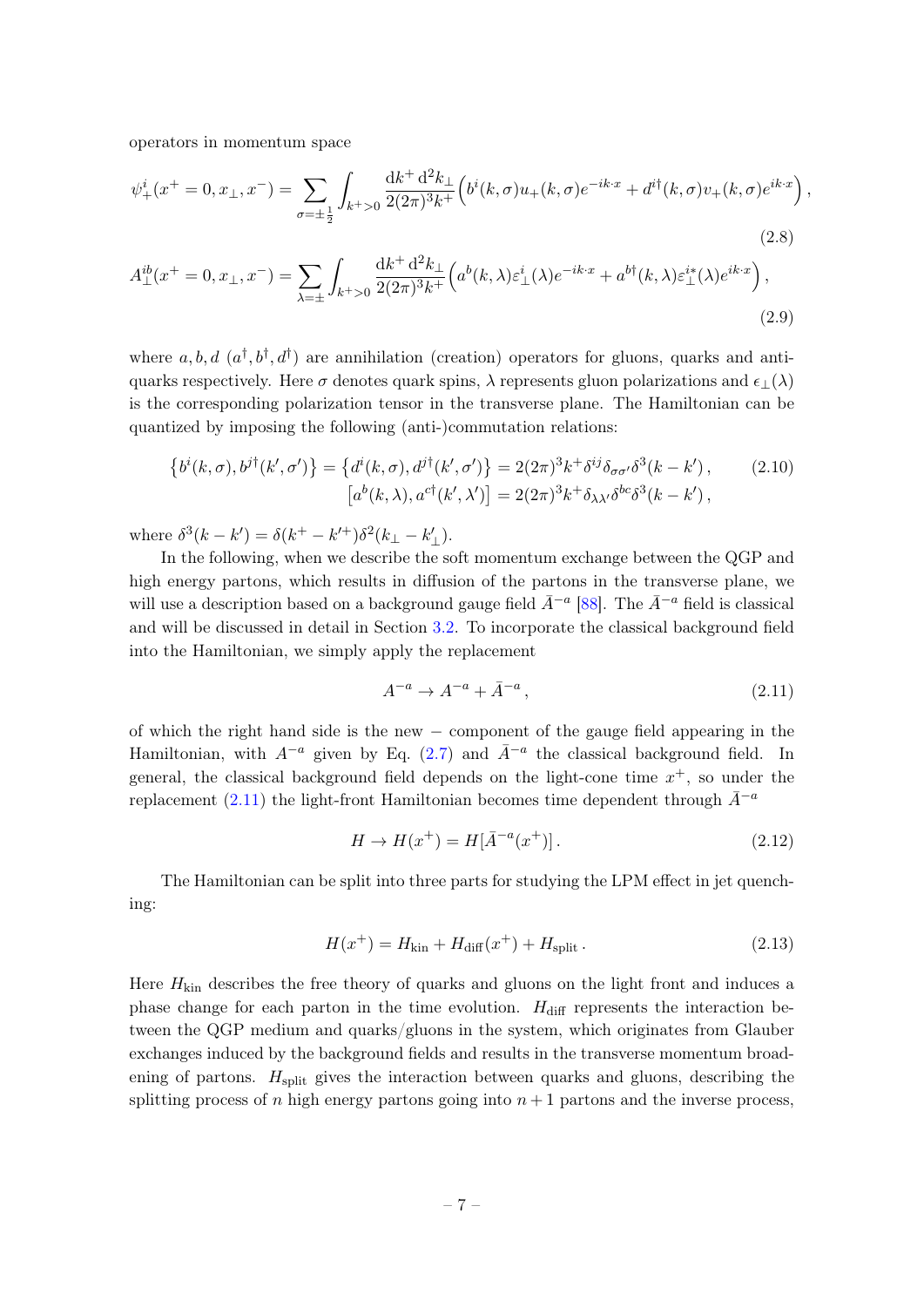i.e., recombination of partons. It is necessary to include recombination of partons in  $H_{split}$ for it to be Hermitian and for the time evolution to be unitary.

To simulate the in-medium jet evolution on a digital quantum computer from  $x^+ = 0$ to a time  $x^+ \equiv 2t^2$  $x^+ \equiv 2t^2$  $x^+ \equiv 2t^2$ , we decompose the total time length into  $N_t$  small pieces with a step size  $\Delta t = t/N_t$  and apply the standard Trotterization method:

$$
\left(e^{-i(H_{\rm kin} + H_{\rm diff} + H_{\rm split})\Delta t}\right)^{N_t} |\Psi\rangle = \left(\prod_j e^{-iH_j\Delta t} e^{\mathcal{O}((\Delta t)^2)}\right)^{N_t} |\Psi\rangle, \tag{2.14}
$$

where each  $H_i$  is chosen such that we know how to construct the quantum circuit for it and  $\sum_j H_j = H_{kin} + H_{diff} + H_{split}$ . The error  $\mathcal{O}((\Delta t)^2)$  on the right hand side comes from nonzero commutators  $[H_j, H_k] \neq 0$   $(j \neq k)$ . When  $N_t$  is large, the correction term  $\mathcal{O}((\Delta t)^2)$  can be neglected. Then simulating the in-medium jet evolution can be realized by constructing quantum gates implementing the Hamiltonian dynamics determined by each  $H_i$ . The convergence rate of the Trotterization can be further improved by including higher-order corrections.

To write out matrix elements for each part of the Hamiltonian, we need to choose a basis of the Hilbert space to project the Hamiltonian. In the next subsection, we will explain the basis constructed from  $n$ -particle states in momentum space.

#### <span id="page-8-0"></span>2.2 Hilbert Space

To formulate the Hamiltonian dynamics on a digital quantum computer, we need to first construct a basis of the physical Hilbert space and discretize it so that we can encode quantum states in terms of qubits and represent the Hamiltonian as quantum gates. We use n-particle states in the light-front momentum space to construct the basis of the Hilbert space. A 1-particle state can be labeled as

<span id="page-8-2"></span>
$$
|q/g, k^+ > 0, k_x, k_y, \text{color, spin} \rangle: \frac{b^{i\dagger}(k, \sigma)|0\rangle}{\sqrt{2(2\pi)^3 k^+}}, \frac{d^{i\dagger}(k, \sigma)|0\rangle}{\sqrt{2(2\pi)^3 k^+}}, \frac{a^{b\dagger}(k, \lambda)|0\rangle}{\sqrt{2(2\pi)^3 k^+}}, (2.15)
$$

which is obtained by applying a creation operator  $(a^{b\dagger}, b^{i\dagger} \text{ or } d^{i\dagger})$  on the vacuum. The normalization factor  $1/\sqrt{2(2\pi)^3 k^+}$  is chosen for later convenience. Here  $q/g$  indicates whether the state is a quark or a gluon. There is no ghost state since in the light-front Hamiltonian formulation of QCD, the light-cone gauge  $A^+=0$  is chosen and ghosts are decoupled from gluons. The momentum of the state is specified by the  $+$  and transverse components:  $(k^+, k_x, k_y)$ . In the light-front approach, the + component is always positive so we have constrained the Hilbert space to only contain states with positive  $k^+$ . A quark or an antiquark state has three degrees of freedom in color. We will label both states as q, i.e., a quark state and then differentiate them by the color degrees of freedom. In other words, a quark state has six degrees of freedom in color in our notation, which requires three qubits to encode. A gluon state has eight degrees of freedom in color, which also requires three qubits to encode. The spin degree of freedom has two possibilities for both

<span id="page-8-1"></span><sup>&</sup>lt;sup>2</sup>Here t is just a short hand notation for  $x^+/2$  and should be distinguished from  $x^0$  used in the definition of  $x^+ = x^0 + x^3$ .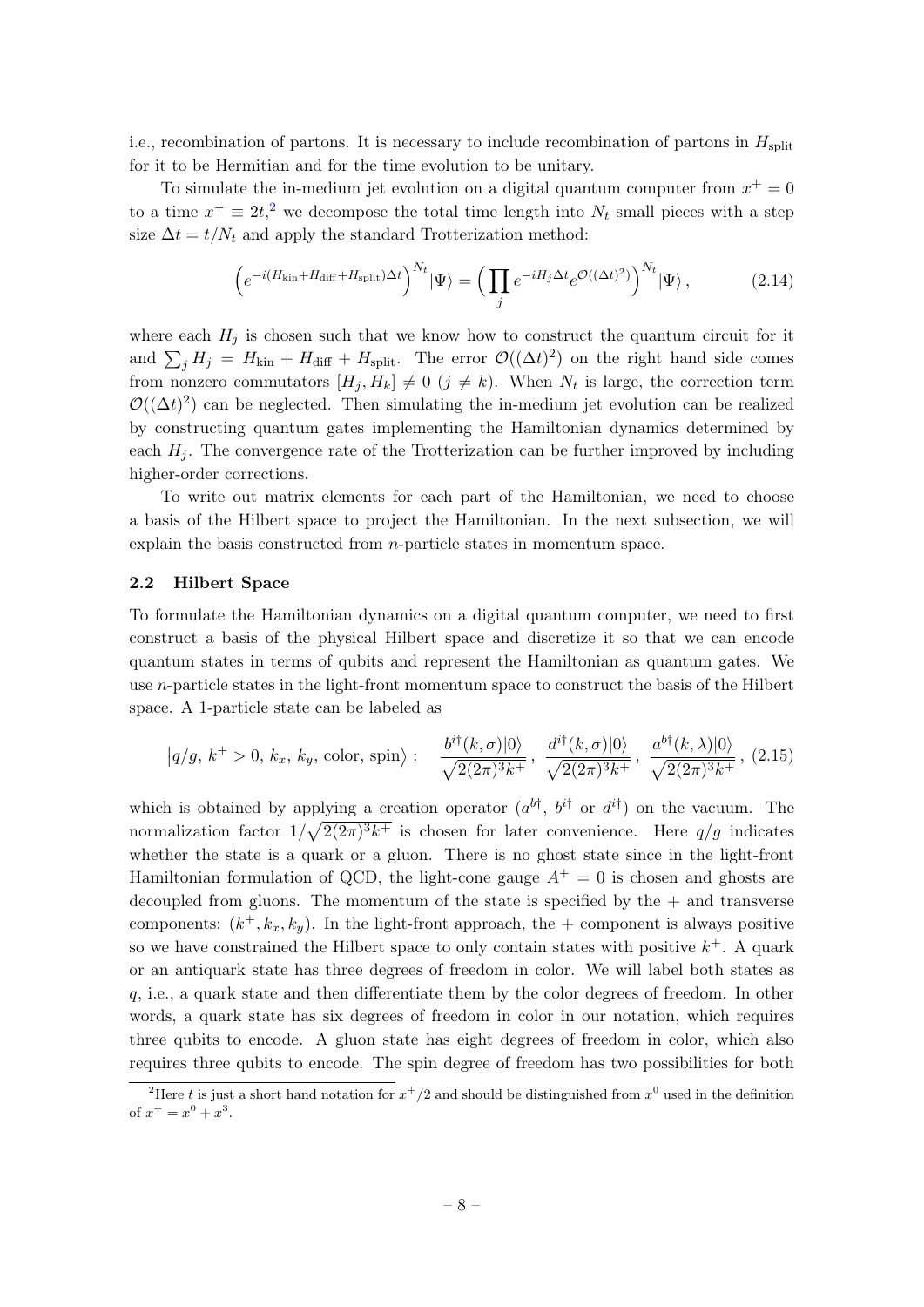quark and gluon states, which needs one qubit to store. (For gluon states, by spin we mean the polarization.)

A general n-particle basis state can be written as

$$
\bigotimes_{i=1}^{n} |q/g, k^{+} > 0, k_{x}, k_{y}, \text{color, spin}\rangle_{i}
$$
\n(2.16)

where the *i*-th and *j*-th states  $(i \neq j)$  generally differ in momenta and/or quantum numbers. A single  $n$ -particle basis state cannot be physical, since physical states of multiple particles need to be properly (anti)symmetrized. For studying the LPM effect, if we start with a 1-particle state, the Hamiltonian evolution will guarantee the final state is properly (anti)symmetrized, since the (anti)symmetric properties of the boson (fermion) creation and annihilation operators are already included in the construction of the Hamiltonian. To simulate the time evolution of a more general initial state for jet quenching, the initial state needs proper (anti)symmetrization. Then the Hamiltonian evolution will lead to a properly (anti)symmetrized final state.

The basis of the Hilbert space consists of *n*-particle states for all integers  $n$ . To simulate the LPM effect in processes with  $N$  particles in total (which can happen in cases with one initial parton having  $N-1$  splittings or two initial partons having  $N-2$  splittings, etc), we need to include all the 1-particle states, 2-particle states and all the way to  $N$ -particle states in the basis, in order to describe the system. In principle, states with more than N particles can also affect the time evolution through loop effects, i.e., they only exist as intermediate states and are absent in the final states measured. To reduce the loop effects, one may truncate the states with a much high particle number such as 2N.

Before moving on to the detailed discussion of the Hamiltonian, we give an estimate of the qubit cost. For each 1-particle state, to distinguish a quark state from a gluon one, two degrees of freedom are required. We also need eight color degrees of freedom (a quark state only has six degrees of freedom in color but the more demanding case in terms of the register resource is given by a gluon state) and two spin degrees of freedom. To encode the basis states on a digital quantum computer, we need to truncate and discretize the momenta. We assume the ranges of the momenta are given by

$$
k^{+} \in (0, K_{\max}^{+}], \qquad k_{x} \in [-K_{\max}^{\perp}, K_{\max}^{\perp}], \qquad k_{y} \in [-K_{\max}^{\perp}, K_{\max}^{\perp}]. \tag{2.17}
$$

With step sizes set by  $\Delta k^+$ ,  $\Delta k^{\perp}$ ,  $\Delta k^{\perp}$  for the  $+, x, y$  components respectively, the number of degrees of freedom in momenta is given by  $N^+N_\perp^2$  where

$$
N^{+} = \frac{K_{\text{max}}^{+}}{\Delta k^{+}}, \qquad N_{\perp} = \frac{K_{\text{max}}^{\perp}}{\Delta k^{\perp}} + 1. \tag{2.18}
$$

Therefore, the number of qubits needed to represent all the 1-particle states is estimated as

$$
\log_2(2^5 N^+ N_\perp^2). \tag{2.19}
$$

Encoding all the *n*-particle states (fixed *n*) requires a number of qubits given by

$$
\log_2\left(\left(2^5N^+N_\perp^2\right)^n\right). \tag{2.20}
$$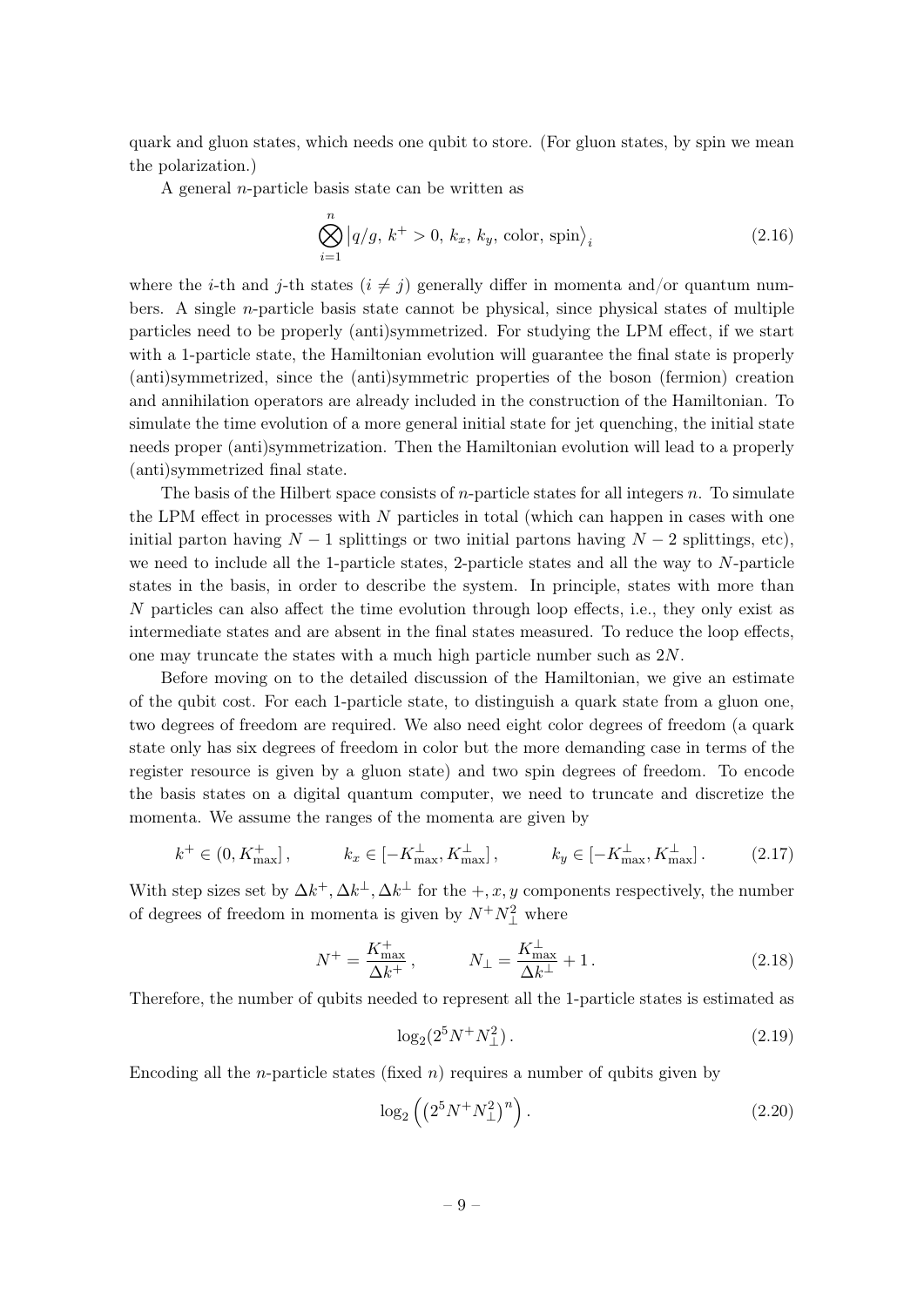If we want to study the LPM effect in processes with  $N$  particles in total with loop effects from states of more than  $N$  particles neglected, we have to include all the  $n$ -particle states where  $n = 1, 2, \dots, N$ . The total number of qubits needed in the register then is

<span id="page-10-1"></span>
$$
\log_2\left(\sum_{n=1}^N \left(2^5 N^+ N_\perp^2\right)^n\right). \tag{2.21}
$$

One can reduce the qubit cost in the register for special cases. For example, if we study the LPM effect in a process initiated by one parton, the qubit cost is given by

$$
\log_2\left(\sum_{n=1}^N \frac{1}{n!} \left(2^5 N^+ N_\perp^2\right)^n\right),\tag{2.22}
$$

where the  $1/n!$  factor originates from the constraint that  $k^+ > 0$  and the total + component of the momentum is conserved in each splitting. In general, the qubit cost is estimated by Eq. [\(2.21\)](#page-10-1). If we choose  $N^+ = N_{\perp} = 100$ , the cost of qubit numbers is about 50 for one initial parton having one splitting and about 75 for two splittings, according to Eq. [\(2.21\)](#page-10-1). To go beyond the scope of current studies of the LPM effect, we will simulate the case with one initial parton and three splittings, which needs about 100 qubits. In the NISQ era, a quantum simulation using 100 qubits is possible, but error mitigation techniques are necessary for physical applications. Fault-tolerant quantum computers with 100 qubits may become available in the near future.

## <span id="page-10-0"></span>2.3 State Initialization and Measurement

For studies of the LPM effect, the initial state contains a number of partons with specific momenta, colors and spins and each of them can be either a quark or a gluon. Therefore the initial state is just a linear combination of n-particle basis states, properly (anti)symmetrized, and it can be easily initialized in the qubit register. The initialization is much simpler than cases where the initial states involve hadrons such as protons, which are nontrivial linear superposition of all  $n$ -particle states, with coefficients that are a priori unknown. Adiabatic state preparation has been proposed to prepare such complicated initial states by starting with free particles and then slowly turning on the interaction [\[138\]](#page-43-8). Here we only focus on quantum simulation of the LPM effect in medium-induced radiation for one or a number of initial partons. Quantum simulation of the whole heavy ion collision where the initial state consists of two heavy nuclei, which are complicated nuclear bound states, is beyond the scope of our current study.

The final state contains multi-particle states due to the splittings in the time evolution. To extract the radiation spectrum from the final state, we project the final state onto a specific n-particle state with given momenta, colors and spins, which corresponds to a specific state in the computational basis or a linear combination of the basis states with known coefficients. So the measurement is simply projective. The time evolution and the projective measurement need repeating multiple times since the quantum state collapses after the measurement. After collecting enough statistics, one will be able to calculate the radiation spectrum. Color and spin degrees of freedom may be averaged, depending on the radiation spectrum of interest.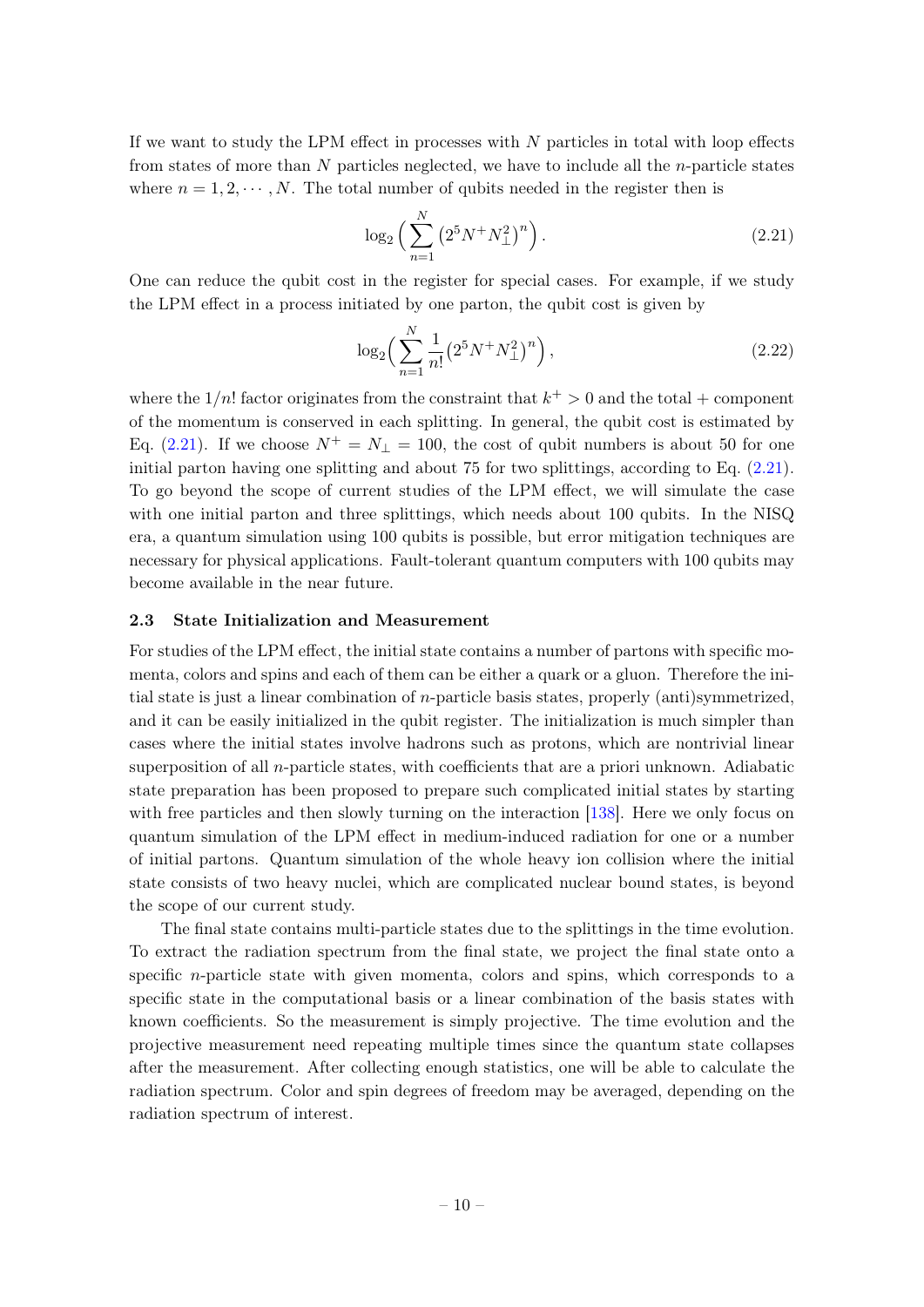#### <span id="page-11-0"></span>3 Matrix Elements of the Light-Front Hamiltonian of QCD

In this section, we will write down matrix elements of the light-front Hamiltonian of QCD in the computational basis introduced in the previous section, for the kinetic  $H_{\text{kin}}$ , diffusion  $H_{\text{diff}}$  and splitting  $H_{\text{split}}$  terms.

#### <span id="page-11-1"></span>3.1 Kinetic Term

The kinetic energy parts of the Hamiltonian are given by

$$
H_{f,\text{kin}} = \sum_{i} \sum_{\sigma=\pm\frac{1}{2}} \int_{k+\geq 0} \frac{dk^{+} d^{2}k_{\perp}}{2(2\pi)^{3}k^{+}} \frac{k_{\perp}^{2}}{k^{+}} \Big(b^{i\dagger}(k,\sigma)b^{i}(k,\sigma) + d^{i\dagger}(k,\sigma)d^{i}(k,\sigma)\Big), \qquad (3.1)
$$

$$
H_{g,\text{kin}} = \sum_{b} \sum_{\lambda=\pm} \int_{k+\geq 0} \frac{dk^{+} d^{2}k_{\perp}}{2(2\pi)^{3}k^{+}} \frac{k_{\perp}^{2}}{k^{+}} a^{b\dagger}(k,\lambda)a^{b}(k,\lambda),
$$

for quarks and gluons respectively. The derivation of these terms can be found in Ap-pendix [A.](#page-28-0) Matrix elements of the kinetic terms in the basis of Eq.  $(2.15)$  are given by

$$
\langle q, k_1^+, k_{1\perp}, i_1, \sigma_1 | H_{q, \text{kin}} | q, k_2^+, k_{2\perp}, i_2, \sigma_2 \rangle = \frac{k_{1\perp}^2}{k_1^+} \delta(k_1^+ - k_2^+) \delta^2(k_{1\perp} - k_{2\perp}) \delta_{i_1 i_2} \delta_{\sigma_1 \sigma_2},
$$
\n(3.2)

$$
\left\langle g, k_1^+, k_{1\perp}, a_1, \lambda_1 \Big| H_{g, \text{kin}} \Big| g, k_2^+, k_{2\perp}, a_2, \lambda_2 \right\rangle = \frac{k_{1\perp}^2}{k_1^+} \delta(k_1^+ - k_2^+) \delta^2(k_{1\perp} - k_{2\perp}) \delta_{a_1 a_2} \delta_{\lambda_1 \lambda_2} \,,
$$

which in the discretized computational basis becomes

$$
\langle q, k_1^+, k_{1\perp}, i_1, \sigma_1 | H_{q, \text{kin}} | q, k_2^+, k_{2\perp}, i_2, \sigma_2 \rangle = \frac{k_{1\perp}^2}{k_1^+} \delta_{k_1^+ k_2^+} \delta_{k_{1x} k_{2x}} \delta_{k_{1y} k_{2y}} \delta_{i_1 i_2} \delta_{\sigma_1 \sigma_2}, \quad (3.3)
$$
  

$$
\langle g, k_1^+, k_{1\perp}, a_1, \lambda_1 | H_{g, \text{kin}} | g, k_2^+, k_{2\perp}, a_2, \lambda_2 \rangle = \frac{k_{1\perp}^2}{k_1^+} \delta_{k_1^+ k_2^+} \delta_{k_{1x} k_{2x}} \delta_{k_{1y} k_{2y}} \delta_{a_1 a_2} \delta_{\lambda_1 \lambda_2}.
$$

These matrix elements can be easily generalized to the case with  $n$ −particle states that are symbolically represented as  $\bigotimes_{i=1}^{n} |i\rangle \equiv |123 \cdots n\rangle$  where  $|i\rangle$  labels the *i*-th particle state  $|q/g, k^+, k_\perp, \text{color, spin}\rangle_i$ :

<span id="page-11-2"></span>
$$
\langle 1'2'3' \cdots n' | H_{\text{kin}} | 123 \cdots n \rangle
$$
\n
$$
= \sum_{i=1}^{n} \langle i' | H_{\text{kin}} | i \rangle \langle 1'2'3' \cdots (i'-1)(i'+1) \cdots n' | 123 \cdots (i-1)(i+1) \cdots n \rangle
$$
\n
$$
= \sum_{i=1}^{n} \frac{k_{i\perp}^{2}}{k_{i}^{+}} \delta_{1'1} \delta_{2'2} \cdots \delta_{n'n},
$$
\n(3.4)

where  $\langle i'|H_{\rm kin}|i\rangle$  is given by Eq. [\(3.3\)](#page-11-2) and  $\delta_{i'i}$  is a short hand notation for the Kronecher delta functions of the discrete momenta, colors and spins for parton  $i'$  and parton i. No cross terms of the form  $\langle i'|H_{\text{kin}}|j\rangle$   $(i \neq j)$  appear in the matrix elements involving two nparticle states. We want to emphasize this is just a result of our choice of the computational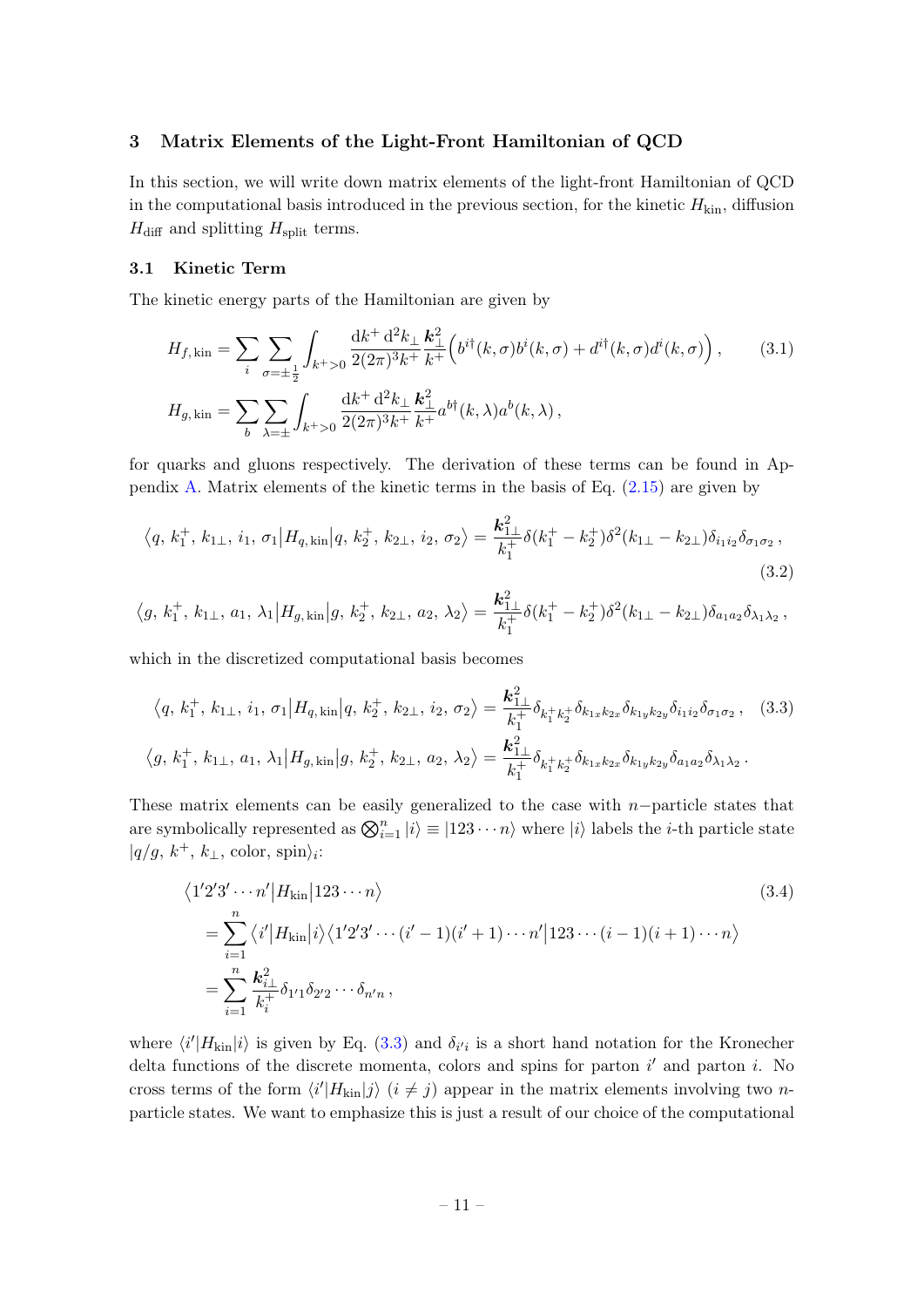basis. Such cross terms  $\langle i'|H_{\rm kin}|j\rangle$   $(i \neq j)$  are physical and can be accounted for when the quantum state is properly (anti)symmetrized, i.e., such cross terms will show up in the matrix elements of  $H_{\text{kin}}$  involving two physical states.

With our choice of the computational basis, the kinetic term  $H_{kin}$  is diagonal and the diagonal element is given by the light-cone energy of the corresponding n-particle state:

$$
\sum_{i=1}^{n} \frac{\mathbf{k}_{i\perp}^2}{k_i^+},\tag{3.5}
$$

where the summation is over all the constitutes in the n-particle state. The time evolution induced by the kinetic Hamiltonian is just a phase, which can be efficiently simulated on a quantum computer by using, e.g., the phase kickback method, which is briefly reviewed in Appendix [B.](#page-35-0) We will also give an explicit construction of the quantum circuit for the kinetic evolution in Section [4,](#page-19-0) which does not reply on the phase kickback method.

#### <span id="page-12-0"></span>3.2 Diffusion Term

To describe the diffusion process in the transverse plane caused by the soft momentum transfer from the medium, we replace the  $A^{-a}$  field in Eq. [\(2.6\)](#page-6-2) with  $A^{-a} + \bar{A}^{-a}$  where  $A^{-a}$  is determined by the dynamical field degrees of freedom as shown in Eq. [\(2.7\)](#page-6-3) and  $\bar{A}^{-a}$  denotes a classical background field. We follow Ref. [\[88\]](#page-41-9) to describe the medium as a source of the background gauge field  $\bar{A}^{-a}$ , which can be time dependent. We assume the background field is  $x^-$  independent

$$
\bar{A}^{-a}(x^+, x^-, x_\perp) = \bar{A}^{-a}(x^+, x^- = 0, x_\perp), \qquad (3.6)
$$

since a high energy parton has a large  $+$  component of momentum  $k^+$ , thus only probing the medium at a small  $x^{-} \sim 1/k^{+}$ . From now on, we will omit the dependence of the background gauge field on the  $x^-$  coordinate.

We further assume the random background field satisfies the two-point correlation

$$
\langle \bar{A}^{-a}(x^+, x_\perp) \bar{A}^{-b}(y^+, y_\perp) \rangle = \delta^{ab} \delta(x^+ - y^+) \gamma(x_\perp - y_\perp). \tag{3.7}
$$

The random background fields at different light-cone times are assumed independent. One can replace the  $\delta(x^+ - y^+)$  function with some other functions in  $x^+ - y^+$  to describe some correlation between the random background fields at different times. The  $\gamma(x_\perp - y_\perp)$ function accounts for nontrivial correlation between background fields at the same lightcone time but different transverse positions. The model used in Ref. [\[88\]](#page-41-9) is motivated from the hard-thermal-loop calculation of the Landau damping phenomenon

$$
\gamma(\boldsymbol{x}_{\perp} - \boldsymbol{y}_{\perp}) = g^2 \int \frac{\mathrm{d}^2 q_{\perp}}{(2\pi)^2} e^{i \boldsymbol{q}_{\perp} \cdot (\boldsymbol{x}_{\perp} - \boldsymbol{y}_{\perp})} \frac{\pi T m_D^2}{(\boldsymbol{q}_{\perp}^2 + m_D^2)^2}, \qquad (3.8)
$$

where T denotes the temperature of the plasma and  $m<sub>D</sub>$  is the Debye mass. Our framework of the quantum simulation for jet quenching is general and the construction does not depend on any specific form of the correlation function. In momentum space, the correlation function of the background gauge field is given by

$$
\langle \bar{A}^{-a}(k^-,k_\perp)\bar{A}^{-b}(-k^-,-k_\perp)\rangle = \delta^{ab}\gamma(\mathbf{k}_\perp).
$$
 (3.9)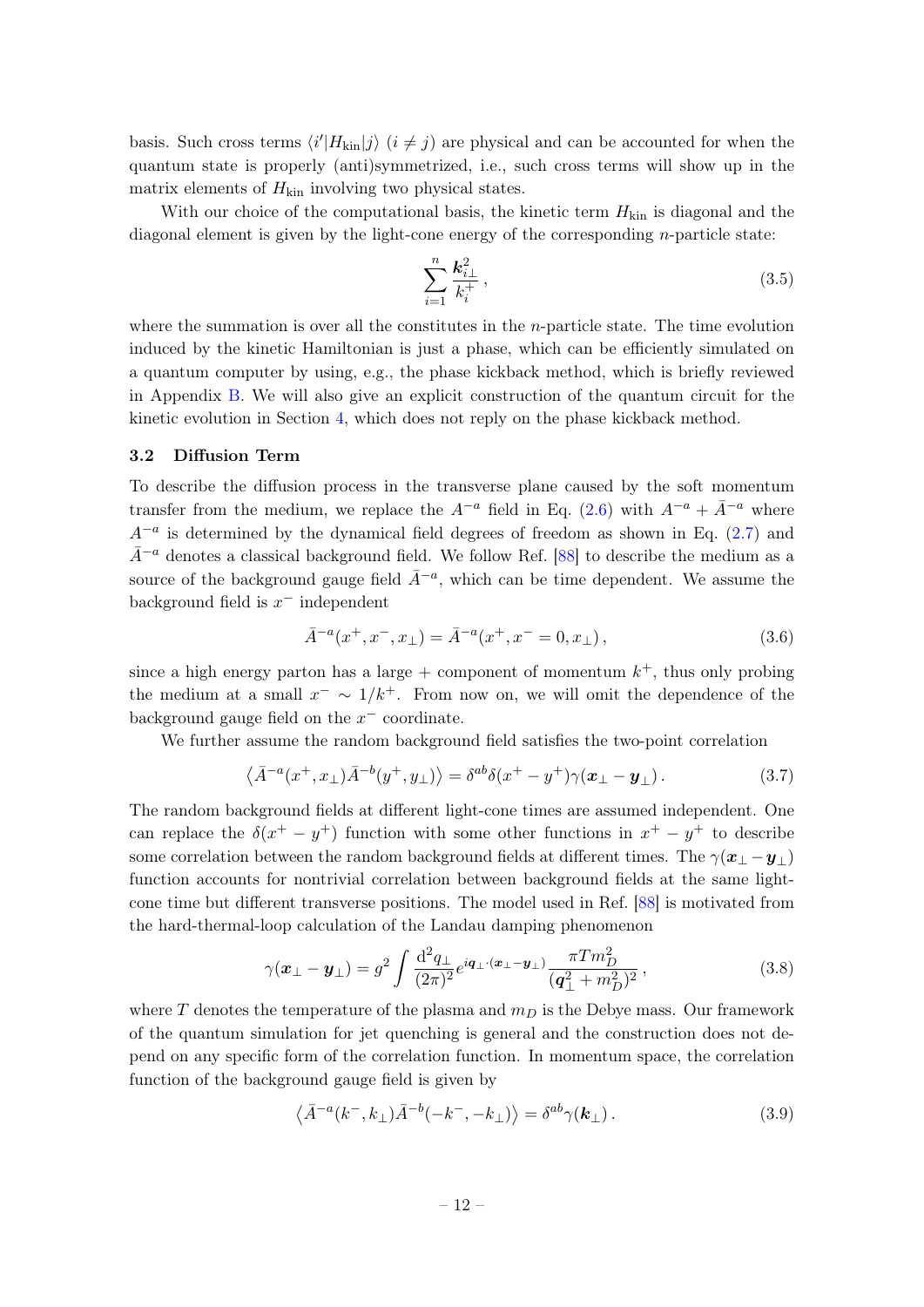It turns out to be easier to use the mixed space representation

<span id="page-13-1"></span>
$$
\langle \bar{A}^{-a}(x^+,k_\perp)\bar{A}^{-b}(y^+,-k_\perp)\rangle = \delta^{ab}\delta(x^+-y^+)\gamma(\mathbf{k}_\perp). \tag{3.10}
$$

The quark diffusion term in the Hamiltonian can be obtained from terms of the form  $\psi_+^{\dagger} \bar{A}^- \psi_+$ . Since the background field  $\bar{A}^{-a}$  is  $x^-$  independent, we find

$$
\partial^+ \bar{A}^{-a}(x^+, x_\perp) = \frac{\partial}{\partial x_+} \bar{A}^{-a}(x^+, x_\perp) = 2 \frac{\partial}{\partial x_-} \bar{A}^{-a}(x^+, x_\perp) = 0. \tag{3.11}
$$

Therefore the term  $(\partial^+ A^{-a} + \partial^+ \bar{A}^{-a})^2$  in the Hamiltonian  $(2.6)$  is irrelevant to the quark diffusion process, which is not obvious from the beginning, since  $A^{-a}$  contains  $\psi_+^{\dagger}T^a\psi_+$ . With this simplification, the quark diffusion Hamiltonian can be written as

$$
H_{q, \text{diff}} = -g \int \mathrm{d}x^{-} \mathrm{d}^{2}x_{\perp} \psi_{+}^{\dagger}(x) \bar{A}^{-a}(x) T^{a} \psi_{+}(x)
$$
\n
$$
= -g \int \mathrm{d}x^{-} \mathrm{d}^{2}x_{\perp} \sum_{\sigma_{1}, \sigma_{2}} \int_{k_{1}^{+} > 0} \frac{\mathrm{d}k_{1}^{+} \mathrm{d}^{2}k_{1\perp}}{2(2\pi)^{3}k_{1}^{+}} \int_{k_{2}^{+} > 0} \frac{\mathrm{d}k_{2}^{+} \mathrm{d}^{2}k_{2\perp}}{2(2\pi)^{3}k_{2}^{+}}
$$
\n
$$
\left(b^{i\dagger}(k_{1}, \sigma_{1}) u_{+}^{\dagger}(k_{1}, \sigma_{1}) e^{ik_{1} \cdot x} + d^{i}(k_{1}, \sigma_{1}) v_{+}^{\dagger}(k_{1}, \sigma_{1}) e^{-ik_{1} \cdot x}\right) \bar{A}^{-a}(x) T_{ij}^{a}
$$
\n
$$
\left(b^{j}(k_{2}, \sigma_{2}) u_{+}(k_{2}, \sigma_{2}) e^{-ik_{2} \cdot x} + d^{j\dagger}(k_{2}, \sigma_{2}) v_{+}(k_{2}, \sigma_{2}) e^{ik_{2} \cdot x}\right).
$$
\n(3.12)

Since  $\bar{A}^a(x)$  is  $x^-$  independent, the integration over  $x^-$  can be carried out to give a delta function in the  $+$  component of the momenta:

<span id="page-13-0"></span>
$$
\int dx^- e^{i(k_1^+ x^- \pm k_2^+ x^-)/2} = 2(2\pi)\delta(k_1^+ \pm k_2^+).
$$
\n(3.13)

Since both  $k_1^+ > 0$  and  $k_2^+ > 0$ , the delta function with the plus sign vanishes. Then we have

$$
H_{q, \text{diff}} = -g \sum_{\sigma_1, \sigma_2} \int_{k_1^+ > 0} \frac{dk_1^+}{2(2\pi)(k_1^+)^2} \int \frac{d^2 k_{1\perp}}{(2\pi)^2} \int \frac{d^2 k_{2\perp}}{(2\pi)^2} \tag{3.14}
$$

$$
\left(b^{i\dagger}(k_1, \sigma_1) T_{ij}^a b^j(k_2, \sigma_2) u_+^{\dagger}(k_1, \sigma_1) u_+(k_2, \sigma_2) \bar{A}^{-a}(x^+, k_{1\perp} - k_{2\perp})\right. \\
\left. + d^i(k_1, \sigma_1) T_{ij}^a d^{j\dagger}(k_2, \sigma_2) v_+^{\dagger}(k_1, \sigma_1) v_+(k_2, \sigma_2) \bar{A}^{-a}(x^+, -k_{1\perp} + k_{2\perp})\right)\Big|_{k_2^+ = k_1^+}.
$$

When  $k_1^+ \gg k_{1\perp}, k_{2\perp}, m$ , we have

$$
u_{+}^{\dagger}(k_{1},\sigma_{1})u_{+}(k_{2},\sigma_{2})\big|_{k_{1}^{+}=k_{2}^{+}} = k_{1}^{+}\delta_{\sigma_{1}\sigma_{2}} + \mathcal{O}\Big(\frac{k_{1\perp}}{k_{1}^{+}},\frac{k_{2\perp}}{k_{1}^{+}},\frac{m}{k_{1}^{+}}\Big),
$$
\n
$$
v_{+}^{\dagger}(k_{1},\sigma_{1})v_{+}(k_{2},\sigma_{2})\big|_{k_{1}^{+}=k_{2}^{+}} = k_{1}^{+}\delta_{\sigma_{1}\sigma_{2}} + \mathcal{O}\Big(\frac{k_{1\perp}}{k_{1}^{+}},\frac{k_{2\perp}}{k_{1}^{+}},\frac{m}{k_{1}^{+}}\Big),
$$
\n(3.15)

which means in the high energy limit, the spin of a quark does not change under a small transverse perturb. Under the high energy approximation, we take the leading terms and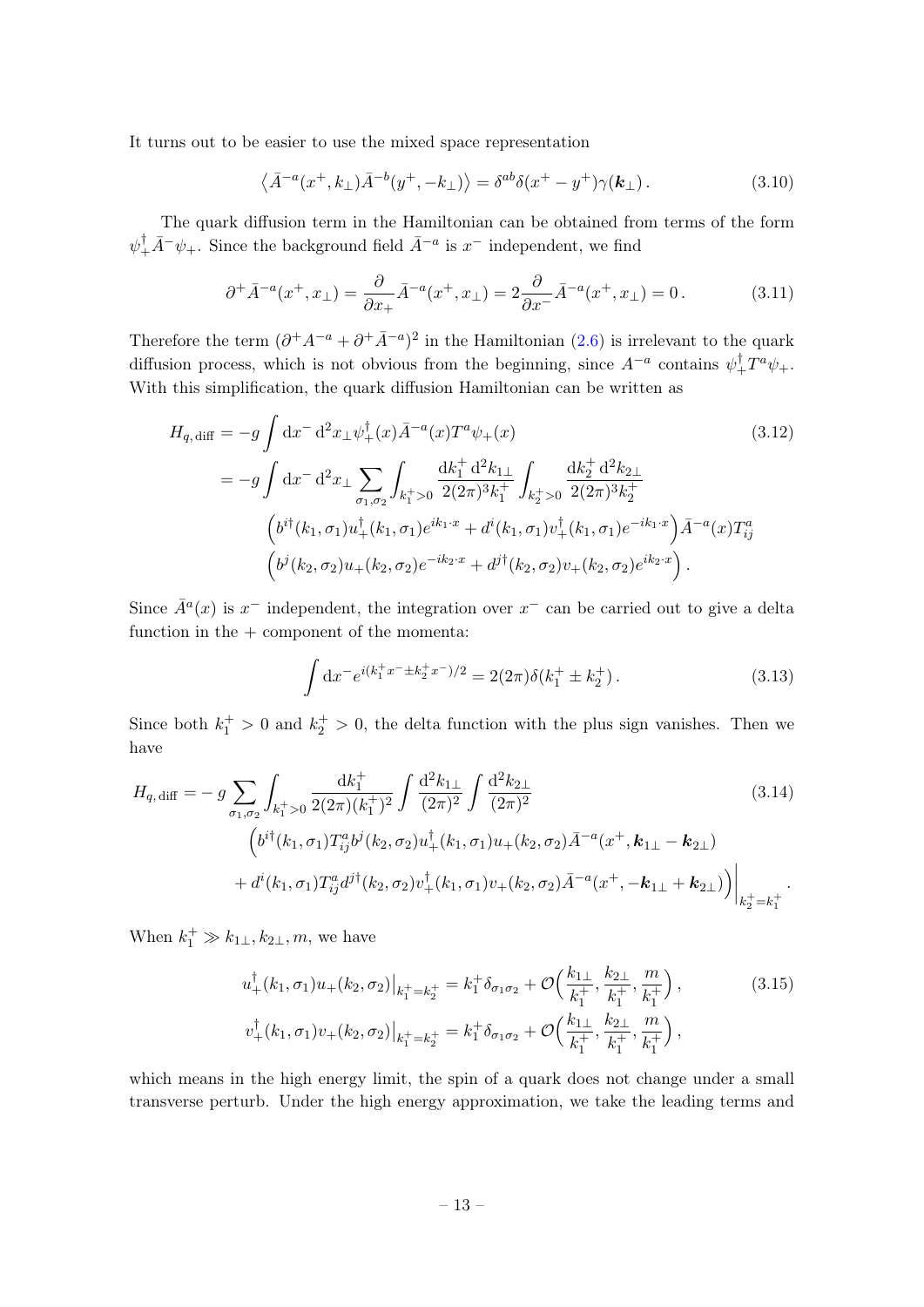obtain

<span id="page-14-0"></span>
$$
H_{q, \text{diff}} = (3.16)
$$
  

$$
- g \sum_{\sigma} \int_{k_1^+ > 0} \frac{dk_1^+}{2(2\pi)k_1^+} \int \frac{d^2k_{1\perp}}{(2\pi)^2} \int \frac{d^2k_{2\perp}}{(2\pi)^2} \left( b^{i\dagger}(k_1, \sigma) T_{ij}^a b^j(k_2, \sigma) \bar{A}^{-a}(x^+, \mathbf{k}_{1\perp} - \mathbf{k}_{2\perp}) \right. \\
\left. + d^i(k_1, \sigma) T_{ij}^a d^{j\dagger}(k_2, \sigma) \bar{A}^{-a}(x^+, -\mathbf{k}_{1\perp} + \mathbf{k}_{2\perp}) \right) \Big|_{k_2^+ = k_1^+},
$$
\n(3.16)

in which up to a constant, we can switch the order of  $d^{i}(k_1, \sigma)$  and  $d^{j\dagger}(k_2, \sigma)$  in the second term and obtain a negative sign due to the anticommutation relation.

The gluon diffusion Hamiltonian can be similarly worked out, which involves terms of the form  $A_{\perp} \bar{A}^- A_{\perp}$ . First, the  $F_{\perp}^2$  term in the Hamiltonian [\(2.6\)](#page-6-2) does not involve any  $\bar{A}^-$  field, so it is irrelevant for the gluon diffusion process. Furthermore the term  $(\partial^+ A^{-a} + \partial^+ \bar{A}^{-a})^2$  in Eq. [\(2.6\)](#page-6-2) is also irrelevant since the background gauge field  $\bar{A}^{-a}$  is  $x<sup>-</sup>$  independent. The remaining part of the gluon Hamiltonian for consideration is

$$
\int dx^{-} d^{2}x \perp \frac{1}{2} (\partial^{+}A_{\perp}^{ia}) \left( -\partial_{i} (A^{-a} + \bar{A}^{-a}) + gf^{abc} (A^{-b} + \bar{A}^{-b}) A_{\perp i}^{c} \right). \tag{3.17}
$$

Integration by parts and using  $\partial^+ \bar{A}^{-a} = 0$  lead to the following Hamiltonian describing the gluon diffusion process (we omit terms without any  $\bar{A}^{-a}$ )

$$
H_{g, \text{diff}} = -\frac{g}{2} f^{abc} \int \mathrm{d}x^- \, \mathrm{d}^2 x_\perp A^{\text{ia}}_\perp(x) \bar{A}^{-b}(x) \partial^+ A^c_{\perp i}(x) \tag{3.18}
$$
\n
$$
= -\frac{g}{2} f^{abc} \int \mathrm{d}x^- \, \mathrm{d}^2 x_\perp \sum_{\lambda_1, \lambda_2} \int_{k_1^+ > 0} \frac{\mathrm{d}k_1^+ \, \mathrm{d}^2 k_{1\perp}}{2(2\pi)^3 k_1^+} \int_{k_2^+ > 0} \frac{\mathrm{d}k_2^+ \, \mathrm{d}^2 k_{2\perp}}{2(2\pi)^3 k_2^+} \left( a^a(k_1, \lambda_1) \varepsilon_\perp^i(\lambda_1) e^{-ik_1 \cdot x} + a^{a\dagger}(k_1, \lambda_1) \varepsilon_\perp^{i*}(\lambda_1) e^{ik_1 \cdot x} \right) \bar{A}^{-b}(x) \left( -ik_2^+ a^c(k_2, \lambda_2) \varepsilon_{\perp i}(\lambda_2) e^{-ik_2 \cdot x} + ik_2^+ a^{c\dagger}(k_2, \lambda_2) \varepsilon_{\perp i}^*(\lambda_2) e^{ik_2 \cdot x} \right).
$$
\n
$$
(3.18)
$$

Since the background gauge field  $\bar{A}^{-a}$  is  $x^-$  independent, we can use Eq. [\(3.13\)](#page-13-0) to show

$$
H_{g, \text{diff}} = -\frac{ig}{2} f^{abc} \sum_{\lambda_1, \lambda_2} \int_{k_1^+ > 0} \frac{\mathrm{d}k_1^+}{2(2\pi)k_1^+} \int \frac{\mathrm{d}^2 k_{1\perp}}{(2\pi)^2} \int \frac{\mathrm{d}^2 k_{2\perp}}{(2\pi)^2} \qquad (3.19)
$$

$$
\left( a^a(k_1, \lambda_1) \varepsilon_\perp^i (\lambda_1) a^{c\dagger}(k_2, \lambda_2) \varepsilon_{\perp i}^*(\lambda_2) \bar{A}^{-b}(x^+, -\mathbf{k}_{1\perp} + \mathbf{k}_{2\perp}) \right. \\ \left. - a^{a\dagger}(k_1, \lambda_1) \varepsilon_\perp^{i*}(\lambda_1) a^c(k_2, \lambda_2) \varepsilon_{\perp i}(\lambda_2) \bar{A}^{-b}(x^+, \mathbf{k}_{1\perp} - \mathbf{k}_{2\perp}) \right) \Big|_{k_1^+ = k_2^+} .
$$

In the high energy limit  $k_1^+ \gg k_1 \pounds$ ,  $k_2 \pounds$ , m, the polarizations  $\lambda_1$  and  $\lambda_2$  are defined with respect to the same axis along which  $k_1^+$  is aligned. So we have the simplification

$$
\sum_{i=1,2} \epsilon^i_\perp(\lambda_1) \epsilon^*_{\perp i}(\lambda_2) = -\delta_{\lambda_1 \lambda_2} \,. \tag{3.20}
$$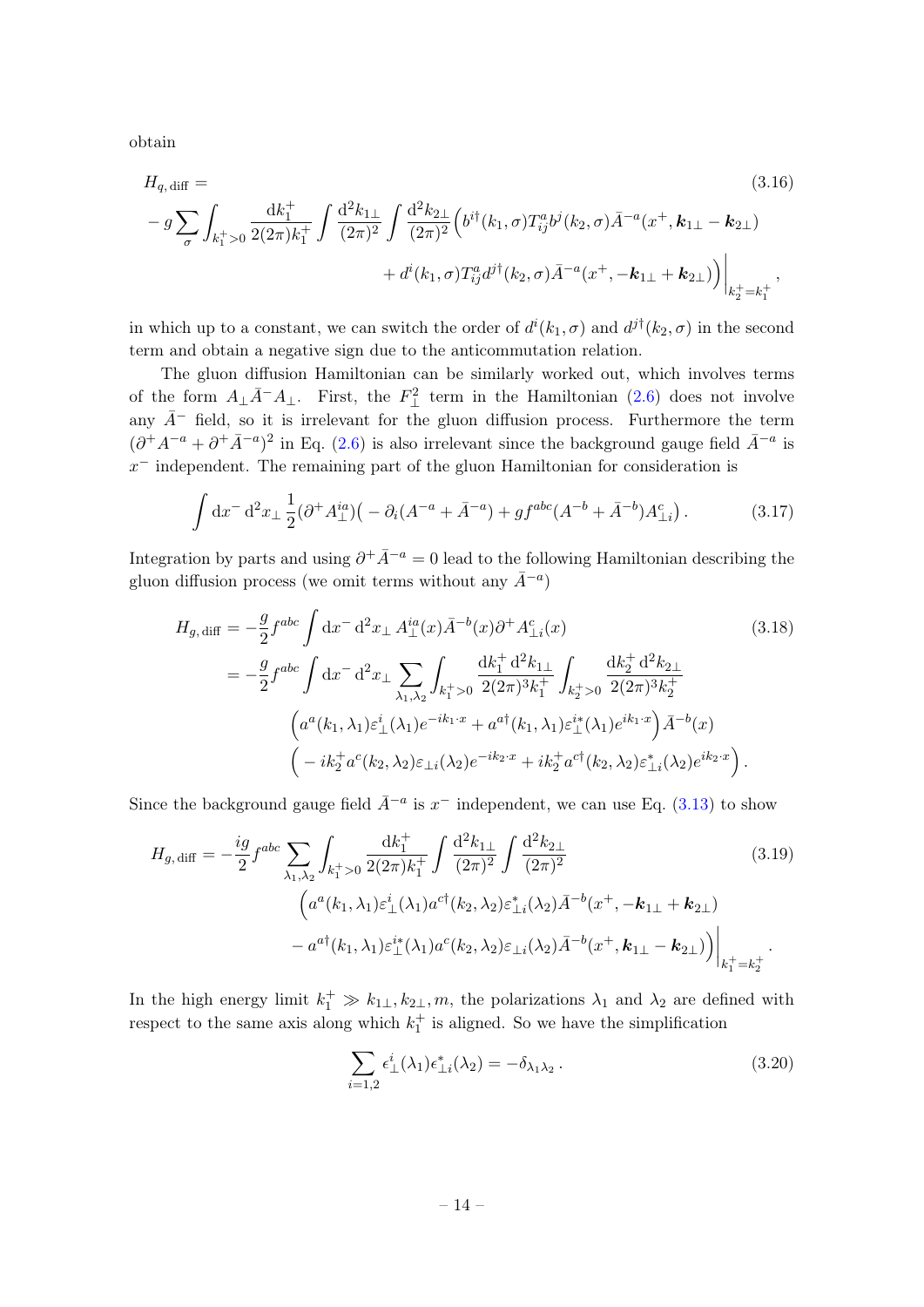Then we have

 $H_{g, \text{diff}}$  (3.21)

<span id="page-15-0"></span>
$$
= \frac{ig}{2} f^{abc} \sum_{\lambda} \int_{k_1^+ > 0} \frac{dk_1^+}{2(2\pi)k_1^+} \int \frac{d^2 k_{1\perp}}{(2\pi)^2} \int \frac{d^2 k_{2\perp}}{(2\pi)^2} \Big( a^a(k_1, \lambda) a^{c\dagger}(k_2, \lambda) \bar{A}^{-b}(x^+, -k_{1\perp} + k_{2\perp}) - a^{a\dagger}(k_1, \lambda) a^c(k_2, \lambda) \bar{A}^{-b}(x^+, k_{1\perp} - k_{2\perp}) \Big) \Big|_{k_1^+ = k_2^+}.
$$

Up to a constant in  $H_{g,\text{diff}}$ , we are allowed to switch the order of  $a^a(k_1,\lambda)$  and  $a^{c\dagger}(k_2,\lambda)$ in the first term of  $H_{q, \text{diff}}$ .

With Eqs.  $(3.16)$  and  $(3.21)$  describing the transverse diffusion processes for quarks and gluons, we can write out the matrix elements of the diffusion Hamiltonian

$$
\langle q, k_{1}^{+}, k_{1\perp}, i_{1}, \sigma_{1} | H_{q, \text{diff}}(x^{+}) | q, k_{2}^{+}, k_{2\perp}, i_{2}, \sigma_{2} \rangle
$$
\n
$$
= \begin{cases}\n-\frac{g}{(2\pi)^{2}} \delta(k_{1}^{+} - k_{2}^{+}) \delta_{\sigma_{1}\sigma_{2}} T_{i_{1}i_{2}}^{a} \bar{A}^{-a}(x^{+}, \mathbf{k}_{1\perp} - \mathbf{k}_{2\perp}) & \text{for quark} \\
+\frac{g}{(2\pi)^{2}} \delta(k_{1}^{+} - k_{2}^{+}) \delta_{\sigma_{1}\sigma_{2}} T_{i_{2}i_{1}}^{a} \bar{A}^{-a}(x^{+}, \mathbf{k}_{1\perp} - \mathbf{k}_{2\perp}) & \text{for antiquark} \n\end{cases}
$$
\n
$$
\langle q, k_{1}^{+}, k_{1\perp}, a_{1}, \lambda_{1} | H_{g, \text{diff}}(x^{+}) | g, k_{2}^{+}, k_{2\perp}, a_{2}, \lambda_{2} \rangle
$$
\n
$$
= \frac{ig}{(2\pi)^{2}} \delta(k_{1}^{+} - k_{2}^{+}) \delta_{\lambda_{1}\lambda_{2}} f^{a_{2}b a_{1}} \bar{A}^{-b}(x^{+}, \mathbf{k}_{1\perp} - \mathbf{k}_{2\perp}).
$$
\n(3.22)

Using  $\bar{A}^{-a}(\mathbf{k}_{\perp}) = \bar{A}^{-a}(-\mathbf{k}_{\perp})$ , we can also show these matrices are Hermitian. In these matrix elements, nontrivial color rotations occur in addition to the transverse momentum exchange. With discretized momenta, we will replace  $\delta(k_1^+ - k_2^+)$  with  $\delta_{k_1^+ k_2^+}$ .

It is easy to generalize the matrix elements for *n*-particle states  $\bigotimes_{i=1}^{n_1} \overline{\ket{i}} \equiv |123 \cdots n\rangle$ where  $|i\rangle$  labels the *i*-th particle state  $|q/g, k^+, k_\perp, \text{ color}, \text{spin}\rangle_i$ . Since the diffusion process does not change the number of particles in the state and only changes the transverse momentum and color of the state, a matrix element involving two states with different particle numbers vanishes

$$
\langle 1'2'3' \cdots n' | H_{\text{diff}} | 123 \cdots m \rangle = 0, \quad \text{if } n \neq m. \tag{3.23}
$$

When the two states have the same number of particles, we have

$$
\langle 1'2'3' \cdots n' | H_{\text{diff}} | 123 \cdots n \rangle
$$
\n
$$
= \sum_{i=1}^{n} \langle i' | H_{\text{diff}} | i \rangle \langle 1'2'3' \cdots (i'-1)(i'+1) \cdots n' | 123 \cdots (i-1)(i+1) \cdots n \rangle
$$
\n
$$
= \sum_{i=1}^{n} \langle i' | H_{\text{diff}} | i \rangle \delta_{1'1} \delta_{2'2} \cdots \delta_{(i'-1)(i-1)} \delta_{(i'+1)(i+1)} \cdots \delta_{n'n}.
$$
\n(3.24)

Cross terms of the form  $\langle i'|H_{\text{diff}}|j\rangle$   $(i \neq j)$  are accounted for by properly (anti)symmetrized quantum states, as in the case of the kinetic term discussed above. The matrix elements between two states with different  $k_i^+$ s, spins or polarizations also vanish, no matter whether they have the same number of particles or not. Therefore, the matrix representing the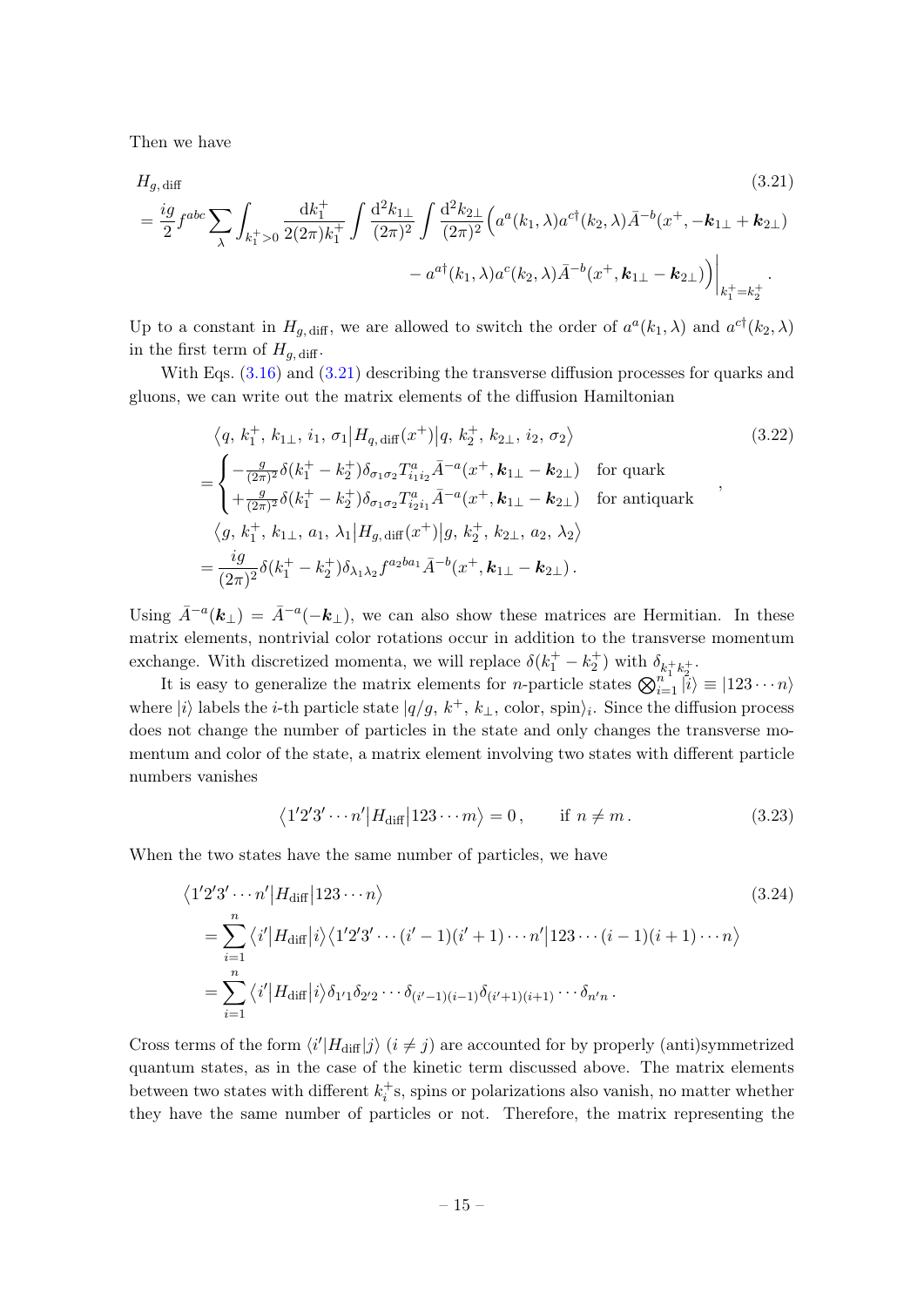diffusion Hamiltonian is sparse and thus we expect that encoding it on a quantum computer does not require an exponential number of gates.

The diffusion Hamiltonian that we have constructed is general and valid not only for background fields satisfying Eq. [\(3.10\)](#page-13-1), but also for other background fields that satisfy certain higher-point correlation functions, which will only affect our sampling method when generating the background fields. Once the classical background fields are sampled at each time step, they can be plugged into the diffusion Hamiltonian constructed above. In Section [3.4,](#page-17-0) we will discuss how to sample the background fields according to Eq. [\(3.10\)](#page-13-1).

#### <span id="page-16-0"></span>3.3 Splitting Term

Finally we work out the matrix elements of the Hamiltonian describing the parton splitting process and its inverse. The full Hamiltonian [\(2.6\)](#page-6-2) contains both  $1 \rightarrow 2$  and  $1 \rightarrow 3$  splittings, as well as  $2 \rightarrow 1$ ,  $2 \rightarrow 2$  and  $3 \rightarrow 1$  processes. For simplicity, we will focus on the  $1 \rightarrow 2$ splitting and its inverse process in this paper. The Hamiltonian for the other processes is either one order higher in the coupling strength q or at least one order higher in the inverse of the large longitudinal momentum  $\frac{1}{\partial^+}$  than the  $1 \to 2$  splitting. Therefore, these  $1 \to 3$ ,  $2 \rightarrow 2$  and  $3 \rightarrow 1$  processes are suppressed in the high energy limit, either by the coupling strength or by the large longitudinal momentum  $1/k^+$ . For completeness, all the operators in the Hamiltonian [\(2.6\)](#page-6-2) describing splitting processes are listed in Appendix [A.3,](#page-34-0) organized by powers of g and  $\frac{1}{\partial^+}$ .

The  $1 \rightarrow 2$  splitting and its inverse process that involve quarks happen at the order  $\mathcal{O}(\frac{g}{\partial^+})$ . The relevant Hamiltonian is

$$
H_{q,\,\text{split}} = -g \int \mathrm{d}x^- \, \mathrm{d}x^2_{\perp} \tag{3.25}
$$
\n
$$
\left[ \psi_+^\dagger A_{\perp i} \gamma^i \gamma^j \left( \frac{\partial_{\perp j}}{\partial^+} \psi_+ \right) + \left( \frac{\partial_{\perp i}}{\partial^+} \psi_+^\dagger \right) A_{\perp j} \gamma^i \gamma^j \psi_+ + 2 \psi_+^\dagger T^a \psi_+ \left( \frac{\partial^i}{\partial^+} A_{\perp}^{ia} \right) \right],
$$

where we have neglected the terms proportional to the quark mass m. The  $1 \rightarrow 2$  splitting and its inverse with three gluons involved start to occur at the order  $\mathcal{O}(g)$ . In other words, the 1  $\rightarrow$  2 splitting with quarks involved is suppressed by one power in  $\frac{1}{\partial^+}$  with respect to that with only gluons involved and thus suppressed in the high energy limit. Collecting relevant terms shown in Appendix [A.3,](#page-34-0) we find the splitting Hamiltonian with three gluons involved can be written as

$$
H_{g,\,\text{split}} = gf^{abc} \int \mathrm{d}x^- \,\mathrm{d}x_\perp^2 \left[ \left( \partial^+ A_\perp^{ia} \right) \left( \frac{\partial^j}{\partial^+} A_\perp^{jb} \right) A_{\perp i}^c - \left( \partial^i A_\perp^{ja} \right) A_{\perp i}^b A_{\perp j}^c \right]. \tag{3.26}
$$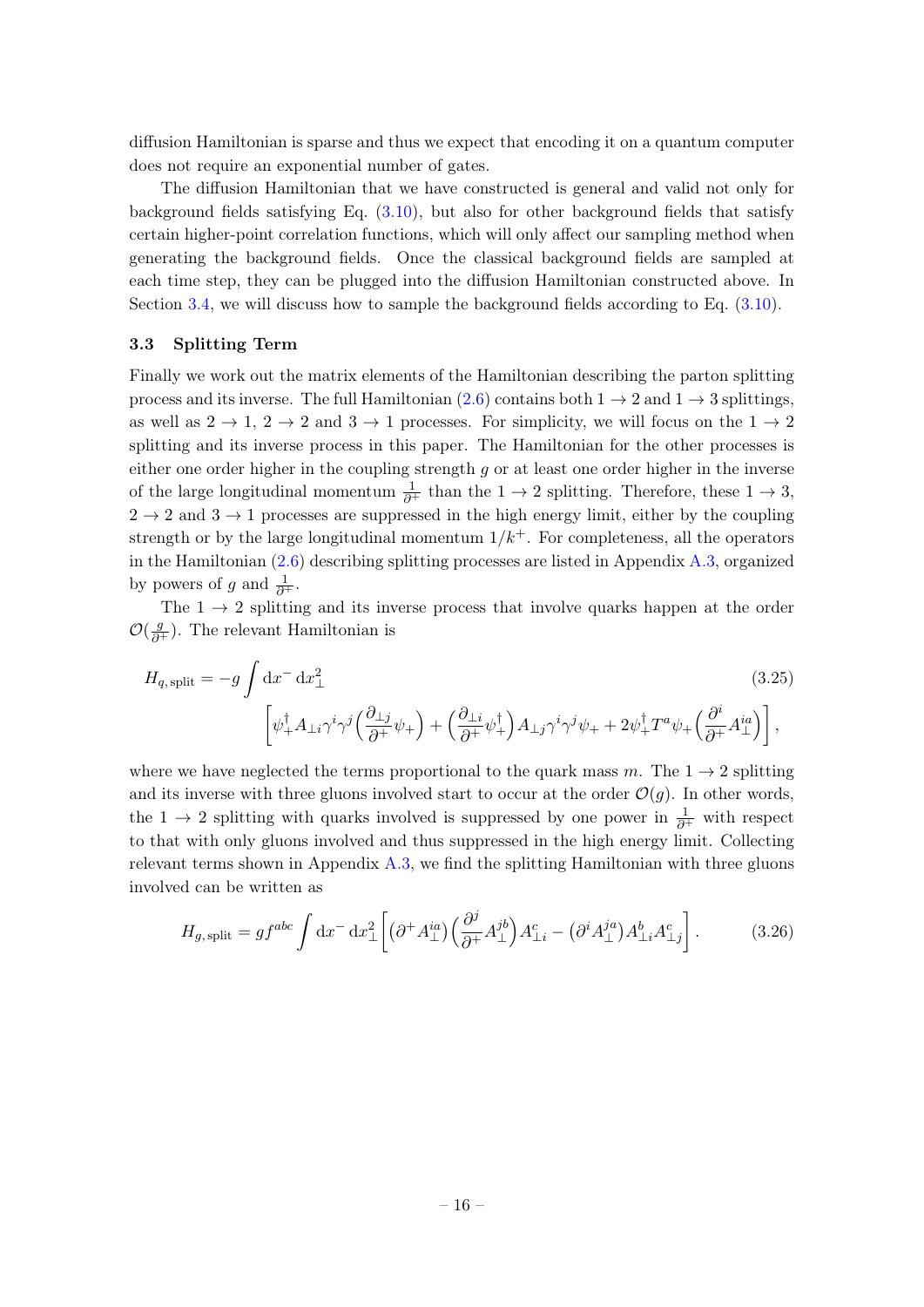The matrix elements of the  $1 \rightarrow 2$  splitting for a quark or a gluon are given by

$$
\langle q, k_{2}^{+}, k_{2\perp}, i_{2}, \sigma_{2}; g, q^{+}, q_{\perp}, a, \lambda | H_{q, \text{split}} | q, k_{1}^{+}, k_{1\perp}, i_{1}, \sigma_{1} \rangle \qquad (3.27)
$$
\n
$$
= -\frac{g}{\sqrt{2(2\pi)^{3}q^{+}k_{1}^{+}k_{2}^{+}}} \delta(k_{1}^{+} - k_{2}^{+} - q^{+}) \delta^{2}(k_{1\perp} - k_{2\perp} - q_{\perp}) \qquad (3.27)
$$
\n
$$
\times \bar{u}(k_{2}, \sigma_{2}) \left( \epsilon_{\perp}^{i} \gamma^{i} \gamma^{j} \frac{k_{1\perp}^{j}}{k_{1}^{+}} T_{i_{2}i_{1}}^{a} + \frac{k_{2\perp}^{i}}{k_{2}^{+}} \gamma^{i} \gamma^{j} \epsilon_{\perp}^{j} T_{i_{2}i_{1}}^{a} + 2T_{i_{2}i_{1}}^{a} \frac{q_{\perp}^{i}}{q^{+}} \epsilon_{\perp}^{i} \right) u(k_{1}, \sigma_{1}),
$$
\n
$$
\langle g, -k_{2}^{+}, -k_{2\perp}, a_{2}, \lambda_{2}; g, -k_{3}^{+}, -k_{3\perp}, a_{3}, \lambda_{3} | H_{g, \text{split}} | g, k_{1}^{+}, k_{1\perp}, a_{1}, \lambda_{1} \rangle
$$
\n
$$
= -\frac{ig}{\sqrt{2(2\pi)^{3}k_{1}^{+}k_{2}^{+}k_{3}^{+}}} f^{abc} \delta(k_{1}^{+} + k_{2}^{+} + k_{3}^{+}) \delta^{2}(k_{1\perp} + k_{2\perp} + k_{3\perp})
$$
\n
$$
\left( k_{1}^{+} \epsilon_{\perp}^{i}(\lambda_{1}) \left[ \frac{k_{2\perp}^{j}}{k_{2}^{+}} \epsilon_{\perp}^{i}(\lambda_{2}) \epsilon_{\perp i}(\lambda_{3}) - \frac{k_{3\perp}^{j}}{k_{3}^{+}} \epsilon_{\perp}^{i}(\lambda_{3}) \epsilon_{\perp i}(\lambda_{2}) \right] + k_{2}^{+} \epsilon_{\perp}^{i}(\lambda_{2}) \left[ \frac{k
$$

where we used negative momenta to label the outgoing states in the splitting involving three gluons, which allows us to easily keep track of the signs. Physical states should have positive + components of the momenta and the matrix elements of the splitting Hamiltonian for physical outgoing states can be easily obtained by flipping the signs of the momenta for the outgoing particles. The matrix elements of the splitting Hamiltonian can be easily generalized for cases with n initial partons, which describe  $n \to n+1$  splitting processes:

$$
\langle 1'2'3' \cdots n'(n'+1) | H_{split} | 123 \cdots n \rangle
$$
\n
$$
= \sum_{i=1}^{n} \langle i'(n'+1) | H_{split} | i \rangle \langle 1'2'3' \cdots (i'-1)(i'+1) \cdots n' | 123 \cdots (i-1)(i+1) \cdots n \rangle
$$
\n
$$
= \sum_{i=1}^{n} \langle i'(n'+1) | H_{split} | i \rangle \delta_{1'1} \delta_{2'2} \cdots \delta_{(i'-1)(i-1)} \delta_{(i'+1)(i+1)} \cdots \delta_{n'n},
$$
\n(3.28)

where terms of the form  $\langle i'(n'+1)|H_{split}|j\rangle$   $(i \neq j)$  do not contribute. They are properly accounted for by the (anti)symmetric property of a quantum state. As can be seen, the matrix for the splitting Hamiltonian is also sparse.

The matrix representing the splitting Hamiltonian is not Hermitian. Its Hermitian conjugate gives the matrix for the inverse process, which describes parton recombination. It is essential to include parton recombination to reproduce the virtual correction diagrams in the usual Feynman diagram approach to study the LPM effect.

## <span id="page-17-0"></span>3.4 Sampling Classical Background Field

The diffusion part of the Hamiltonian is light-cone time dependent and the dependence is through the random classical background field  $\bar{A}^{-a}$ , which satisfies the correlation [\(3.10\)](#page-13-1).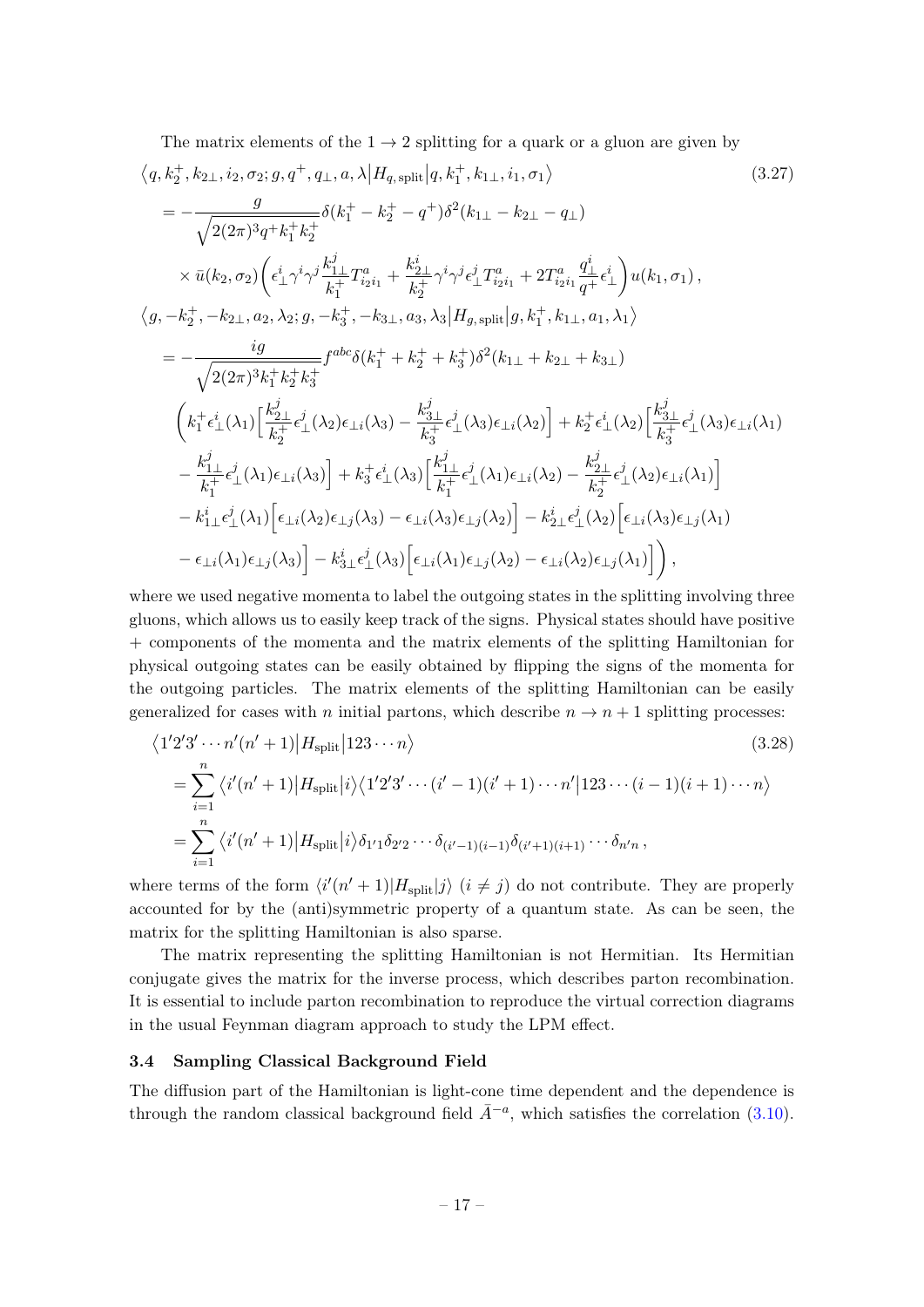To generate the matrix elements of the diffusion Hamiltonian, we need to generate the random classical background fields at each time step in the Trotterization, which can be done by sampling random variables according to the correlation. In the discretized version, the correlation can be written as

$$
\langle \bar{A}^{-a}(x^+,k_\perp)\bar{A}^{-b}(y^+,-k_\perp)\rangle = \delta^{ab}\delta_{x^+y^+}\gamma(\mathbf{k}_\perp)\,,\tag{3.29}
$$

where  $\delta_{x^+y^+}$  is a Kronecker delta function for the discretized light-cone time. The delta function in time means the classical background fields at different times are independent, and thus can be sampled independently. At a given time  $x^+$ , the correlation that governs the distribution of the background field is written as

<span id="page-18-0"></span>
$$
\langle \bar{A}^{-a}(x^+,k_\perp)\bar{A}^{-a}(x^+,-k_\perp)\rangle = \gamma(\mathbf{k}_\perp),\tag{3.30}
$$

which almost corresponds to the width of a Gaussian distribution for the random variable  $\bar{A}^{-a}(x^+, k_\perp)$ . The obstacle is in the sign difference between the  $k_\perp$  arguments of the two random fields. In other words,  $\bar{A}^{-a}(x^+, k_\perp)$  and  $\bar{A}^{-a}(x^+, -k_\perp)$  are two different random variables for  $k_{\perp} \neq 0$ .

To overcome this obstacle, we apply the following method: First, when  $k_{\perp} = 0$ ,  $\bar{A}^{-a}(x^+,0_\perp)$  can be generated by sampling a Gaussian random variable with the variance (note that we assume the QGP is overall color neutral  $\langle \bar{A}^{-a} \rangle = 0$ )

$$
\langle \bar{A}^{-a}(x^+, 0_\perp) \bar{A}^{-a}(x^+, 0_\perp) \rangle = \gamma(0_\perp). \tag{3.31}
$$

Next for  $k_{\perp} \neq 0$ , by using Eq. [\(3.30\)](#page-18-0) we can show

$$
\left\langle \left[ \bar{A}^{-a}(x^+,k_\perp) + \bar{A}^{-a}(x^+, -k_\perp) \right] \left[ \bar{A}^{-a}(x^+, k_\perp) + \bar{A}^{-a}(x^+, -k_\perp) \right] \right\rangle = 2\gamma(\mathbf{k}_\perp), \quad (3.32)
$$
  

$$
\left\langle \left[ i\bar{A}^{-a}(x^+, k_\perp) - i\bar{A}^{-a}(x^+, -k_\perp) \right] \left[ i\bar{A}^{-a}(x^+, k_\perp) - i\bar{A}^{-a}(x^+, -k_\perp) \right] \right\rangle = 2\gamma(\mathbf{k}_\perp),
$$

which means both  $\bar{A}^{-a}(x^+, k_\perp) + \bar{A}^{-a}(x^+, -k_\perp)$  and  $i\bar{A}^{-a}(x^+, k_\perp) - i\bar{A}^{-a}(x^+, -k_\perp)$  are Gaussian random variables with the variance  $2\gamma(\mathbf{k}_\perp)$ . We can then independently sample two Gaussian random variables  $X_1$  and  $X_2$  from a Gaussian distribution with the variance  $2\gamma(\mathbf{k}_{\perp})$  and finally obtain  $(X_1 - iX_2)/2$  as the sampled classical background field.

This method requires  $\mathcal{O}(tV_k)$  classical samplings to generate the random background fields for the construction of the quantum circuits describing the diffusion Hamiltonian evolution, where  $V_k$  denotes the volume of the momentum space, i.e., the number of lattice grids  $V_k = N^+ N^2_{\perp}$ . The quantum simulation with a given set of classical background fields corresponds to one particular trajectory for an initial state. In practice, one needs to repeat the classical sampling and the simulation of the diffusion process for multiple trajectories. Physical results are obtained by averaging over multiple trajectories. An interesting question is whether one can simulate the diffusion Hamiltonian evolution more efficiently by using some random quantum circuit [\[139\]](#page-43-9) or modifying the Quantum Signal Processing algorithm [\[140,](#page-44-0) [141\]](#page-44-1). This is left for future studies.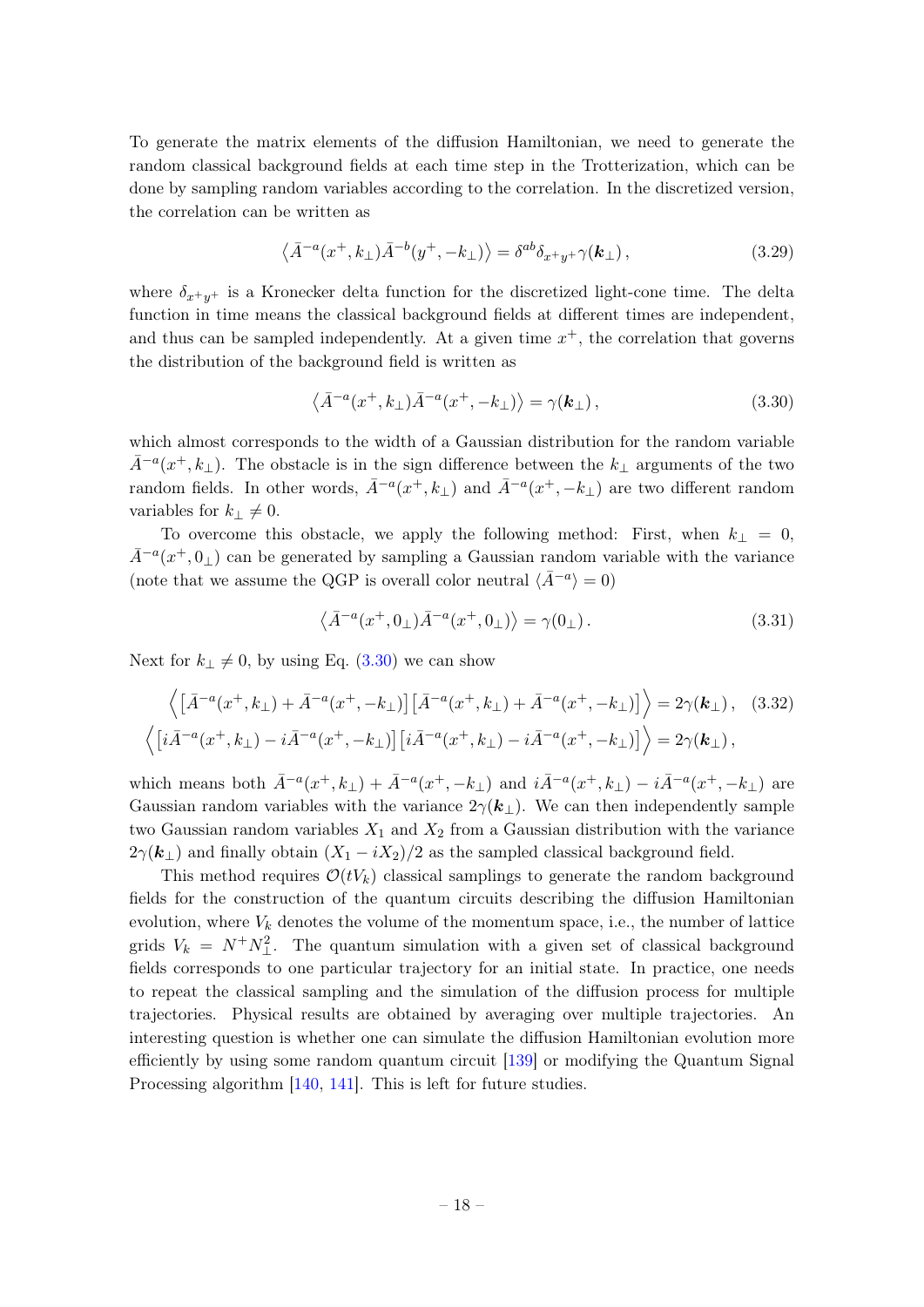## <span id="page-19-0"></span>4 Quantum Simulation of Toy Model

In this section we consider a simple toy model and demonstrate how to construct the quantum gates to describe the time evolution driven by the three pieces of the Hamiltonian, in order to study the LPM effect in jet quenching. We will also discuss how to generalize the construction for more complicated cases such as QCD. Then we will show some simulation results of the toy model that are obtained from the IBM Qiskit simulator.

#### <span id="page-19-1"></span>4.1 Toy Model

The toy model we consider here is described by scalar fields in  $2 + 1$  dimension with only  $1 \rightarrow 2$  splitting and its inverse. In other words, we neglect the color, spin and  $q/q$  degrees of freedom discussed in the previous sections and focus on the case with only one transverse direction. With a limited number of qubits, we discretize the + and  $\perp$  components of the momenta as

$$
k^{+} \in K_{\max}^{+} \{0.5, 1\} , \qquad k_{\perp} \in K_{\max}^{\perp} \{0, 1\} , \tag{4.1}
$$

where  $k_{\perp}$  has only one component, rather than x and y components as in the previous sections. With more qubits available, one would add the second transverse component and further divide the momentum components into finer levels and eventually take the continuum limit. We will study the LPM effect in the case with one initial particle and only one splitting, which means the Hilbert space consists of 1-particle and 2-particle states. According to our discussion in Section [2.2,](#page-8-0) totally five qubits are needed to encode all quantum systems in this case. For each particle, we need one qubit to encode the transverse momentum and another for the  $+$  component of the momentum. The correspondence between the qubit representation and the momentum state of a particle is given by

<span id="page-19-2"></span>
$$
|00\rangle: \t k^+ = 0.5, \t k_{\perp} = 0,
$$
  
\n
$$
|01\rangle: \t k^+ = 0.5, \t k_{\perp} = 1,
$$
  
\n
$$
|10\rangle: \t k^+ = 1, \t k_{\perp} = 0,
$$
  
\n
$$
|11\rangle: \t k^+ = 1, \t k_{\perp} = 1,
$$
 (4.2)

where we have labeled the momenta by fractions of the maximum values. To encode both 1-particle and 2-particle states, we first need one qubit to distinguish them. Then we need another four qubits to represent the 2-particle states (representing the 1-particle states only requires two qubits). We list the values of the five qubits from left to right to describe a quantum state as  $|q_1q_2q_3q_4q_5\rangle$ . We use the following rules when encoding the states:

describe momenta of the 2nd particle  
\n
$$
q_1
$$
  
\nseparate 1- and 2-particle states  
\n $q_2q_3$   
\ndescribe momenta of the 1st particle  
\n $(4.3)$ 

where the momentum state of a particle is represented as in Eq.  $(4.2)$ . In this way, the 1-particle state is represented as

<span id="page-19-4"></span><span id="page-19-3"></span>
$$
|000q_4q_5\rangle, \t\t(4.4)
$$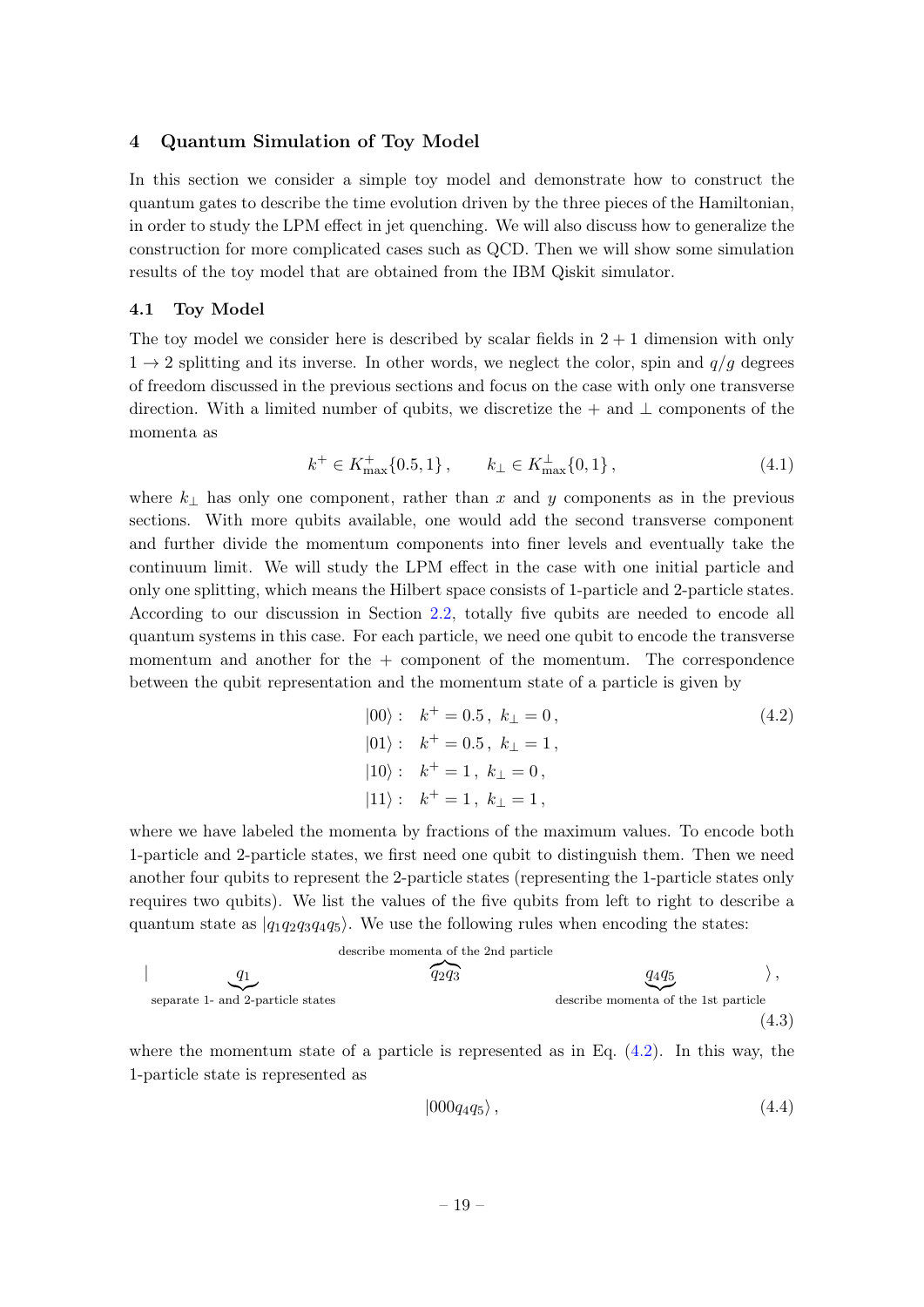where the second and the third 0s from the left have no physical meaning since this is a 1-particle state. On the other hand, the 2-particle state is labeled as

<span id="page-20-1"></span>
$$
|1q_2q_3q_4q_5\rangle. \t\t(4.5)
$$

The setup can be easily generalized for multiple particles and cases requiring more qubits to represent 1-particle states such as those having more levels in the momentum description and degrees of freedom in color and spin: We will assign a certain number of qubits to label the number of particles in the state; Then for each particle, we will use a fixed number of qubits to represent its particle species, discretized momenta, color and spin degrees of freedom, as demonstrated in Eq. [\(4.3\)](#page-19-3). This setup may not be the most efficient encoding scheme and other schemes should also be explored in the future.

#### <span id="page-20-0"></span>4.2 Construction of Quantum Circuit

In general, when we have a matrix  $(H_{ij})$  representing a given Hamiltonian H, we can construct the corresponding quantum gates by first projecting the matrix onto the basis made up of tensor products of Pauli matrices:

$$
H = \sum_{\mu_1, \mu_2, \cdots \mu_n} a_{\mu_1 \mu_2 \cdots \mu_n} \sigma_1^{\mu_1} \otimes \sigma_2^{\mu_2} \otimes \cdots \otimes \sigma_n^{\mu_n}, \qquad (4.6)
$$

where we have assumed the matrix can be encoded by n qubits. Here  $\sigma_i^{\mu_i}$  indicates the Pauli matrices for the *i*-th qubit and  $\sigma^{\mu} = (1, \sigma^x, \sigma^y, \sigma^z)$ . The linear combination coefficients can be obtained by

$$
a_{\mu_1\mu_2\cdots\mu_n} = \frac{1}{2^n} \text{Tr}\Big[ H\big(\sigma_1^{\mu_1} \otimes \sigma_2^{\mu_2} \otimes \cdots \otimes \sigma_n^{\mu_n}\big) \Big],\tag{4.7}
$$

where we have a matrix multiplication between H and  $\sigma_1^{\mu_1} \otimes \sigma_2^{\mu_2} \otimes \cdots \otimes \sigma_n^{\mu_n}$  inside the trace.

After obtaining the linear combination coefficients  $a_{\mu_1\mu_2\cdots\mu_n}$ , we can construct the quantum gates for the time evolution  $e^{-i\Delta tH}$ . Using the Trotterization method, we can write

$$
e^{-i\Delta tH} = e^{\mathcal{O}((\Delta t)^2)} \prod_{\mu_1,\mu_2,\cdots,\mu_n} e^{-i\Delta t a_{\mu_1\mu_2\cdots\mu_n}\sigma_1^{\mu_1} \otimes \sigma_2^{\mu_2} \otimes \cdots \otimes \sigma_n^{\mu_n}}.
$$
 (4.8)

Therefore, once we know how to construct the quantum gates for the time evolution determined by one of the tensor products of Pauli matrices, we can construct the full time evolution determined by  $H$ . Without loss of generality, we discuss how to construct the quantum gates for

$$
e^{-i\theta \sigma_1^{\mu_1} \otimes \sigma_2^{\mu_2} \otimes \cdots \otimes \sigma_n^{\mu_n}}.
$$
\n
$$
(4.9)
$$

The strategy is to change the basis of each single qubit such that all the Pauli matrices  $\sigma_i^{\mu_i}$ become either  $\mathbb{1}_i$  or  $\sigma_i^z$ . If the original Pauli matrix  $\sigma_i^{\mu_i} = \mathbb{1}_i$  or  $\sigma_i^z$ , nothing needs to be done for the *i*-th qubit. If the original Pauli matrix  $\sigma_i^{\mu_i}$  is  $\sigma_i^x$ , then we apply the Hadamard gate

$$
h = \frac{1}{\sqrt{2}} \begin{pmatrix} 1 & 1 \\ 1 & -1 \end{pmatrix},\tag{4.10}
$$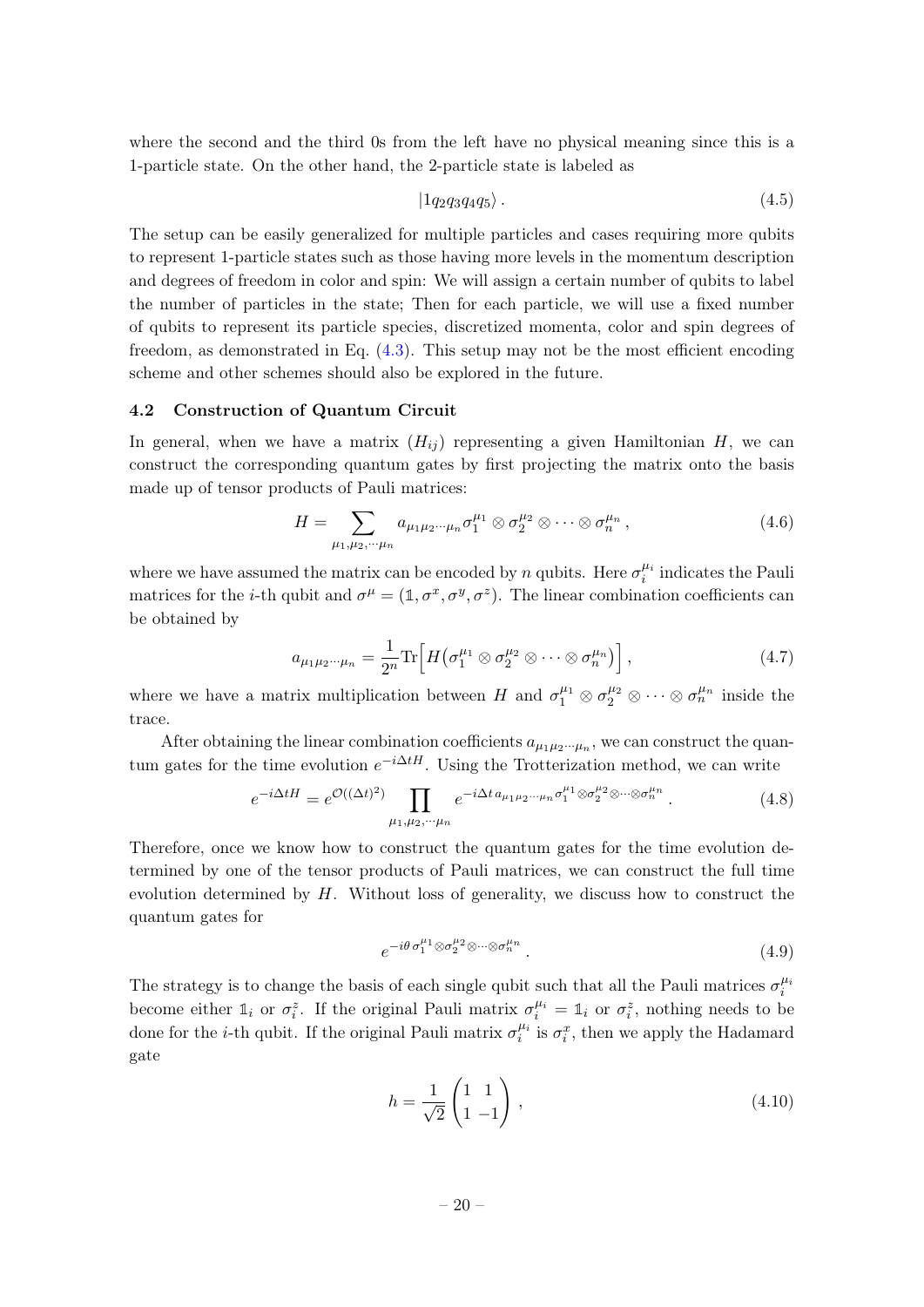<span id="page-21-0"></span>

**Figure 3:** Quantum circuit for the unitary evolution  $e^{-i\theta\sigma_1^z\otimes\sigma_2^z\otimes\sigma_3^z}$ . Every two-qubit gate in the circuit is a CNOT gate with the black dot indicating the control qubit. The argument of the z-rotation represents the index of the qubit on which the rotation acts. The z-rotation gate is given by  $R_z = e^{-i\theta \sigma_z} = \text{diag}(e^{-i\theta}, e^{+i\theta}).$ 

in the beginning and apply its inverse (which turns out to be itself) in the end of the circuit segment such that

$$
h_i e^{-i\theta \sigma_i^x} h_i = e^{-i\theta \sigma_i^z} , \qquad (4.11)
$$

where the subscript  $i$  indicates the Hadamard gate acts on the  $i$ -th qubit. Similarly, if the original Pauli matrix is  $\sigma_i^{\mu_i} = \sigma_i^y$  $i<sub>i</sub>$ , we apply

$$
R_x = \frac{1}{\sqrt{2}} \begin{pmatrix} 1 & -i \\ -i & 1 \end{pmatrix},\tag{4.12}
$$

and its inverse in the beginning and the end of the circuit segment respectively such that

$$
(R_x)_i e^{-i\theta \sigma_i^y} (R_x^{\dagger})_i = e^{-i\theta \sigma_i^z} , \qquad (4.13)
$$

where the subscript i indicates the  $R_x$  rotation gate acts on the *i*-th qubit. The  $R_x$  rotation gate can be decomposed as

$$
R_x = S^{\dagger} h S^{\dagger}, \qquad S = \begin{pmatrix} 1 & 0 \\ 0 & i \end{pmatrix}, \tag{4.14}
$$

which can be useful in the construction of the quantum circuit.

In a nutshell, we only need to focus on constructing quantum gates for

$$
e^{-i\theta \sigma_1^z \otimes \cdots \otimes \sigma_m^z},\tag{4.15}
$$

where we have omitted the identity matrices and relabeled the indexes in the subscripts. Standard circuits exist to realize such unitary transformations. For example, the quantum circuit for  $e^{-i\theta\sigma_1^z\otimes\sigma_2^z\otimes\sigma_3^z}$  is shown in Fig. [3,](#page-21-0) which can be easily generalized for more  $\sigma^z$ s.

Now we are ready to construct the quantum circuit for the time evolution of the toy model. We will show the quantum gates for the kinetic, diffusion and splitting terms in the Hamiltonian.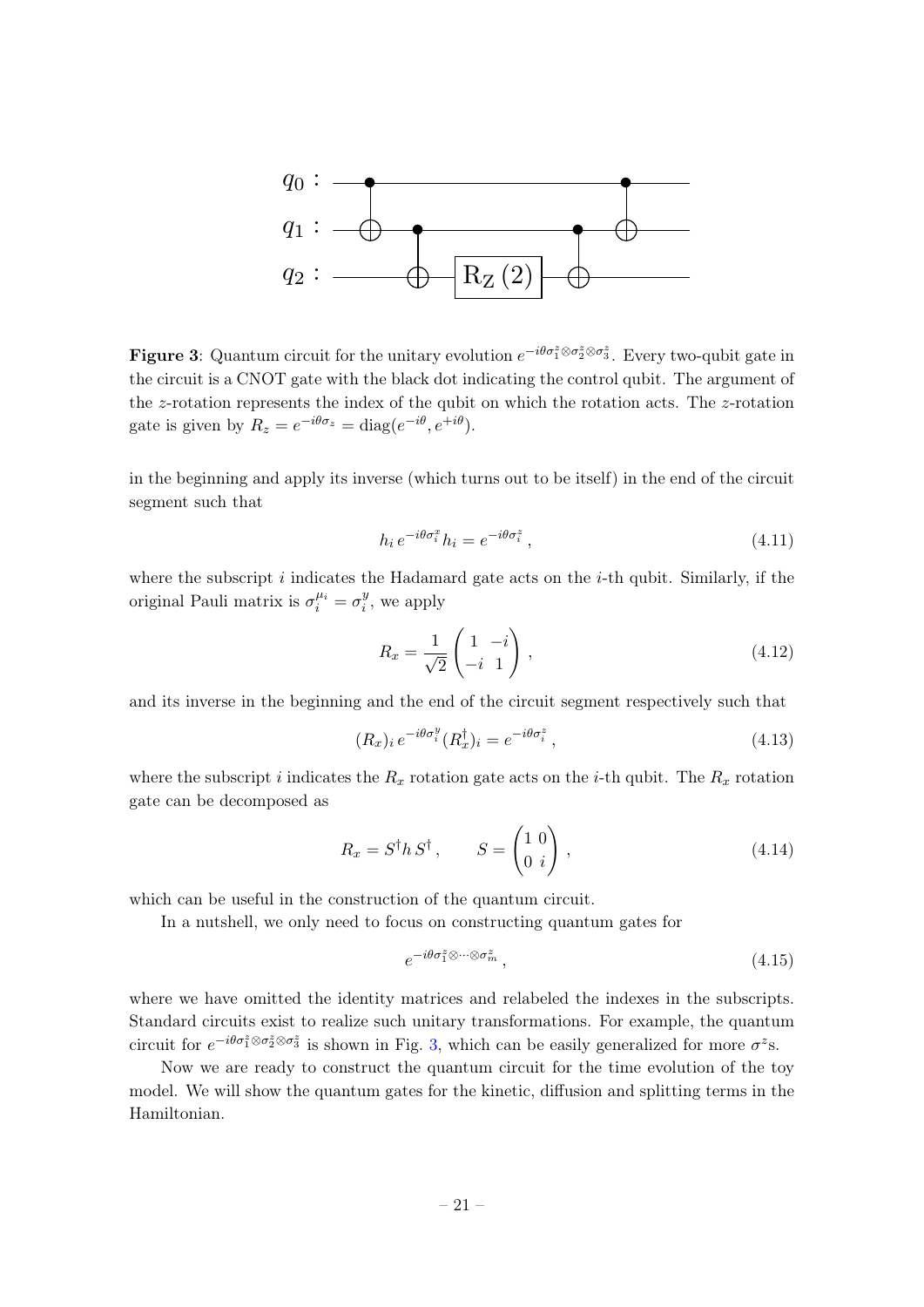### <span id="page-22-0"></span>4.2.1 Kinetic Term

The kinetic term is diagonal in the *n*-particle basis we haven chosen, which means the decomposition of the kinetic Hamiltonian into tensor products of Pauli matrices only involves  $\mathbb{1}_i$  and  $\sigma_i^z$ . We first construct the quantum circuit representing the 1-particle kinetic term, which only involves two qubits and will serve as a building block for the quantum circuit of the full kinetic term. In the basis given by Eq.  $(4.2)$ , which is listed in the order  $|00\rangle, |01\rangle, |10\rangle, |11\rangle,$  the kinetic term is given by

$$
H_{\text{kin}}^{(1)} = \frac{(K_{\text{max}}^{\perp})^2}{K_{\text{max}}^{\perp}} \text{diag}\big(0, 2, 0, 1\big) \,. \tag{4.16}
$$

We decompose it into the format

<span id="page-22-1"></span>
$$
H_{\text{kin}}^{(1)} = a_{11} \, \mathbb{1}_1 \otimes \mathbb{1}_2 + a_{1z} \, \mathbb{1}_1 \otimes \sigma_2^z + a_{z1} \, \sigma_1^z \otimes \mathbb{1}_2 + a_{zz} \, \sigma_1^z \otimes \sigma_2^z. \tag{4.17}
$$

The linear combination coefficients can be easily found to be

$$
a_{11} = \frac{3}{4} \frac{(K_{\text{max}}^{\perp})^2}{K_{\text{max}}^{\perp}}, \quad a_{1z} = -\frac{3}{4} \frac{(K_{\text{max}}^{\perp})^2}{K_{\text{max}}^{\perp}}, \quad a_{z1} = \frac{1}{4} \frac{(K_{\text{max}}^{\perp})^2}{K_{\text{max}}^{\perp}}, \quad a_{zz} = -\frac{1}{4} \frac{(K_{\text{max}}^{\perp})^2}{K_{\text{max}}^{\perp}}.
$$
 (4.18)

Our basis for the toy model consists of five qubits and contains both 1-particle and 2 particle states. We now discuss how to embed the decomposition [\(4.17\)](#page-22-1) into the five qubit system. First, the 1-particle states in the five-qubit system have the first three qubits set to 0s, as shown in Eq. [\(4.4\)](#page-19-4). So the 1-particle part of the kinetic Hamiltonian is represented as

$$
H_{\text{kin}}^{(1)} = \frac{(K_{\text{max}}^{\perp})^2}{K_{\text{max}}^+} \frac{\mathbb{1}_1 + \sigma_1^z}{2} \otimes \frac{\mathbb{1}_2 + \sigma_2^z}{2} \otimes \frac{\mathbb{1}_3 + \sigma_3^z}{2} \qquad (4.19)
$$
  
 
$$
\otimes \left(\frac{3}{4}\mathbb{1}_4 \otimes \mathbb{1}_5 - \frac{3}{4}\mathbb{1}_4 \otimes \sigma_5^z + \frac{1}{4}\sigma_4^z \otimes \mathbb{1}_5 - \frac{1}{4}\sigma_4^z \otimes \sigma_5^z\right),
$$

where we abused the notation to use  $H_{\text{kin}}^{(1)}$  again for the 1-particle states in the five-qubit system, which should be distinguished from that in Eq. [\(4.17\)](#page-22-1) for the two-qubit system. The first three  $\mathbb{1}_i + \sigma_i^z$  terms assure that  $H_{\text{kin}}^{(1)}$  is nonvanishing only when the first three qubits are all 0s. In practice, when the first qubit is set to 0, i.e., the state is a 1-particle state, the second and third qubits will also be set to 0s. In other words, there is some redundancy in the five-qubit description of the 1-particle state. We can remove the redundancy in the qubit representation of the 1-particle kinetic Hamiltonian by using

$$
H_{\text{kin}}^{(1)} = \frac{(K_{\text{max}}^{\perp})^2}{K_{\text{max}}^+} \frac{\mathbb{1}_1 + \sigma_1^z}{2} \otimes \left(\frac{3}{4}\mathbb{1}_4 \otimes \mathbb{1}_5 - \frac{3}{4}\mathbb{1}_4 \otimes \sigma_5^z + \frac{1}{4}\sigma_4^z \otimes \mathbb{1}_5 - \frac{1}{4}\sigma_4^z \otimes \sigma_5^z\right), \qquad (4.20)
$$

which leads to a much simpler quantum circuit.

Next, we discuss the kinetic term for the 2-particle states in the five-qubit system. As Eq. [\(4.5\)](#page-20-1) shows, the 2-particle states have the first qubit set to 1. So its kinetic Hamiltonian can be decomposed as

$$
H_{\text{kin}}^{(2)} = \frac{(K_{\text{max}}^{\perp})^2}{K_{\text{max}}^+} \frac{\mathbb{1}_1 - \sigma_1^z}{2} \otimes \left(\frac{3}{4}\mathbb{1}_2 \otimes \mathbb{1}_3 - \frac{3}{4}\mathbb{1}_2 \otimes \sigma_3^z + \frac{1}{4}\sigma_2^z \otimes \mathbb{1}_3 - \frac{1}{4}\sigma_2^z \otimes \sigma_3^z\right) \tag{4.21}
$$

$$
\otimes \left(\frac{3}{4}\mathbb{1}_4 \otimes \mathbb{1}_5 - \frac{3}{4}\mathbb{1}_4 \otimes \sigma_5^z + \frac{1}{4}\sigma_4^z \otimes \mathbb{1}_5 - \frac{1}{4}\sigma_4^z \otimes \sigma_5^z\right),
$$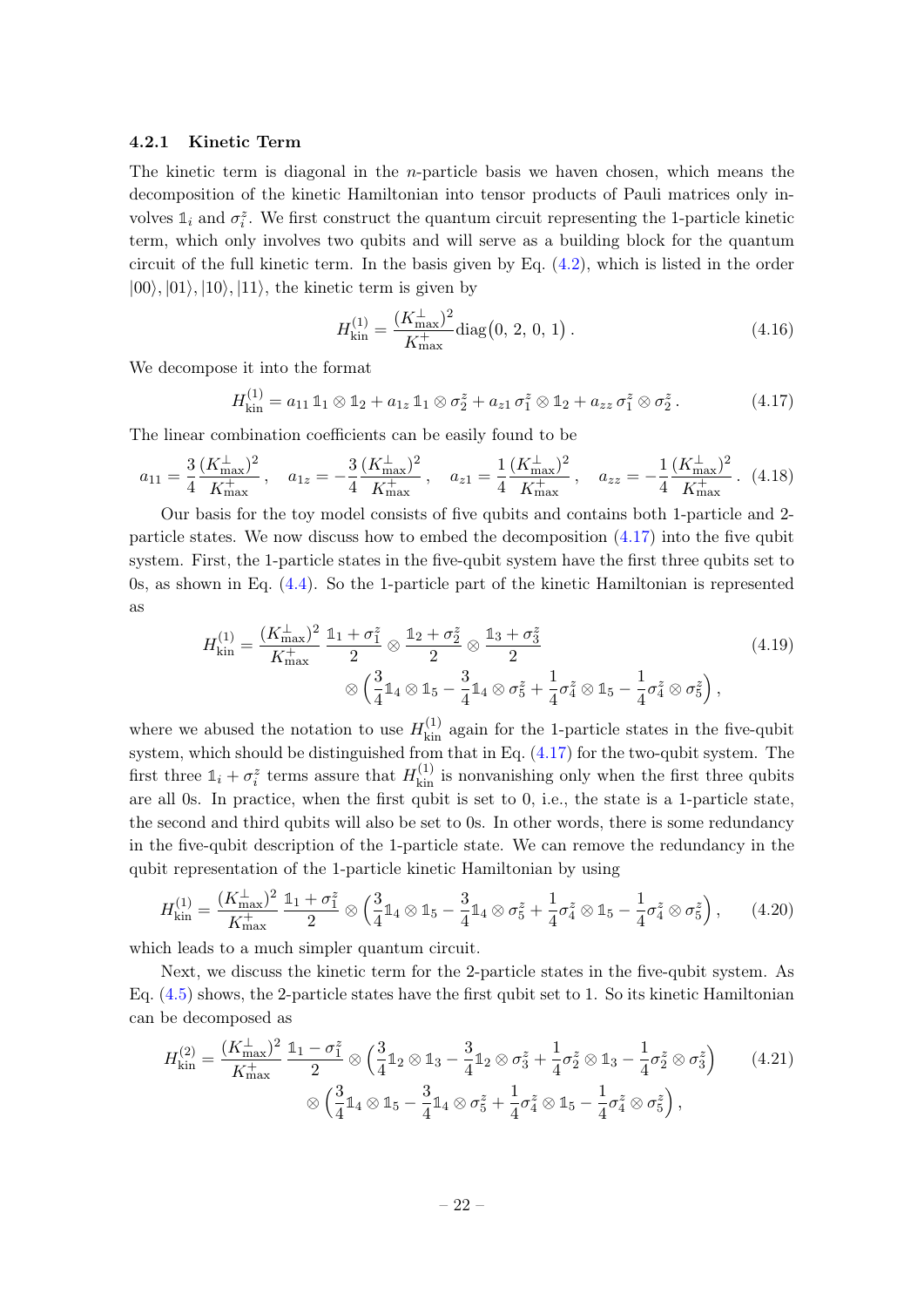<span id="page-23-2"></span>

Figure 4: Quantum circuit for the time evolution determined by the kinetic part of the Hamiltonian. Every two-qubit gate in the circuit is a CNOT gate with the black dot indicating the control qubit. The argument of the  $z$ -rotation represents the index of the qubit on which the rotation acts. The z-rotation gate is given by  $R_z = e^{-iC\Delta t \sigma_z (K_{\text{max}}^{\perp})^2/(32K_{\text{max}}^{\perp})^2}$ with the constants  $C$  given in Eq.  $(4.22)$ .

where the  $1\!\!1 - \sigma_1^z$  term guarantees  $H_{\text{kin}}^{(2)}$  is nonzero only when the first qubit is 1, i.e., the state is a 2-particle state.

The total kinetic Hamiltonian for the toy model is given by the sum  $H_{\text{kin}} = H_{\text{kin}}^{(1)} + H_{\text{kin}}^{(2)}$ . The quantum circuit to simulate the time evolution driven by the kinetic term can be constructed by using the method explained above. The identity operator **1**1⊗**1**2⊗**1**3⊗**1**4⊗**1**<sup>5</sup> in the Hamiltonian only induces a global phase shift with no physical effect and thus can be neglected. Omitting identity operators and reorganizing lead to

$$
H_{\text{kin}} = \frac{(K_{\text{max}}^{\perp})^2}{32K_{\text{max}}^{\perp}} \Big(-\sigma_1^z \otimes \sigma_2^z \otimes \sigma_3^z \otimes \sigma_4^z \otimes \sigma_5^z + \sigma_1^z \otimes \sigma_2^z \otimes \sigma_3^z \otimes \sigma_4^z - 3\sigma_1^z \otimes \sigma_2^z \otimes \sigma_3^z \otimes \sigma_5^z + 3\sigma_1^z \otimes \sigma_2^z \otimes \sigma_3^z + \sigma_1^z \otimes \sigma_2^z \otimes \sigma_4^z \otimes \sigma_5^z - \sigma_1^z \otimes \sigma_2^z \otimes \sigma_4^z + 3\sigma_1^z \otimes \sigma_2^z \otimes \sigma_5^z - 3\sigma_1^z \otimes \sigma_2^z - 3\sigma_1^z \otimes \sigma_3^z \otimes \sigma_4^z \otimes \sigma_5^z + 3\sigma_1^z \otimes \sigma_3^z \otimes \sigma_4^z - 9\sigma_1^z \otimes \sigma_3^z \otimes \sigma_5^z + 9\sigma_1^z \otimes \sigma_3^z - \sigma_1^z \otimes \sigma_4^z \otimes \sigma_5^z + \sigma_1^z \otimes \sigma_4^z - 3\sigma_1^z \otimes \sigma_5^z + 3\sigma_1^z + \sigma_2^z \otimes \sigma_3^z \otimes \sigma_4^z \otimes \sigma_5^z - \sigma_2^z \otimes \sigma_3^z \otimes \sigma_4^z + 3\sigma_2^z \otimes \sigma_3^z \otimes \sigma_5^z - 3\sigma_2^z \otimes \sigma_3^z - \sigma_2^z \otimes \sigma_4^z \otimes \sigma_5^z + \sigma_2^z \otimes \sigma_4^z - 3\sigma_2^z \otimes \sigma_5^z + 3\sigma_2^z + 3\sigma_3^z \otimes \sigma_4^z \otimes \sigma_5^z - 3\sigma_3^z \otimes \sigma_4^z + 9\sigma_3^z \otimes \sigma_5^z - 9\sigma_3^z - 7\sigma_4^z \otimes \sigma_5^z + 7\sigma_4^z - 21\sigma_5^z \Big), \qquad
$$

<span id="page-23-1"></span>in which every term commutes with each other. The quantum circuit for the time evolution determined by the kinetic term  $e^{-i\Delta t H_{\text{kin}}}$  is shown in Fig. [4.](#page-23-2)

#### <span id="page-23-0"></span>4.2.2 Diffusion

The diffusion part of the Hamiltonian depends an external classical background field, which is needed for the construction. Here we just assume the classical background fields at each momentum grid have been generated by using the sampling method described in Section [3.4](#page-17-0)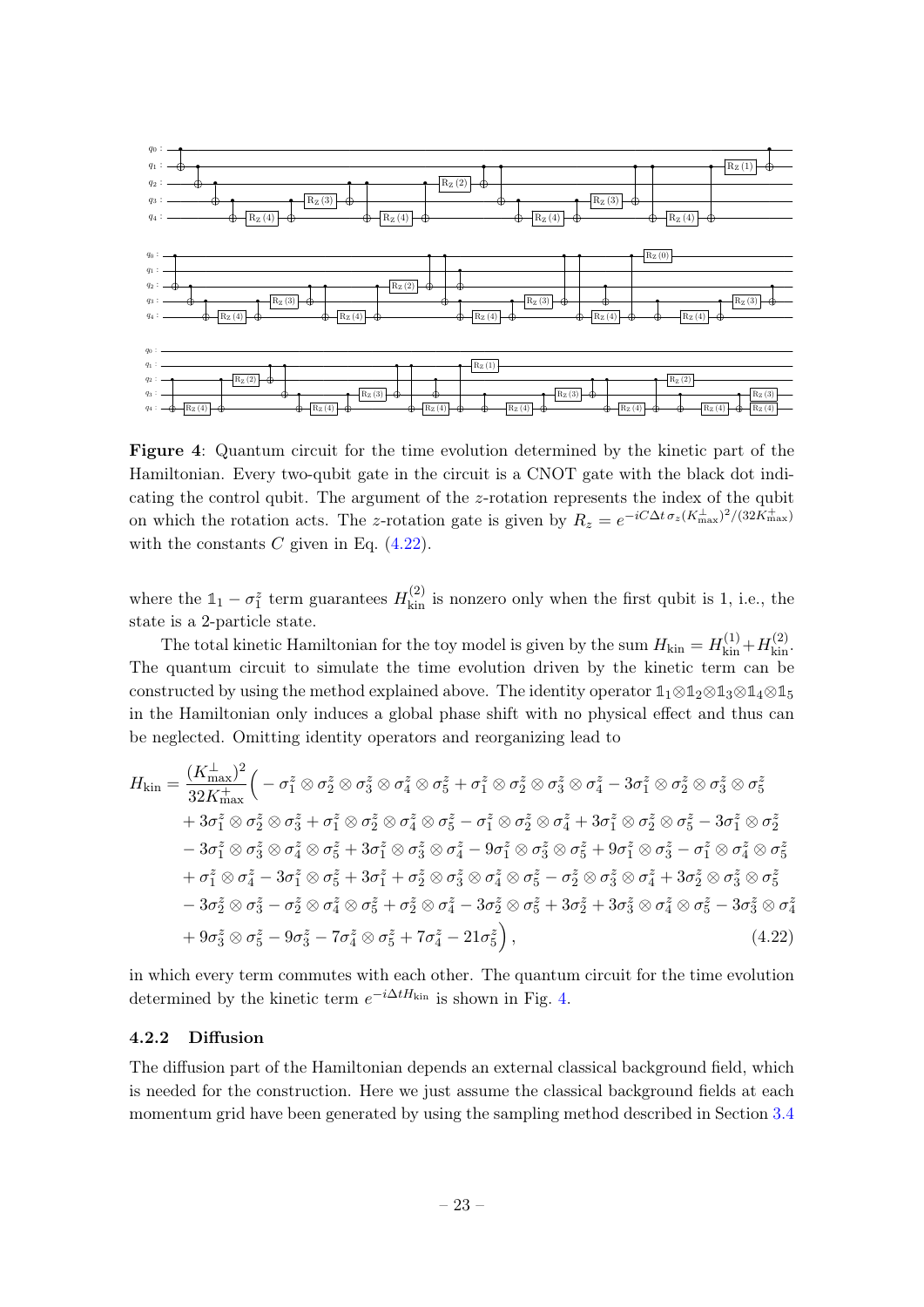for each time step in the time evolution. For notational consistency, we still use  $\bar{A}^-$  to label the classical background fields here, even though our toy model has no gauge fields. Since our toy model has only two levels in the transverse momentum, we only need the classical background fields  $\bar{A}^-$  at two values of the transverse momenta 0 and  $K_{\text{max}}^{\perp}$ . When the state is a 1-particle state, i.e., the first qubit in the register has a value of 0, the diffusion Hamiltonian only changes the last qubit in the register. This can be represented as

$$
H_{\text{diff}}^{(1)} = g_d \frac{\mathbb{1}_1 + \sigma_1^z}{2} \otimes \left( \bar{A}^-(0)\mathbb{1}_5 + \bar{A}^-(K_{\text{max}}^\perp)\sigma_5^x \right),\tag{4.23}
$$

where  $g_d$  is the coupling strength. When the state is a 2-particle state, the diffusion can change both the third and the fifth qubits in the register. So we have

$$
H_{\text{diff}}^{(2)} = g_d \frac{\mathbb{1}_1 - \sigma_1^2}{2} \otimes \left( \bar{A}^-(0) \mathbb{1}_3 \otimes \mathbb{1}_5 + \bar{A}^-(K_{\text{max}}^\perp) \sigma_3^x \otimes \sigma_5^x \right). \tag{4.24}
$$

The total Hamiltonian describing the transverse momentum diffusion is given by the sum:

$$
H_{\text{diff}} = g_d \bar{A}^-(K_{\text{max}}^\perp) \left( \frac{\mathbb{1}_1 + \sigma_1^z}{2} \otimes \sigma_5^x + \frac{\mathbb{1}_1 - \sigma_1^z}{2} \otimes \sigma_3^x \otimes \sigma_5^x \right),\tag{4.25}
$$

where we have neglected the identity operator  $g_d\bar{A}^-(0)1_1 \otimes 1_3 \otimes 1_5$  which only leads to a global phase shift in the time evolution and contains no physics. Reorganizing leads to

$$
H_{\text{diff}} = \frac{g_d}{2} \bar{A}^-(K_{\text{max}}^\perp) \Big( -\sigma_1^z \otimes \sigma_3^x \otimes \sigma_5^x + \sigma_1^z \otimes \sigma_5^x + \sigma_3^x \otimes \sigma_5^x + \sigma_5^x \Big). \tag{4.26}
$$

We want to emphasize again that the diffusion Hamiltonian  $H_{\text{diff}}$  is time dependent and the dependence is through the classical background field. The quantum circuit for the diffusion time evolution  $e^{-i\Delta t H_{\text{diff}}}$  is depicted in Fig. [5.](#page-25-1) For general cases with more particles and more momenta levels, we will first construct the quantum gates describing the transverse momentum diffusion for 1-particle states, which corresponds to hoppings between different transverse momentum levels. Then we can use the quantum gates for the 1-particle transverse momentum diffusion as building blocks to construct the gates for the n-particle transverse momentum diffusion, as done above for the kinetic term.

#### <span id="page-24-0"></span>4.2.3 Splitting

Finally we discuss the Pauli matrix representation of the splitting part of the Hamiltonian. Due to the momentum conservation in  $k^+$  and  $k_{\perp}$ , only the following  $1 \to 2$  splitting process can happen in our toy model:

<span id="page-24-1"></span>
$$
|00010\rangle \rightarrow |10000\rangle
$$
\n
$$
|00011\rangle \rightarrow |10001\rangle + |10100\rangle.
$$
\n(4.27)

In the first process, the initial particle with  $k^+ = K_{\text{max}}^+$  and  $k_{\perp} = 0$  splits into two particles that both have  $k^+ = 0.5K_{\text{max}}^+$  and  $k_{\perp} = 0$ . In the second process, the initial particle with  $k^+ = K^+_{\max}$  and  $k_\perp = K^\perp_{\max}$  splits into two particles, one with  $k^+ = 0.5 K^+_{\max}$  and  $k_\perp = 0$  and the other with  $k^+ = 0.5K_{\text{max}}^+$  and  $k_\perp = K_{\text{max}}^{\perp}$ . The splitting process described in Eq. [\(4.27\)](#page-24-1)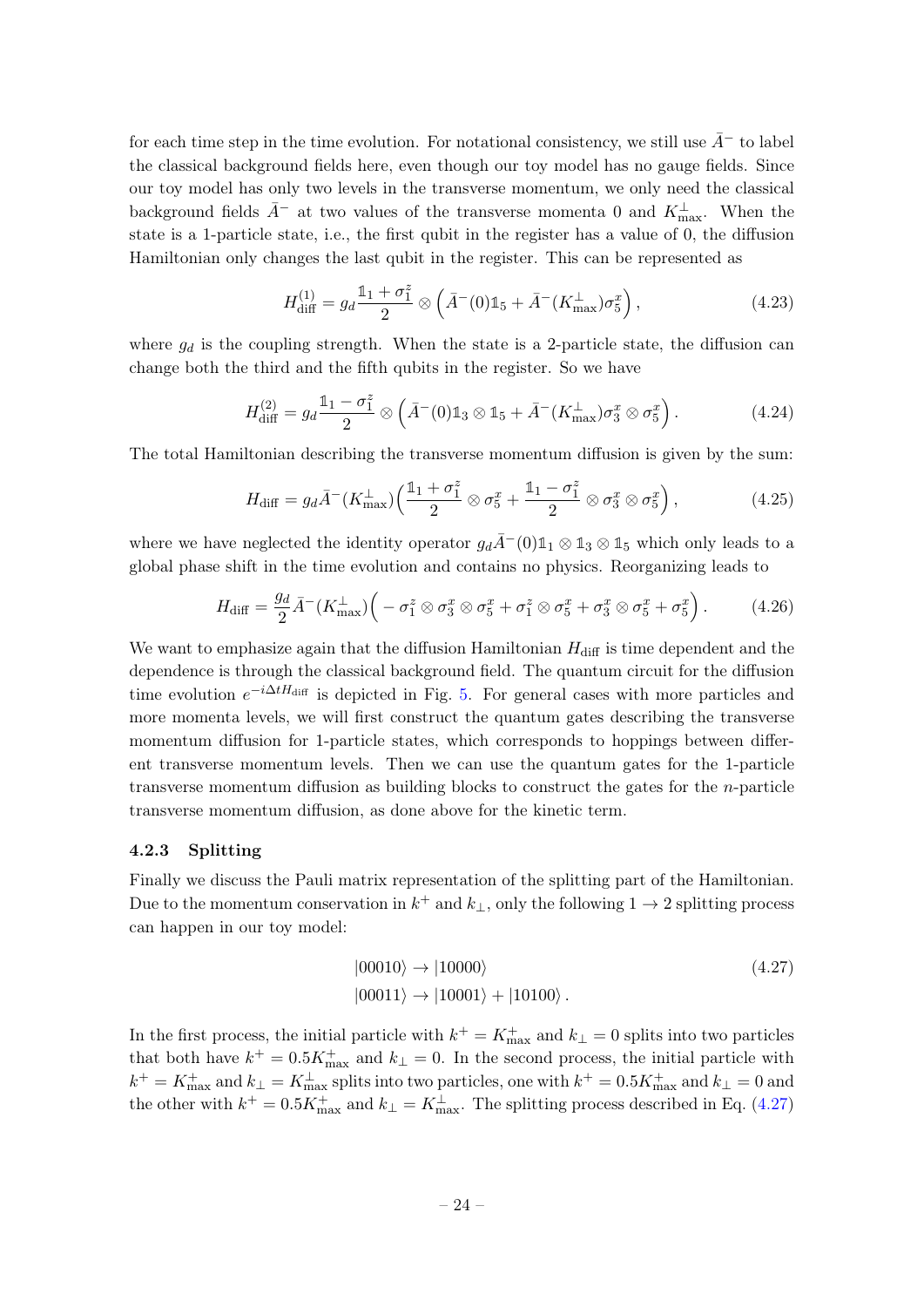<span id="page-25-1"></span>

Figure 5: Quantum circuit for the time evolution driven by the diffusion part of the Hamiltonian. Every two-qubit gate in the circuit is a CNOT gate with the black dot indicating the control qubit. The argument of the z-rotation represents the index of the qubit on which the rotation acts. The z-rotation gate is given by  $R_z = e^{\pm ig_d \bar{A}^-(K_{\text{max}}^\perp) \Delta t \sigma_z/2}$ and  $\bar{A}^{-}(K_{\text{max}}^{\perp})$  is the time dependent classical background field.

symmetrizes the final state, up to a normalization. The Pauli matrix representation for the process described in Eq. [\(4.27\)](#page-24-1) can be written as

$$
H_{split} = g_s \Big( \sigma_1^x \otimes \frac{\mathbb{1}_2 + \sigma_2^z}{2} \otimes \frac{\mathbb{1}_3 + \sigma_3^z}{2} \otimes \sigma_4^x \otimes \frac{\mathbb{1}_5 + \sigma_5^z}{2} + \sigma_1^x \otimes \frac{\mathbb{1}_2 + \sigma_2^z}{2} \otimes \frac{\mathbb{1}_3 + \sigma_3^z}{2} \quad (4.28)
$$
  

$$
\otimes \sigma_4^x \otimes \frac{\mathbb{1}_5 - \sigma_5^z}{2} + \sigma_1^x \otimes \frac{\mathbb{1}_2 + \sigma_2^z}{2} \otimes \sigma_3^x \otimes \sigma_4^x \otimes \sigma_5^x \Big)
$$
  

$$
= g_s \Big( \sigma_1^x \otimes \frac{\mathbb{1}_2 + \sigma_2^z}{2} \otimes \frac{\mathbb{1}_3 + \sigma_3^z}{2} \otimes \sigma_4^x \otimes \mathbb{1}_5 + \sigma_1^x \otimes \frac{\mathbb{1}_2 + \sigma_2^z}{2} \otimes \sigma_3^x \otimes \sigma_4^x \otimes \sigma_5^x \Big),
$$

where the coupling strength  $g_s$  can in general depend on  $k^+$  and  $k_{\perp}$ , as in the QCD case discussed in Section [3.3.](#page-16-0) The matrix of the splitting Hamiltonian is Hermitian, which means parton recombination has been accounted for. The splitting Hamiltonian can be decomposed into two non-commuting Hamiltonians  $H_{split} = H_{split1} + H_{split2}$ :

$$
H_{\text{split1}} = \frac{g_s}{4} \left( \sigma_1^x \otimes \sigma_2^z \otimes \sigma_3^z \otimes \sigma_4^x + \sigma_1^x \otimes \sigma_2^z \otimes \sigma_4^x + \sigma_1^x \otimes \sigma_3^z \otimes \sigma_4^x + \sigma_1^x \otimes \sigma_4^x \right) \tag{4.29}
$$

$$
H_{\text{split2}} = \frac{g_s}{2} \left( \sigma_1^x \otimes \sigma_2^z \otimes \sigma_3^x \otimes \sigma_4^x \otimes \sigma_5^x + \sigma_1^x \otimes \sigma_3^x \otimes \sigma_4^x \otimes \sigma_5^x \right).
$$
 (4.30)

The quantum circuits for the time evolution determined by the two splitting parts of the Hamiltonian, i.e.,  $e^{-i\Delta t H_{\text{split}}}$  and  $e^{-i\Delta t H_{\text{split}}}$  are given in Fig. [6.](#page-26-0)

This completes our construction of the quantum gates to describe the time evolution of the toy model.

#### <span id="page-25-0"></span>4.3 Simulation Results

Using the quantum circuits constructed above, we can now simulate the LPM effect in the toy model. We will perform the quantum simulation by using the Qiskit simulator package provided by IBM.

We will initialize the state as the 1-particle state with  $k^+ = K^+_{\text{max}}$  and  $k_{\perp} = 0$ , which is represented as  $|00010\rangle$  in the quantum register. Since the quantum circuit constructed by the Qiskit package of IBM always initializes all the qubits to be in the 0 states, we still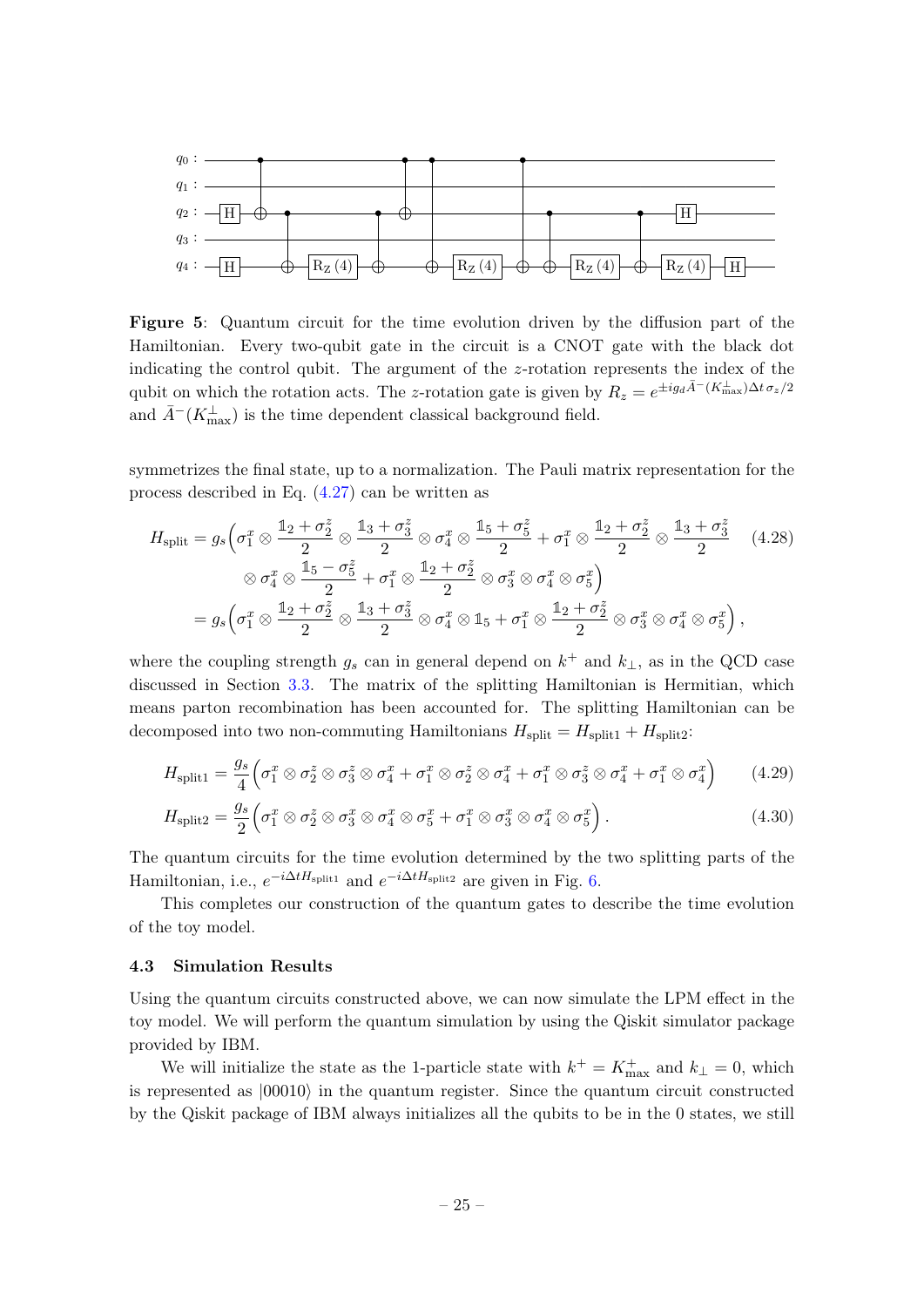<span id="page-26-0"></span>

(a) For  $H_{\text{split1}}$  with  $R_z = e^{-ig_s\Delta t \sigma_z/4}$ .



(b) For  $H_{\text{split2}}$  with  $R_z = e^{-ig_s\Delta t \sigma_z/2}$ .

Figure 6: Quantum circuits for the time evolution driven by the two splitting parts of the Hamiltonian. Every two-qubit gate in the circuit is a CNOT gate with the black dot indicating the control qubit. The argument of the z-rotation represents the index of the qubit on which the rotation acts.

need to apply the  $\sigma_4^x$  gate to obtain the initial state we want. After the state initialization, we evolve the state in time by using the quantum circuits constructed. In the end of the time evolution, we measure the first qubit. The result "0" in the measurement corresponds to a 1-particle state while the result "1" corresponds to a 2-particle state. The simulation and the measurement need repeating multiple times. Each repeating is called a shot.

The parameters are chosen as follows for the results we are going to show:  $K_{\text{max}}^+ = 10$ ,  $K_{\text{max}}^{\perp} = 1, g_d = 0.3$  and  $g_s = 0.1$ . The time evolution starts at  $t = 0$  and ends at  $t = 9$ . We divide the time length to  $N_t = 10$  steps for the Trotterization method. To study the LPM effect in the medium, we will compare the total radiation probability in vacuum with that in the medium. In the former case, the dynamics is described by the kinetic and splitting terms of the Hamiltonian  $H_{kin} + H_{split}$ , while in the latter, all three parts of the Hamiltonian  $H_{kin} + H_{diff} + H_{split}$  are used in the description of the time evolution. For the in-medium simulation, we also need to average the results over multiple trajectories. For each trajectory, the classical background fields need regenerating. At each time step of a trajectory, we sample the classical background field  $\bar{A}^{-}(K^{+}_{\rm max})$  by assuming it is described by a Gaussian distribution. The mean and the standard deviation of the Gaussian distribution are assumed to be 0 and 3 respectively.

The quantum simulation results of the total radiation probabilities are shown in Fig. [7](#page-27-1) for the vacuum and medium cases, where the result "0" indicates that no radiation happens and the final state is still a 1-particle state while "1" represents that the  $1 \rightarrow 2$  splitting occurs and the final state contains two particles. The vacuum result is obtained from 32768 shots while the medium result is obtained from averaging 500 trajectories. The result for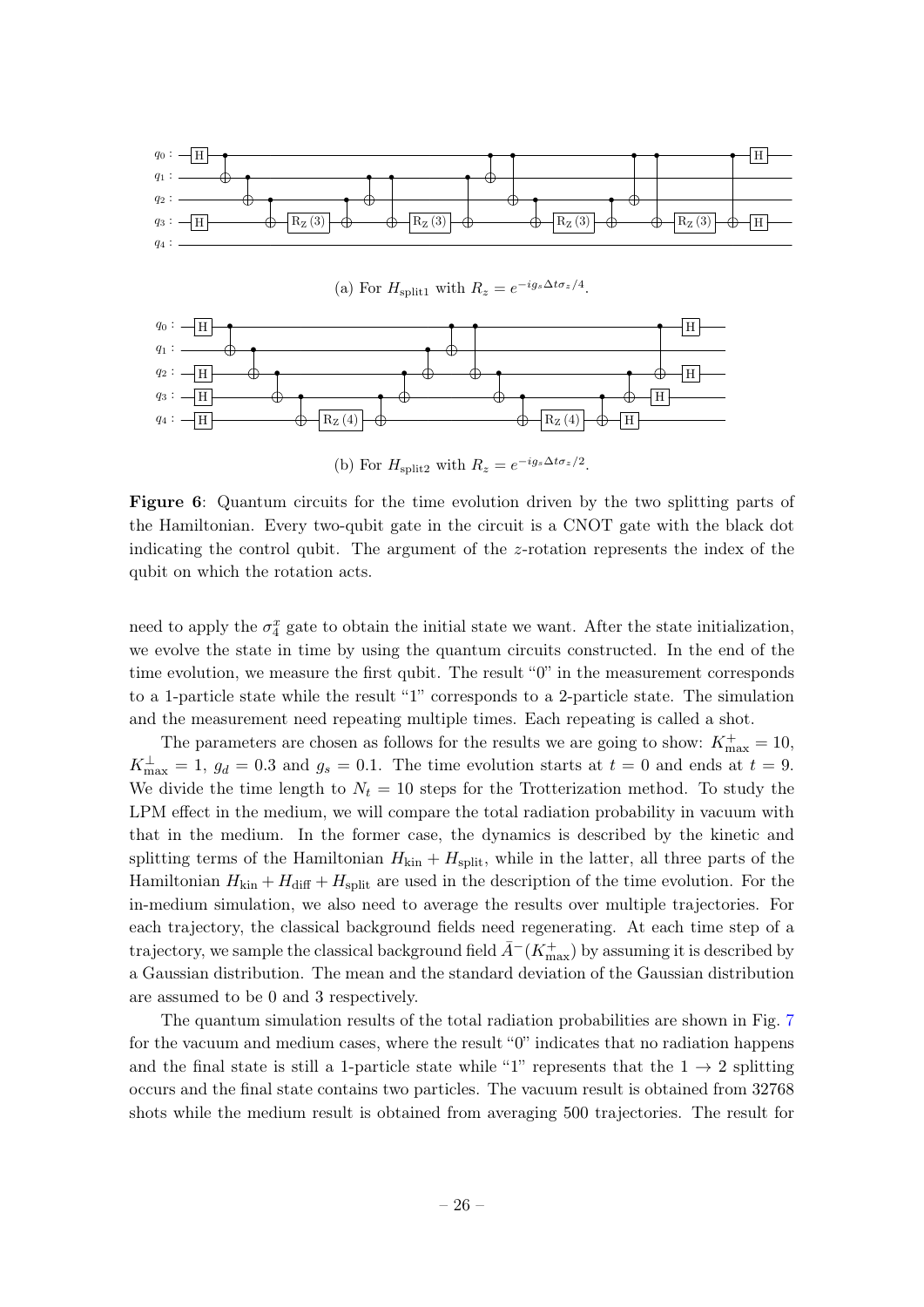<span id="page-27-1"></span>

Figure 7: Quantum simulation results of the total radiation probabilities for the vacuum (left) and medium (right) cases. The measurement result "0" corresponds to no radiation while "1" indicates the occurrence of  $1 \rightarrow 2$  splitting. The total radiation probability is suppressed in the medium case due to the LPM effect.

each trajectory is estimated from 32768 shots and every shot uses the same set of classical background fields sampled for the trajectory. It can be seen that once we turn on the diffusion Hamiltonian which originates from the transverse momentum exchange between partons and the medium, the radiation probability is suppressed. In other words, the LPM effect in radiation is observed in the quantum simulation of our toy model.

## <span id="page-27-0"></span>5 Conclusions

In this paper, we developed a framework to perform quantum simulation of jet quenching in nuclear environments. The quantum simulation automatically keeps track of quantum interference that is crucial in the studies of the LPM effect since it simulates the time evolution of a state wavefunction. We used the light-front Hamiltonian of QCD to describe the time evolution of high energy partons in the nuclear medium. The light-front Hamiltonian relevant for jet quenching consists of three pieces: a kinetic term which induces a phase change in the time evolution, a diffusion term caused by transverse momentum (Glauber) exchanges between the high energy partons and the medium, and a splitting term accounting for parton radiation and recombination. We use  $n$ -particle states in momentum space as the basis of the physical Hilbert space. In this basis, the kinetic Hamiltonian becomes diagonal, which can be efficiently simulated on a quantum computer. Furthermore, the matrices of the diffusion and splitting parts are sparse. Therefore, one may be able to efficiently simulate the LPM effect in jet quenching on a quantum computer. The diffusion term in the Hamiltonian depends on some classical background fields, of which the medium is a source. When constructing a quantum circuit for the Hamiltonian evolution, one needs to sample these classical background fields on a classical computer and then plug their values into the quantum circuit. This classical sampling scales as  $\mathcal{O}(tV_k)$  where t is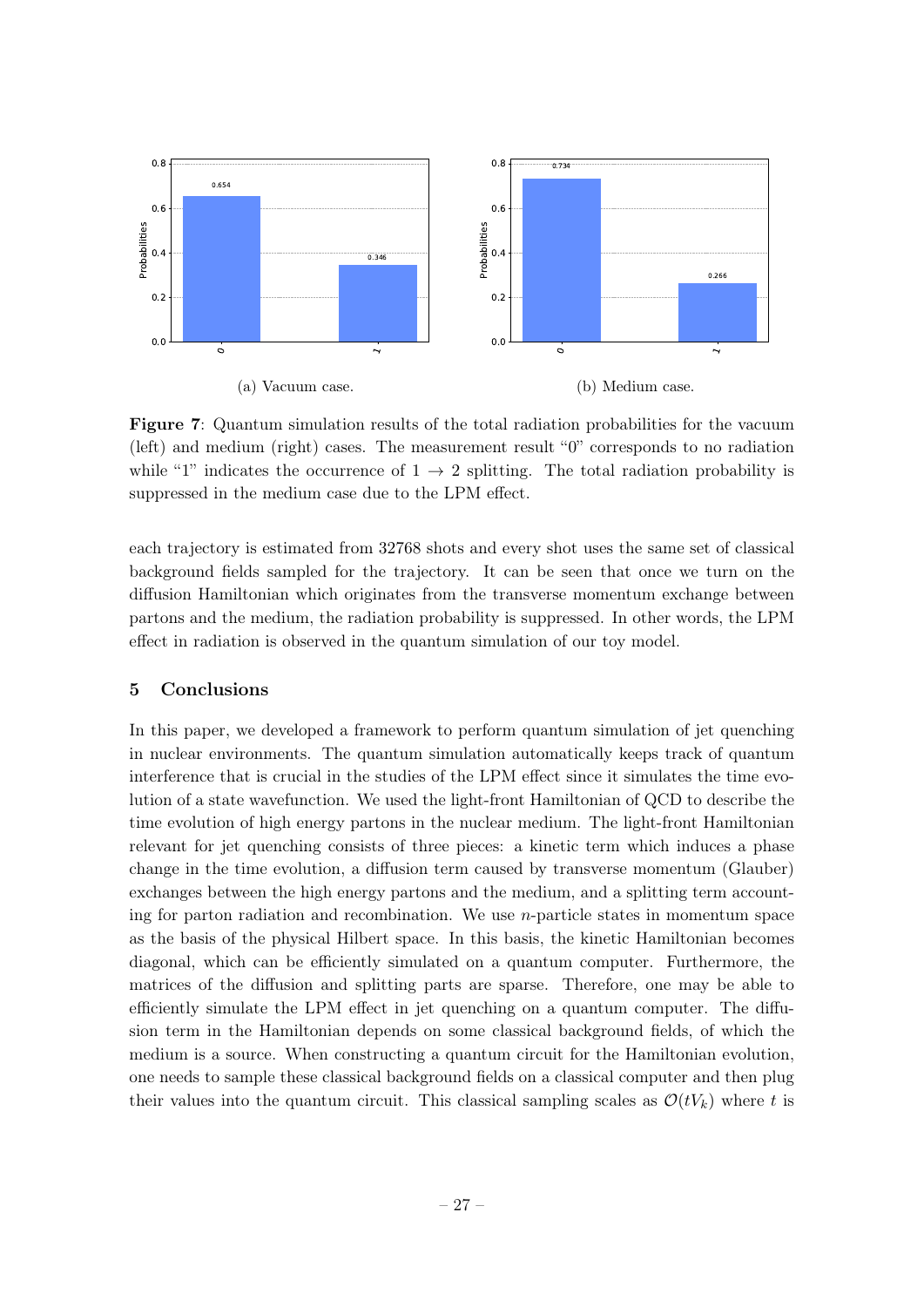the length of the time evolution and  $V_k$  is the volume of the momentum space. Quantum trajectories with different sets of classical background fields in the simulation need to be averaged to give estimates of physical results. Then we applied this framework to study the LPM effect in a toy model, by explicitly constructing a quantum circuit to simulate the time evolution. We observed the LPM effect in the toy model that suppresses the total radiation probability.

The framework developed here is general and it can be used to study the LPM effect in jet quenching for various media that are either static or expanding, thin or thick, hot or cold. It can also be applied for cases where the classical background fields satisfy some non-Gaussian correlations. Since the framework automatically keeps track of quantum interference, it can be applied to study the LPM effect with more than two splittings in a dynamically evolving medium, which is beyond the scope of state-of-the-art analyses. This framework of quantum simulation may help to deepen our understanding of jet quenching in nuclear environments in the near future with the advancement of quantum technology that provides more qubits of high fidelity, which is important for studies of jet production in current heavy ion collisions and in the forthcoming Electron-Ion Collider.

## Acknowledgments

XY thanks Krishna Rajagopal and Martin Savage for useful discussions. The work of XY was supported by the U.S. Department of Energy, Office of Science, Office of Nuclear Physics grant DE-SC0011090.

#### <span id="page-28-0"></span>A Light-Front Hamiltonian of QCD

We start with the QCD Lagrangian density with one massive fermion field

$$
\mathcal{L} = \overline{\psi}(i\rlap{/}D - m)\psi - \frac{1}{2}\text{Tr}\left(\mathbf{F}^{\mu\nu}\mathbf{F}_{\mu\nu}\right),\tag{A.1}
$$

where  $\vec{p} = \gamma^{\mu} D_{\mu}$ ,  $D_{\mu} = \partial_{\mu} - igA_{\mu}$  and  $F^{\mu\nu} = \frac{i}{g}$  $\frac{i}{g}[D^{\mu}, D^{\nu}]$ . Writing the color indexes out explicitly leads to

$$
\mathcal{L} = \overline{\psi}_i (i\mathcal{D}_{ij} - m\delta_{ij})\psi_j - \frac{1}{4}F^{\mu\nu a}F^a_{\mu\nu}, \qquad (A.2)
$$

where  $i, j, \dots$  denote the fundamental color indexes and  $a, b, \dots$  represent the adjoint color indexes and we have used  $A^{\mu} = A^{\mu a}T^{a}$ ,  $F^{\mu\nu a} = \partial^{\mu}A^{\nu a} - \partial^{\nu}A^{\mu a} + gf^{abc}A^{\mu b}A^{\nu c}$  and  $\text{Tr}(T^a T^b) = \frac{1}{2} \delta^{ab}$ . Here we only raise and lower the Lorentz indexes but not the color indexes.

We will use the light-cone coordinates defined by

$$
x^{\pm} = x^0 \pm x^3
$$
,  $\gamma^{\pm} = \gamma^0 \pm \gamma^3$ ,  $A^{\pm} = A^0 \pm A^3$ , (A.3)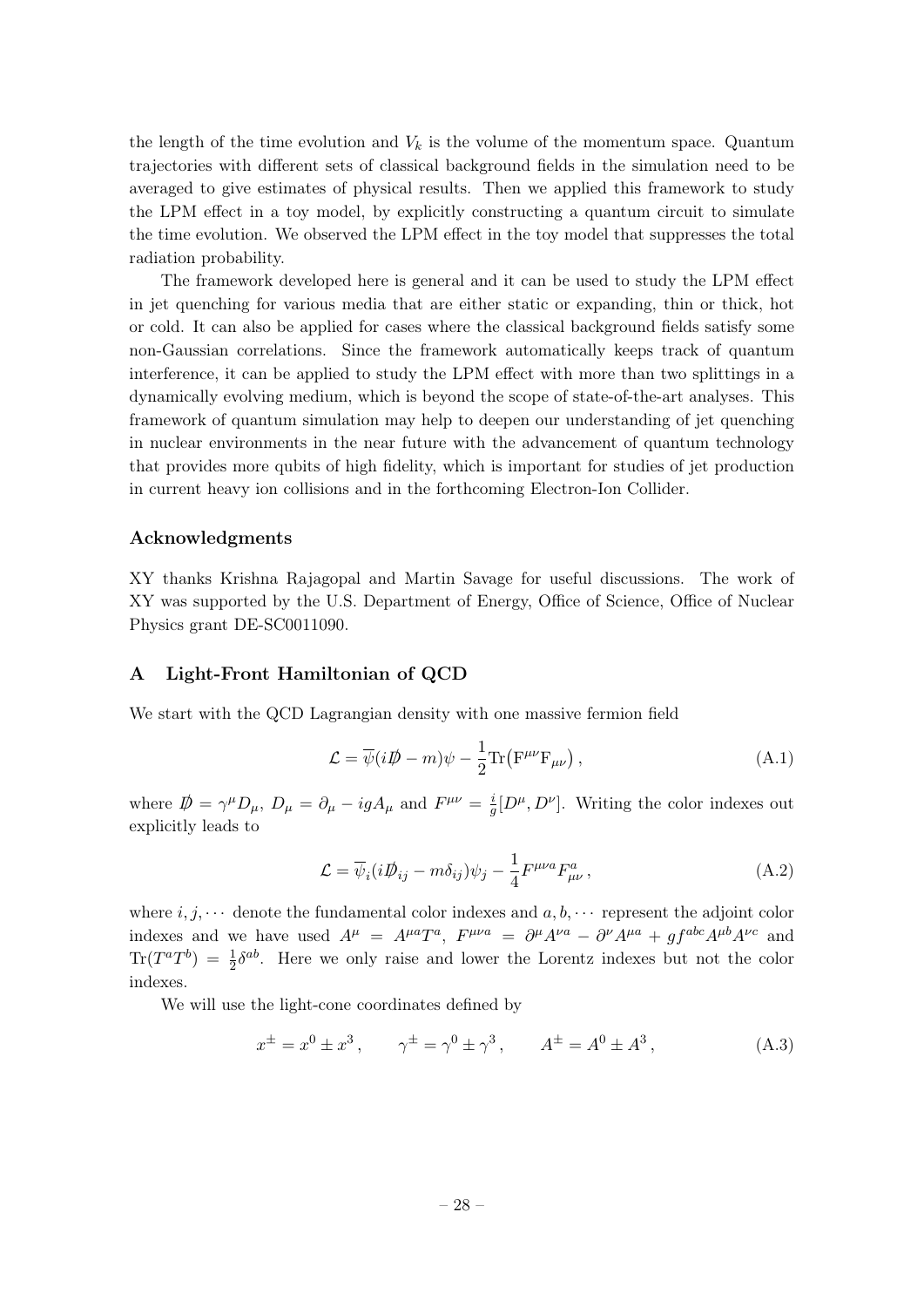where  $x^+$  denotes the light-cone time while  $x^-$  is the light-cone longitudinal coordinate. The metric is fixed as  $(\mu = +, 1, 2, -)$ 

$$
g_{\mu\nu} = \begin{pmatrix} 0 & 0 & 0 & \frac{1}{2} \\ 0 & -1 & 0 & 0 \\ 0 & 0 & -1 & 0 \\ \frac{1}{2} & 0 & 0 & 0 \end{pmatrix}, \qquad g^{\mu\nu} = \begin{pmatrix} 0 & 0 & 0 & 2 \\ 0 & -1 & 0 & 0 \\ 0 & 0 & -1 & 0 \\ 2 & 0 & 0 & 0 \end{pmatrix} . \tag{A.4}
$$

The inner product between two vectors is given by

$$
x \cdot y = x^{\mu} y_{\mu} = \frac{x^+ y^- + x^- y^+}{2} + x_{\perp} \cdot y_{\perp} = \frac{x^+ y^- + x^- y^+}{2} - x_{\perp} \cdot y_{\perp}.
$$
 (A.5)

For the transverse components, we define the notation

$$
x_{\perp} \cdot y_{\perp} = -x_{\perp} \cdot y_{\perp} = x_{\perp}^{i} y_{\perp i} = -x_{\perp i} y_{\perp i} = -x_{\perp}^{i} y_{\perp}^{i}.
$$
 (A.6)

The momentum component conjugated to  $x^+$  is the light-cone energy  $p^-$  while the momentum component conjugated to  $x^-$  is the longitudinal momentum  $p^+$ . From the on-shell condition  $p^2 = m^2$ , we find  $p^- = (p_\perp^2 + m^2)/p^+$ . If  $p^+$  is large,  $p^-$  will be small.

In the following, we will use light-cone gauge  $A^+ = 0$  and derive the light-front Hamiltonian density defined by

$$
\mathcal{H} = \sum_{\phi=\psi,\,A^{\mu}} \Pi_{\phi} \,\dot{\phi} - \mathcal{L}(\phi,\dot{\phi})\,,\tag{A.7}
$$

where the canonical momentum is given by

$$
\Pi_{\phi} = \frac{\partial \mathcal{L}(\phi, \dot{\phi})}{\partial \dot{\phi}}.
$$
\n(A.8)

#### <span id="page-29-0"></span>A.1 Fermion Sector

We will use the Dirac representation of the gamma matrices

$$
\gamma^0 = \begin{pmatrix} 1 & 0 \\ 0 & -1 \end{pmatrix}, \qquad \gamma^i = \begin{pmatrix} 0 & \sigma_i \\ -\sigma_i & 0 \end{pmatrix}, \qquad \gamma^{\pm} = \begin{pmatrix} 1 & \pm \sigma_z \\ \mp \sigma_z & -1 \end{pmatrix}.
$$
 (A.9)

We define two projection operators

$$
\Lambda^{+} = \frac{1}{2}\gamma^{0}\gamma^{+} = \frac{1}{4}\gamma^{-}\gamma^{+}, \qquad \Lambda^{-} = \frac{1}{2}\gamma^{0}\gamma^{-} = \frac{1}{4}\gamma^{+}\gamma^{-}. \tag{A.10}
$$

Some useful identities are  $(\gamma^{\pm})^{\dagger} = \gamma^{\mp}$ ,  $(\gamma^{\pm})^2 = (\gamma^-)^2 = 0$ ,  $\gamma^{\pm} \gamma^- = 2\gamma^{\pm} \gamma^0 = 2\gamma^0 \gamma^-$ ,  $\gamma^-\gamma^+ = 2\gamma^-\gamma^0 = 2\gamma^0\gamma^+, \gamma^+\gamma^-\gamma^+ = 4\gamma^+$  and  $\gamma^-\gamma^+\gamma^- = 4\gamma^-,$  with which one can easily show  $({\Lambda}^{\pm})^{\dagger} = {\Lambda}^{\pm}$ ,  ${\Lambda}^{\pm} {\Lambda}^{\pm} = {\Lambda}^{\pm}$  and  ${\Lambda}^{\pm} {\Lambda}^{\mp} = 0$ . Using the projection operators, we can decompose the fermion field

$$
\psi = \psi_+ + \psi_- = \Lambda^+ \psi + \Lambda^- \psi , \qquad (A.11)
$$

where the two fields are defined by  $\psi_+^{\dagger} = \psi^{\dagger} \Lambda^+$  and  $\psi_-^{\dagger} = \psi^{\dagger} \Lambda^-$  respectively.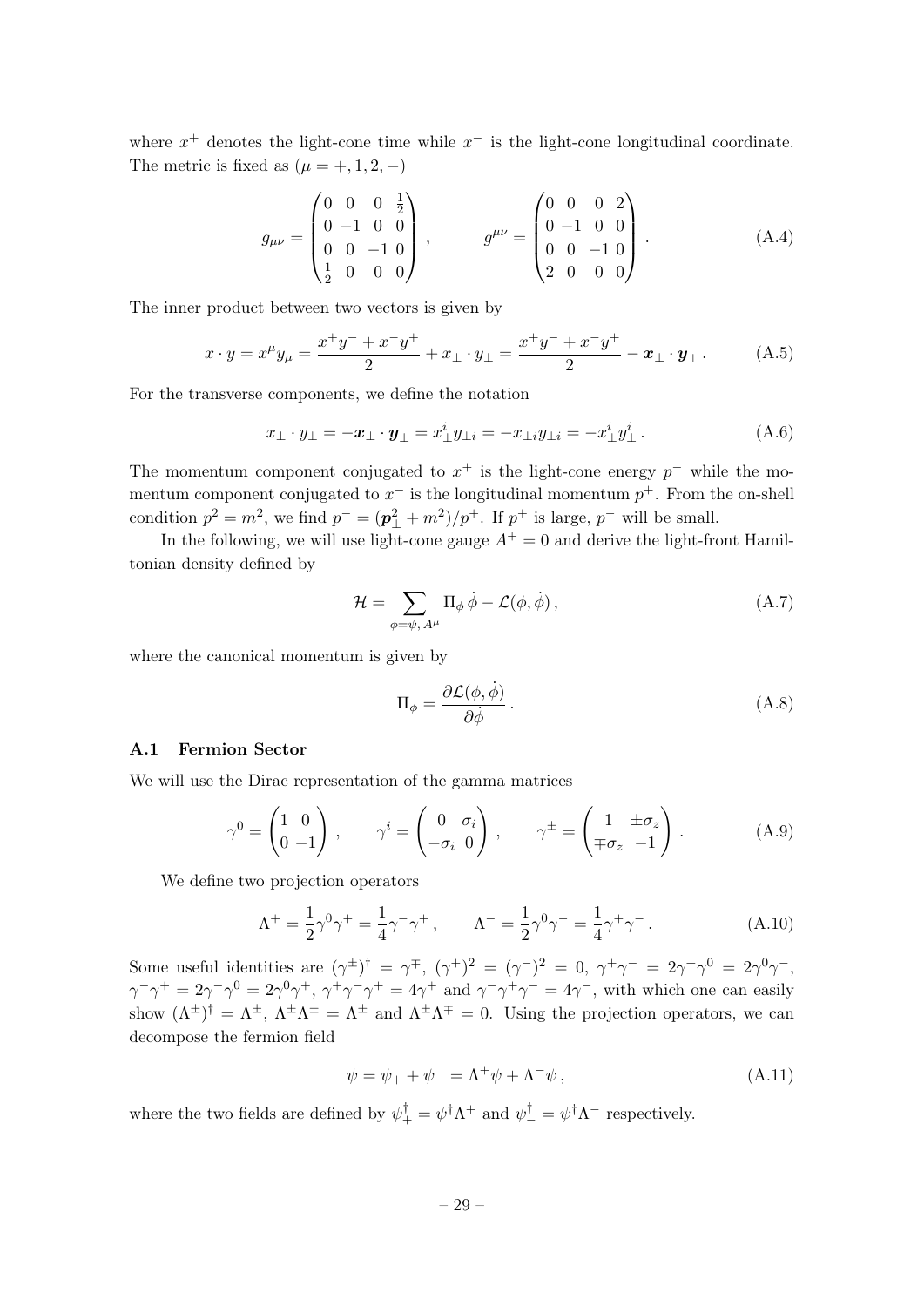The equation of motion for the fermion field  $(iD\!\!\!\!/ -m)\psi = 0$  can be written out explicitly as

$$
\frac{1}{2}(\gamma^+ D^- + \gamma^- \partial^+)(\psi_+ + \psi_-) + (\not{D}_\perp + im)(\psi_+ + \psi_-) = 0, \tag{A.12}
$$

where we have set  $A^+ = 0$ . Using  $\gamma^+ \Lambda^- = \gamma^- \Lambda^+ = 0$  and multiplying both sides on the left by  $\gamma^0$ , we find

<span id="page-30-0"></span>
$$
D^{-}\psi_{+} + \partial^{+}\psi_{-} + \gamma^{0}(\psi_{+} + im)(\psi_{+} + \psi_{-}) = 0.
$$
 (A.13)

Using  $\Lambda^{\pm}\gamma^{0}\Lambda^{\pm}=0$  and  $\Lambda^{\pm}\gamma^{0}\gamma_{\perp}\Lambda^{\pm}=0$ , we can project Eq. [\(A.13\)](#page-30-0) onto the two fermion field components  $\psi_\pm$  and obtain

<span id="page-30-2"></span>
$$
D^{-}\psi_{+} + \gamma^{0}(\rlap{\,/}\psi_{+} + im)\psi_{-} = 0, \n\partial^{+}\psi_{-} + \gamma^{0}(\rlap{\,/}\psi_{+} + im)\psi_{+} = 0.
$$
\n(A.14)

The derivative  $\partial^-$  is with respect to the light-cone time while the derivative  $\partial^+$  is with respect to the longitudinal coordinate. So we can solve  $\psi_-$  in terms of the  $\psi_+$  at the same light-cone time

<span id="page-30-1"></span>
$$
\psi_- = -\frac{1}{\partial^+} \gamma^0 (\not p_\perp + im) \psi_+ \,. \tag{A.15}
$$

In other words, the  $\psi$  field is not dynamical. Plugging Eq. [\(A.15\)](#page-30-1) into Eq. [\(A.14\)](#page-30-2), we find the equation of motion for the  $\psi_+$  field is given by

$$
\partial^{-} \psi_{+} - igA^{-} \psi_{+} - \gamma^{0} (\psi_{\perp} + im) \frac{1}{\partial^{+}} \gamma^{0} (\psi_{\perp} + im) \psi_{+} = 0.
$$
 (A.16)

Since  $\partial^- = \frac{\partial}{\partial^+}$  is the derivative with respect to the light-cone time,  $\psi_+$  is a dynamical degree of freedom.

Using the identities shown above, we can write the fermionic part of the Lagrangian density in light-cone gauge as

$$
\mathcal{L}_f = i(\psi_+^{\dagger} D^- \psi_+ + \psi_-^{\dagger} \partial^+ \psi_- + \psi_-^{\dagger} \gamma^0 (\not{D}_\perp + im) \psi_+ + \psi_+^{\dagger} \gamma^0 (\not{D}_\perp + im) \psi_-)
$$
\n
$$
= i(\psi_+^{\dagger} D^- \psi_+ - \psi_+^{\dagger} \gamma^0 (\not{D}_\perp + im) \frac{1}{\partial^+} \gamma^0 (\not{D}_\perp + im) \psi_+),
$$
\n(A.17)

where we have used Eq.  $(A.15)$ . Then the fermionic part of the Hamiltonian density in light-cone gauge is given by

<span id="page-30-3"></span>
$$
\mathcal{H}_f = -g\psi_+^\dagger A^- \psi_+ + i\psi_+^\dagger \gamma^0 (\not\!\!D_\perp + im) \frac{1}{\partial^+} \gamma^0 (\not\!\!D_\perp + im) \psi_+ \,. \tag{A.18}
$$

To quantize the theory canonically, we decompose the  $\psi_+$  field as

$$
\psi_{+}^{i}(x^{+} = 0, x_{\perp}, x^{-}) = \sum_{\sigma = \pm \frac{1}{2}} \int_{k^{+} > 0} \frac{dk^{+} d^{2}k_{\perp}}{2(2\pi)^{3}k^{+}} \Big(b^{i}(k, \sigma)u_{+}(k, \sigma)e^{-ik \cdot x} + d^{i\dagger}(k, \sigma)v_{+}(k, \sigma)e^{ik \cdot x}\Big), \tag{A.19}
$$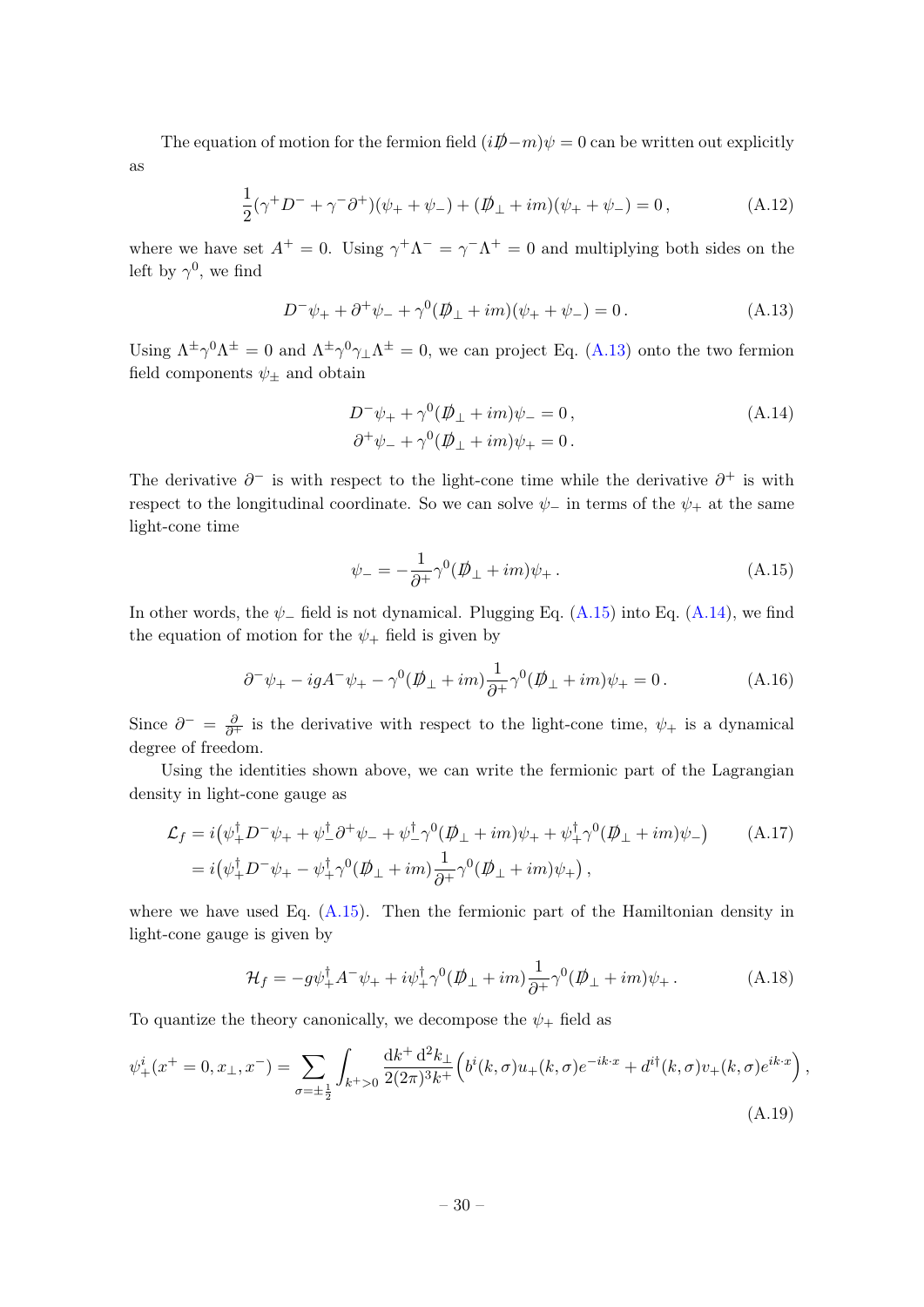where  $i$  is the color index in the fundamental representation and the quark (antiquark) creation  $b^{i\dagger}$  ( $d^{i\dagger}$ ) and annihilation  $b^{i}(d^{i})$  operators satisfy the anticommutation relations

$$
\left\{b^i(k,\sigma), b^{j\dagger}(k',\sigma')\right\} = \left\{d^i(k,\sigma), d^{j\dagger}(k',\sigma')\right\} = 2(2\pi)^3 k^+ \delta^{ij} \delta_{\sigma\sigma'} \delta^3(k-k'),\tag{A.20}
$$

and all the other anticommutators vanish. Here  $\delta^3(k) = \delta(k^+)\delta^2(k_+)$ . Using  $u_+ = \Lambda_+ u$ and  $\bar{u}_+ = \bar{u}\Lambda_-,$  one can easily show

$$
\sum_{\sigma=\pm\frac{1}{2}} u_{+}(k,\sigma)\bar{u}_{+}(k,\sigma) = \Lambda_{+}\Big(\sum_{\sigma=\pm\frac{1}{2}} u(k,\sigma)\bar{u}(k,\sigma)\Big)\Lambda_{-} = \Lambda_{+}\cancel{k}\Lambda_{-} = k^{+}\Lambda_{+}\gamma^{0}.
$$
 (A.21)

So we have

$$
\sum_{\sigma=\pm\frac{1}{2}} u_{+}(k,\sigma) u_{+}^{\dagger}(k,\sigma) = k^{+}\Lambda_{+}, \qquad \sum_{\sigma=\pm\frac{1}{2}} v_{+}(k,\sigma) v_{+}^{\dagger}(k,\sigma) = k^{+}\Lambda_{+}.
$$
 (A.22)

With these we can show the quark field satisfies the following anticommutation relation

<span id="page-31-0"></span>
$$
\{\psi_+^i(x), \psi_+^{j\dagger}(y)\}_{x^+=y^+=0} = \Lambda_+ \delta^{ij} \delta^3(x-y) , \qquad (A.23)
$$

where the delta function in space is defined as  $\delta^3(x) = \delta(x^-)\delta^2(x_\perp)$ . Furthermore, from  $\bar{u}(k,\sigma)\gamma^{\mu}u(k,\sigma')=2p^{\mu}\delta_{\sigma\sigma'}=\bar{v}(k,\sigma)\gamma^{\mu}v(k,\sigma'),$  we can show

$$
u^{\dagger}_{+}(k,\sigma)u_{+}(k,\sigma') = \frac{1}{2}u^{\dagger}(k,\sigma)\gamma^{0}\gamma^{+}u(k,\sigma') = k^{+}\delta_{\sigma\sigma'}, \qquad v^{\dagger}_{+}(k,\sigma)v_{+}(k,\sigma') = k^{+}\delta_{\sigma\sigma'}.
$$
\n(A.24)

The kinetic term in the fermionic part of the Hamiltonian can be worked out to give

$$
H_{f, \text{kin}} = \int d^{3}x \left( i\psi_{+}^{\dagger} \gamma^{0} (\partial_{\perp} + im) \frac{1}{\partial^{+}} \gamma^{0} (\partial_{\perp} + im) \psi_{+} \right)
$$
\n
$$
= \int dx^{-} d^{2}x \Big( i\psi_{+}^{\dagger} \frac{\partial_{\perp}^{2} - m^{2}}{\partial^{+}} \psi_{+} \Big)
$$
\n
$$
= \sum_{i} \sum_{\sigma=\pm\frac{1}{2}} \sum_{\sigma'=\pm\frac{1}{2}} \int_{k+s_{0}} \frac{dk^{+} d^{2}k_{\perp}}{2(2\pi)^{3}k^{+}} \frac{k_{\perp}^{2} + m^{2}}{(k^{+})^{2}} \Big( b^{i\dagger}(k,\sigma) b^{i}(k,\sigma') u_{+}^{\dagger}(k,\sigma) u_{+}(k,\sigma') - d^{i}(k,\sigma) d^{i\dagger}(k,\sigma') v_{+}^{\dagger}(k,\sigma) v_{+}(k,\sigma') \Big)
$$
\n
$$
= \sum_{i} \sum_{\sigma=\pm\frac{1}{2}} \int_{k+s_{0}} \frac{dk^{+} d^{2}k_{\perp}}{2(2\pi)^{3}k^{+}} \frac{k_{\perp}^{2} + m^{2}}{k^{+}} \Big( b^{i\dagger}(k,\sigma) b^{i}(k,\sigma) + d^{i\dagger}(k,\sigma) d^{i}(k,\sigma) \Big) + \text{const} \,,
$$
\n(A.25)

where we have used  $d^3x = dx^- d^2x_{\perp}, \partial_{\perp}^2 = -\partial_{\perp}^2$ , Eq. [\(A.24\)](#page-31-0) and

<span id="page-31-1"></span>
$$
\int_{k_1^+ > 0} \mathrm{d}k_1^+ \int_{k_2^+ > 0} \mathrm{d}k_2^+ \, \delta(k_1^+ + k_2^+) = 0 \,. \tag{A.26}
$$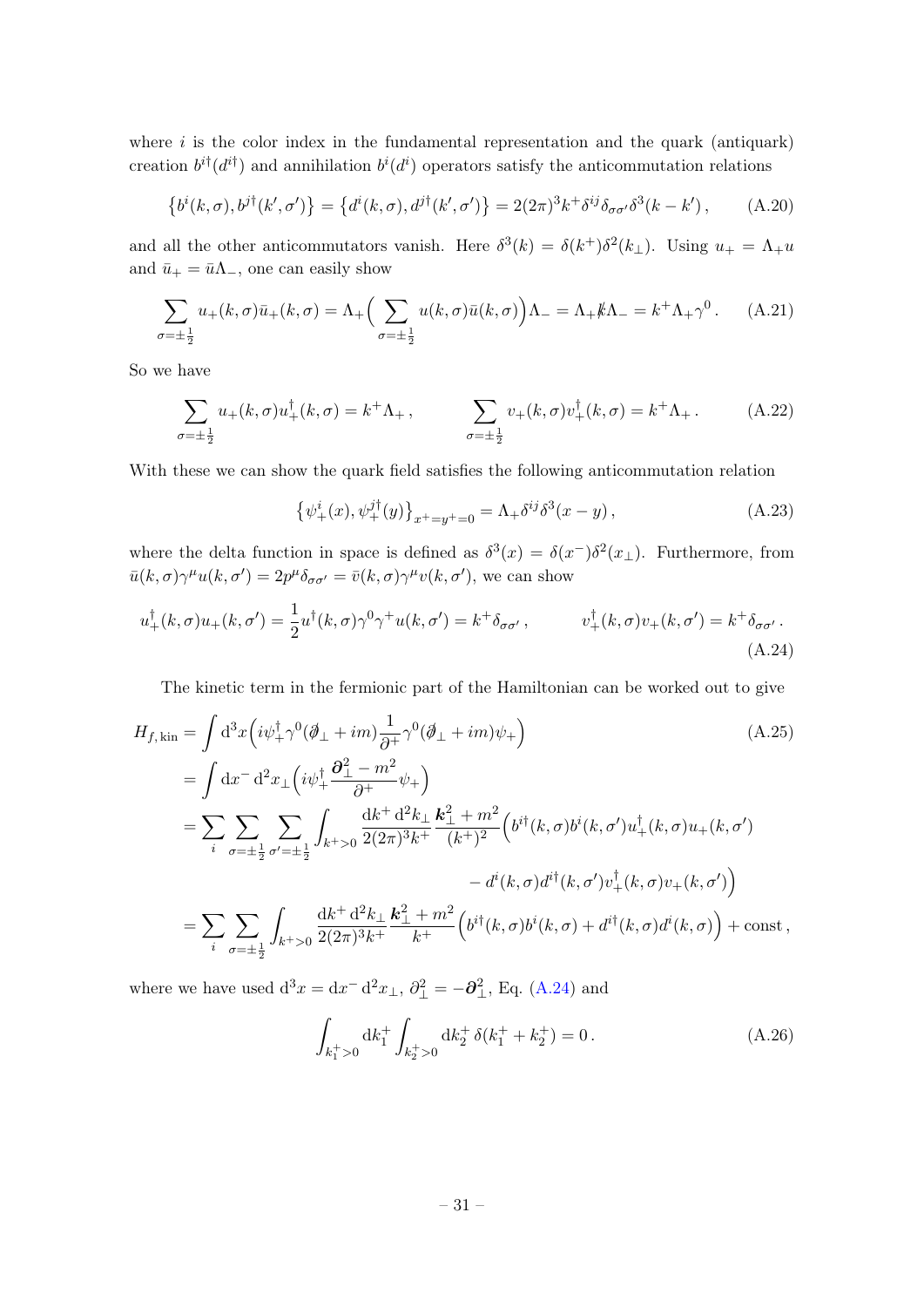#### <span id="page-32-0"></span>A.2 Gauge Sector

The gauge part of the Lagrangian density is given by

$$
\mathcal{L}_g = -\frac{1}{4} F^{\mu\nu a} F^a_{\mu\nu} + g \bar{\psi} A \psi , \qquad (A.27)
$$

where  $F^{\mu\nu a} = \partial^{\mu}A^{\nu a} - \partial^{\nu}A^{\mu a} + gf^{abc}A^{\mu b}A^{\nu c}$ . The equation of motion is determined from the Lagrangian equation

$$
\frac{\partial \mathcal{L}_g}{\partial A^{\nu a}} = \partial^{\mu} \frac{\partial \mathcal{L}_g}{\partial (\partial^{\mu} A^{\nu a})},\tag{A.28}
$$

which leads to

$$
-g\bar{\psi}\gamma_{\nu}T^{a}\psi + gf^{abc}F^{b}_{\mu\nu}A^{\mu c} = \partial^{\mu}F^{a}_{\mu\nu}.
$$
 (A.29)

In light-cone gauge  $A^+=0$  and for  $\nu=+$  (we raise  $\nu$  to an upper index), using

$$
F^{++a} = 0
$$
,  $F^{-+a} = -\partial^+ A^{-a}$ ,  $F^{i+a} = -\partial^+ A^{ia}_\perp$ , (A.30)

we obtain

$$
-g\bar{\psi}\gamma^{+}T^{a}\psi + gf^{abc}F_{i}^{+b}A_{\perp}^{ic} = \frac{1}{2}\partial^{+}F^{-+a} + \partial^{i}F_{i}^{+a}, \qquad (A.31)
$$

which is simplified to be

<span id="page-32-1"></span>
$$
-2g\psi_+^\dagger T^a\psi_+ + gf^{abc}(\partial^+ A_\perp^{ib})A_\perp^{ic} = \frac{1}{2}\partial^+(-\partial^+ A^{-a}) + \partial^i\partial^+ A_\perp^{ia}.
$$
 (A.32)

Since the derivative  $\partial^+$  is with respect to the longitudinal coordinate, we can invert Eq.  $(A.32)$  to obtain

<span id="page-32-2"></span>
$$
A^{-a} = \frac{2}{\partial^+} \partial^i A^{ia}_\perp - \frac{2g}{\partial^+{}^2} \Big( f^{abc} (\partial^+ A^{ib}_\perp) A^{ic}_\perp - 2\psi_+^\dagger T^a \psi_+ \Big) \,. \tag{A.33}
$$

As a result the  $A^{-a}$  is determined by the transverse components and thus not a dynamical degree of freedom. Since we have chosen  $A^+=0$  in light-cone gauge, only two field degrees of freedom are left in the gauge part, i.e.,  $A_{\perp}$ . We choose the two gluon polarization vectors to be (the determination of the transverse plane replies on choosing the + and − directions of the spacetime)

$$
\varepsilon_{\perp}(\pm) = \frac{1}{\sqrt{2}} (1, \pm i), \qquad (A.34)
$$

which satisfies the completeness relation

$$
\sum_{\lambda=\pm} \varepsilon_{\perp}^{\mu}(\lambda) \varepsilon_{\perp}^{\nu*}(\lambda) = -g_{\perp}^{\mu\nu}, \qquad \sum_{i=1,2} \varepsilon_{\perp}^{i}(\lambda_{1}) \varepsilon_{\perp}^{i*}(\lambda_{2}) = \delta_{\lambda_{1}\lambda_{2}}.
$$
 (A.35)

The four component polarization vector  $\varepsilon^{\mu}$  can be chosen to be

$$
\varepsilon^+ = 0, \qquad \varepsilon^- = -\frac{2k_\perp \cdot \varepsilon_\perp}{k^+} \,. \tag{A.36}
$$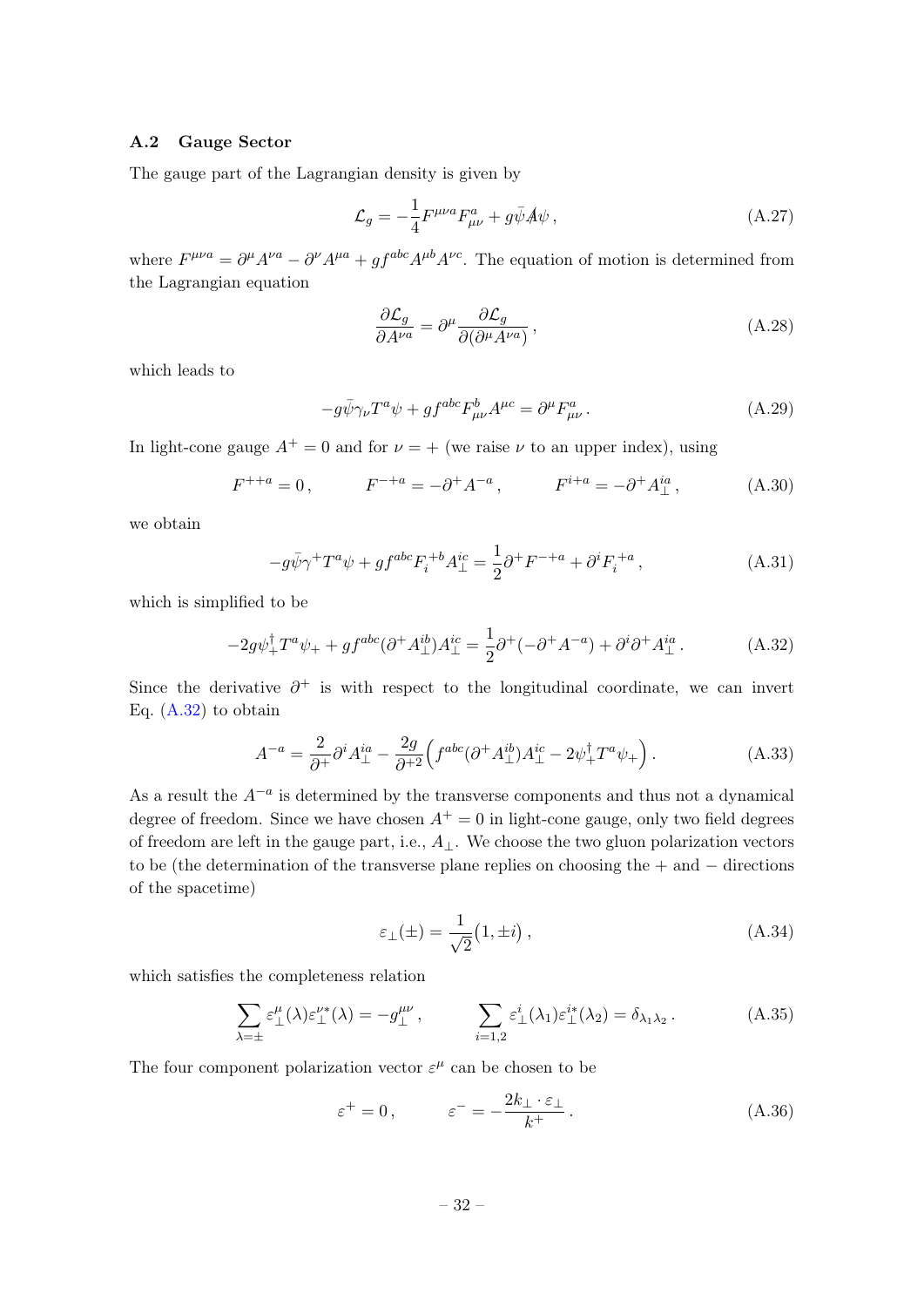The canonical momentum conjugated to the gauge field  $A_{\perp}^{ia}$  is given by

<span id="page-33-0"></span>
$$
\Pi_{A_{\perp}^{ia}} = \frac{\partial \mathcal{L}}{\partial (\partial^{\neg} A_{\perp}^{ia})} = -\frac{1}{2} \partial^{\perp} A_{\perp i}^{a} = -\partial_{\perp} A_{\perp i}^{a} \,. \tag{A.37}
$$

Then the gauge part of the Hamiltonian density in light-cone gauge is given by

$$
\mathcal{H}_g = -\frac{1}{2} (\partial^+ A^a_{\perp i}) (\partial^- A^{ia}_{\perp}) - \mathcal{L}_g
$$
  
=  $-\frac{1}{8} (\partial^+ A^{-a})^2 + \frac{1}{2} (\partial^+ A^{ia}_{\perp}) (-\partial_i A^{-a} + gf^{abc} A^{-b} A^c_{\perp i}) + \frac{1}{4} F^{ija}_{\perp} F^a_{\perp ij}$ , (A.38)

where the  $A^{-a}$  component is fixed by Eq.  $(A.33)$ . In canonical quantization, the gauge field is decomposed as

$$
A_{\perp}^{ib}(x^{+}=0,x_{\perp},x^{-}) = \sum_{\lambda=\pm} \int_{k^{+}>0} \frac{\mathrm{d}k^{+} \mathrm{d}^{2}k_{\perp}}{2(2\pi)^{3}k^{+}} \Big(a^{b}(k,\lambda)\varepsilon_{\perp}^{i}(\lambda)e^{-ik\cdot x} + a^{b\dagger}(k,\lambda)\varepsilon_{\perp}^{i*}(\lambda)e^{ik\cdot x}\Big),\tag{A.39}
$$

in which  $i = 1, 2$  denotes the transverse coordinate components and the gluon creation and annihilation operators satisfy the commutation relation

$$
[a^b(k,\lambda), a^{c\dagger}(k',\lambda')] = 2(2\pi)^3 k^+ \delta_{\lambda\lambda'} \delta^{bc} \delta^3(k-k'). \tag{A.40}
$$

Then one can show the commutation relation for the gauge fields

$$
\left[A_{\perp}^{ib}(x),\partial^{+}A_{\perp}^{jc}(y)\right]_{x^{+}=y^{+}=0} = i\delta^{ij}\delta^{bc}\delta^{3}(x-y). \tag{A.41}
$$

The kinematic term in the gluon part of the Hamiltonian can be obtained by plugging Eq. [\(A.33\)](#page-32-2) into Eq. [\(A.38\)](#page-33-0) and neglecting all interaction terms, which leads to

$$
H_{g,\text{kin}} = \int dx^{-} d^{2}x \pm \left( -\frac{1}{2} (\partial^{i} A_{\perp}^{ia}) (\partial^{j} A_{\perp}^{ja}) - (\partial^{+} A_{\perp}^{ia}) (\partial_{i} \frac{1}{\partial^{+}} \partial^{j} A_{\perp}^{ja}) \right) + \frac{1}{2} (\partial^{i} A_{\perp}^{ja}) (\partial_{i} A_{\perp}^{a}) - \frac{1}{2} (\partial^{i} A_{\perp}^{ja}) (\partial_{j} A_{\perp}^{a}) \right) = \frac{1}{2} \int dx^{-} d^{2}x \pm (\partial^{i} A_{\perp}^{ja}) (\partial^{i} A_{\perp}^{ja}) = \sum_{b} \sum_{i=1,2} \sum_{\lambda_{1}=\pm} \sum_{\lambda_{2}=\pm} \int_{k^{+}>0} \frac{dk^{+} d^{2}k_{\perp}}{2(2\pi)^{3}k^{+}} \frac{k_{\perp}^{2}}{2k^{+}} \left( a^{b}(k,\lambda_{1}) a^{b\dagger}(k,\lambda_{2}) \varepsilon_{\perp}^{i}(k,\lambda_{1}) \varepsilon_{\perp}^{i}(k,\lambda_{2}) \right) + a^{b\dagger}(k,\lambda_{1}) a^{b}(k,\lambda_{2}) \varepsilon_{\perp}^{i*}(k,\lambda_{1}) \varepsilon_{\perp}^{i}(k,\lambda_{2}) \right) = \sum_{b} \sum_{\lambda_{=}\pm} \int_{k^{+}>0} \frac{dk^{+} d^{2}k_{\perp}}{2(2\pi)^{3}k^{+}} \frac{k_{\perp}^{2}}{k^{+}} a^{b\dagger}(k,\lambda) a^{b}(k,\lambda) + \text{const} ,
$$

where we have used Eq.  $(A.26)$  again.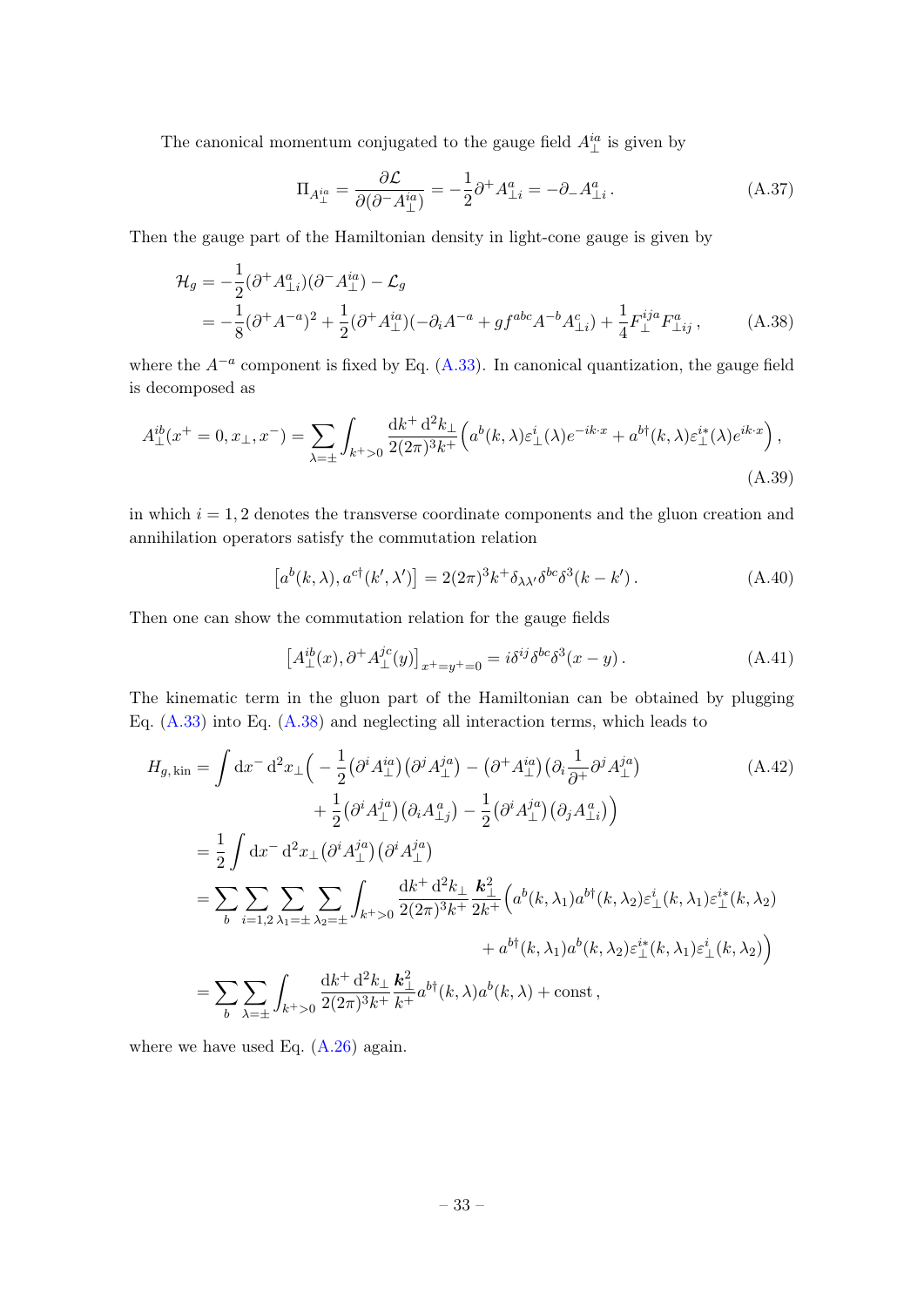## <span id="page-34-0"></span>A.3 Splitting

The total Hamiltonian density is  $\mathcal{H} = \mathcal{H}_q + \mathcal{H}_g$  where  $\mathcal{H}_q$  and  $\mathcal{H}_g$  are given by Eqs. [\(A.18\)](#page-30-3) and [\(A.38\)](#page-33-0) respectively. Now we organize the part of the Hamiltonian relevant for splitting in powers of g and  $\frac{1}{\partial^+}$ . For the  $i\psi_+^{\dagger} \gamma^0 (\not{D}_\perp + im) \frac{1}{\partial^+} \gamma^0 (\not{D}_\perp + im) \psi_+$ , we find

$$
\mathcal{O}\left(\frac{g}{\partial^{+}}\right): \qquad -g\psi_{+}^{\dagger}A_{\perp i}\gamma^{i}\frac{1}{\partial^{+}}(\partial_{\perp j}\gamma^{j}+im)\psi_{+}-g\psi_{+}^{\dagger}(\partial_{\perp i}\gamma^{i}-im)\frac{1}{\partial^{+}}(A_{\perp j}\gamma^{j}\psi_{+}) \quad \text{(A.43)}
$$
\n
$$
=-g\psi_{+}^{\dagger}A_{\perp i}\gamma^{i}\gamma^{j}\left(\frac{\partial_{\perp j}}{\partial^{+}}\psi_{+}\right)-g\left(\frac{\partial_{\perp i}}{\partial^{+}}\psi_{+}^{\dagger}\right)A_{\perp j}\gamma^{i}\gamma^{j}\psi_{+}
$$
\n
$$
-img\left(\psi_{+}^{\dagger}A_{\perp}\frac{1}{\partial^{+}}\psi_{+}-\psi_{+}^{\dagger}\frac{1}{\partial^{+}}(A_{\perp}\psi_{+})\right),
$$
\n
$$
\mathcal{O}\left(\frac{g^{2}}{\partial^{+}}\right): \qquad ig^{2}\psi_{+}^{\dagger}\gamma^{j}\gamma^{j}A_{\perp i}\frac{1}{\partial^{+}}(A_{\perp j}\psi_{+}),
$$

where we follow a notation that derivatives inside parentheses act on everything on their right inside the same parentheses, while if there are no parentheses, derivatives act on everything on their right. The term  $-g\psi_+^{\dagger}A^-\psi_+$  with Eq. [\(A.33\)](#page-32-2) leads to

$$
\mathcal{O}\left(\frac{g}{\partial^+}\right) : -2g\,\psi_+^\dagger T^a\psi_+\left(\frac{\partial^i}{\partial^+} A_\perp^{ia}\right),
$$
\n
$$
\mathcal{O}\left(\frac{g^2}{\partial^+}\right) : 2g^2 f^{abc}\,\psi_+^\dagger T^a\psi_+\left(\frac{1}{\partial^+2}(\partial^+ A_\perp^{ib})A_\perp^{ic}\right),
$$
\n
$$
\mathcal{O}\left(\frac{g^2}{\partial^{+2}}\right) : -4g^2\psi_+^\dagger T^a\psi_+\left(\frac{1}{\partial^+2}\psi_+^\dagger T^a\psi_+\right).
$$
\n(A.44)

Next the term  $-\frac{1}{8}$  $\frac{1}{8}(\partial^+ A^{-a})^2$  with Eq. [\(A.33\)](#page-32-2) gives

$$
\mathcal{O}(g) : \quad gf^{abc} \left( \partial^i A^{\text{in}}_{\perp} \right) \left( \frac{1}{\partial^+} \left( \partial^+ A^{\text{jb}}_{\perp} \right) A^{\text{jc}}_{\perp} \right) = -gf^{abc} \left( \frac{\partial^i}{\partial^+} A^{\text{in}}_{\perp} \right) \left( \partial^+ A^{\text{jb}}_{\perp} \right) A^{\text{jc}}_{\perp}, \quad \text{(A.45)}
$$
\n
$$
\mathcal{O}\left(\frac{g}{\partial^+}\right) : \quad -2g \left( \partial^i A^{\text{in}}_{\perp} \right) \left( \frac{1}{\partial^+} \psi_+^\dagger T^a \psi_+ \right),
$$
\n
$$
\mathcal{O}(g^2) : \quad -\frac{g^2}{2} \left( f^{abc} \frac{1}{\partial^+} \left( \partial^+ A^{\text{ib}}_{\perp} \right) A^{\text{ic}}_{\perp} \right)^2,
$$
\n
$$
\mathcal{O}\left(\frac{g^2}{\partial^+}\right) : \quad 2g^2 f^{abc} \left( \frac{1}{\partial^+} \psi_+^\dagger T^a \psi_+ \right) \left( \frac{1}{\partial^+} \left( \partial^+ A^{\text{ib}}_{\perp} \right) A^{\text{ic}}_{\perp} \right),
$$
\n
$$
\mathcal{O}\left(\frac{g^2}{\partial^{+2}}\right) : \quad -2g^2 \left( \frac{1}{\partial^+} \psi_+^\dagger T^a \psi_+ \right)^2.
$$

Furthermore, we find the term  $-\frac{1}{2}$  $\frac{1}{2}(\partial^+ A^{ia}_\perp)(\partial_i A^{-a})$  contributes as

$$
\mathcal{O}(g): \qquad gf^{abc} \left(\partial_i A_{\perp}^{ia}\right) \left(\frac{1}{\partial^+} \left(\partial^+ A_{\perp}^{jb}\right) A_{\perp}^{jc}\right) = gf^{abc} \left(\frac{\partial^i}{\partial^+} A_{\perp}^{ia}\right) \left(\partial^+ A_{\perp}^{jb}\right) A_{\perp}^{jc}, \qquad (A.46)
$$

$$
\mathcal{O}\left(\frac{g}{\partial^+}\right): \qquad -2g\left(\partial_i A_{\perp}^{ia}\right) \left(\frac{1}{\partial^+} \psi_+^\dagger T^a \psi_+\right).
$$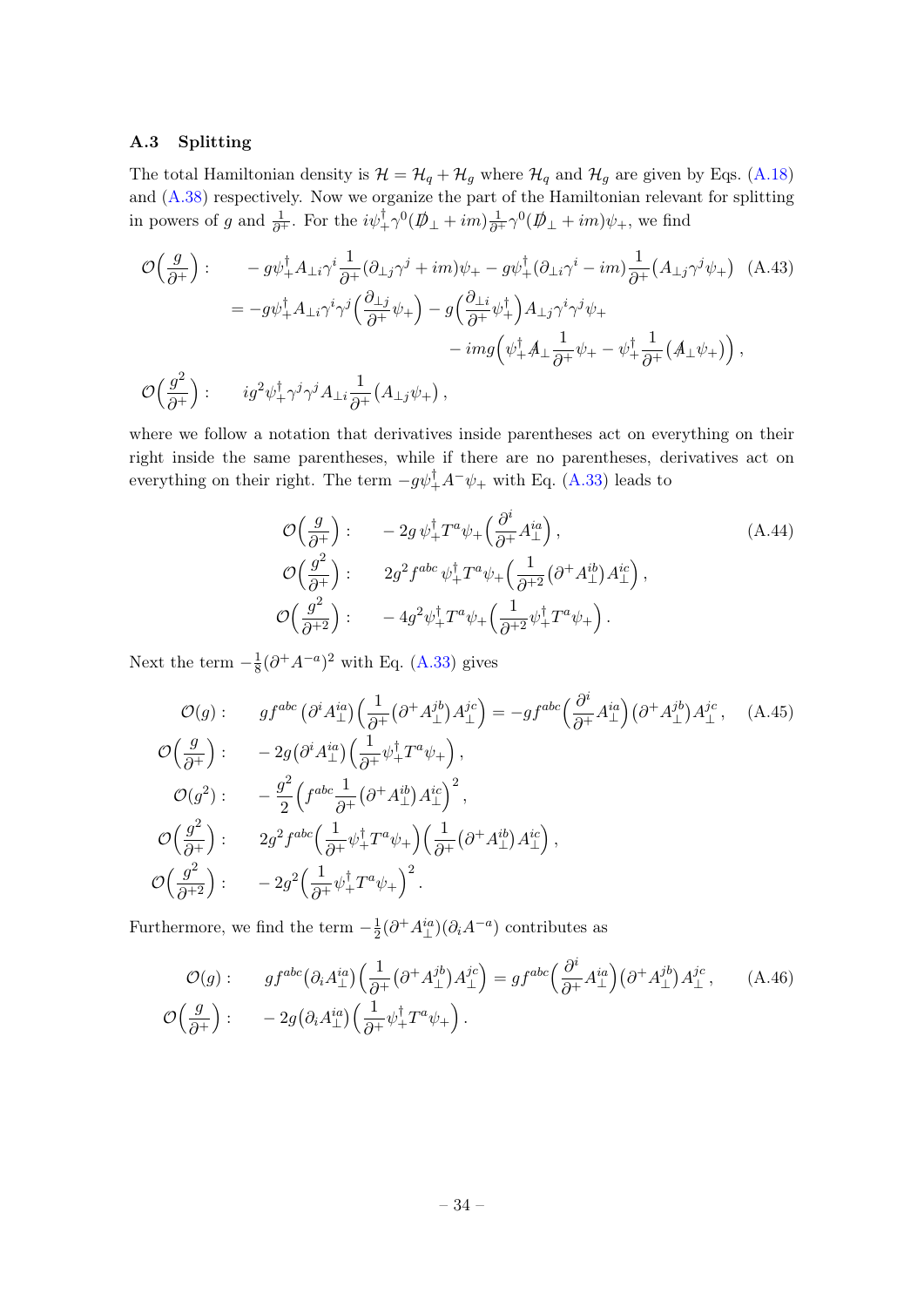Then we obtain the contribution from the  $\frac{1}{2}gf^{abc}(\partial^+ A^{ia}_{\perp})A^{-b}A^c_{\perp i}$  term

$$
\mathcal{O}(g) : \quad gf^{abc} (\partial^+ A_\perp^{ia}) \left( \frac{\partial^j}{\partial^+} A_\perp^{jb} \right) A_{\perp i}^c, \n\mathcal{O}(g^2) : \quad -g^2 f^{abc} f^{bde} (\partial^+ A_\perp^{ia}) \left( \frac{1}{\partial^+ 2} (\partial^+ A_\perp^{id}) A_\perp^{jc} \right) A_{\perp i}^c, \n\mathcal{O}\left(\frac{g^2}{\partial^+}\right) : \quad 2g^2 f^{abc} (\partial^+ A_\perp^{ia}) \left( \frac{1}{\partial^+ 2} \psi_+^\dagger T^b \psi_+ \right) A_{\perp i}^c.
$$
\n(A.47)

Finally, the term  $-\frac{1}{4}$  $\frac{1}{4}F_{\perp}^{ija}$  $\perp^{ija} F_{\perp ij}^a$  leads to

$$
\mathcal{O}(g): \qquad -gf^{abc} \left(\partial^i A_\perp^{ja}\right) A_{\perp i}^b A_{\perp j}^c ,
$$
\n
$$
\mathcal{O}(g^2): \qquad -\frac{1}{4} g^2 f^{abc} f^{ade} A_\perp^{ib} A_\perp^{jc} A_{\perp i}^d A_{\perp j}^e .
$$
\n(A.48)

## <span id="page-35-0"></span>B Phase Kickback Method

The phase kickback method has been used in the quantum simulation of scalar field theory [\[117,](#page-42-1) [118\]](#page-42-5). Without loss of generality, consider a n-particle state

$$
|p\rangle = \prod_{i=1}^{n} |p_i^+, p_i^x, p_i^y, \cdots \rangle, \qquad (B.1)
$$

where the dots represent other degrees of freedom such as colors and spins that are irrelevant for the kinetic energy evolution. The kinetic energy evolution in a small time step  $\Delta t$  is given by

$$
e^{-iH_{\text{kin}}\Delta t}|p\rangle = e^{i2\pi f(p)}|p\rangle ,
$$
\n
$$
f(p) = -\frac{\Delta t}{2\pi} \sum_{i=1}^{n} \frac{\mathbf{p}_{i\perp}^2}{p_i^+} \theta(p_i^+),
$$
\n(B.2)

where the  $\theta$  function assures that unphysical states do not contribute to the phase. The phase  $f(p)$  can be represented in a binary representation:

$$
f(p) = \sum_{m = -\infty}^{+\infty} f_m(p) 2^m,
$$
\n(B.3)

where  $f_m(p) = 0, 1$ . The terms with  $m \geq 0$  are irrelevant since  $e^{-i2\pi n} = 1$  for any integer  $n.$  Suppose we want to implement the phase rotation with a precision to the  $N<sup>th</sup>$  binary decimal, i.e.,

$$
f(p) \approx \sum_{m=-N}^{-1} f_m(p) 2^m = \frac{1}{2^N} \sum_{j=0}^{N-1} f_{j-N}(p) 2^j \equiv \frac{1}{2^N} \tilde{f}(p).
$$
 (B.4)

We have defined a "discretized" phase factor  $\tilde{f}(p)$  that outputs integers in  $\{0, 1, 2, \cdots, 2^N - \}$ 1}. In general the map  $\tilde{f}$  is not injective, so one cannot construct a unitary operator  $V_{\tilde{f}}$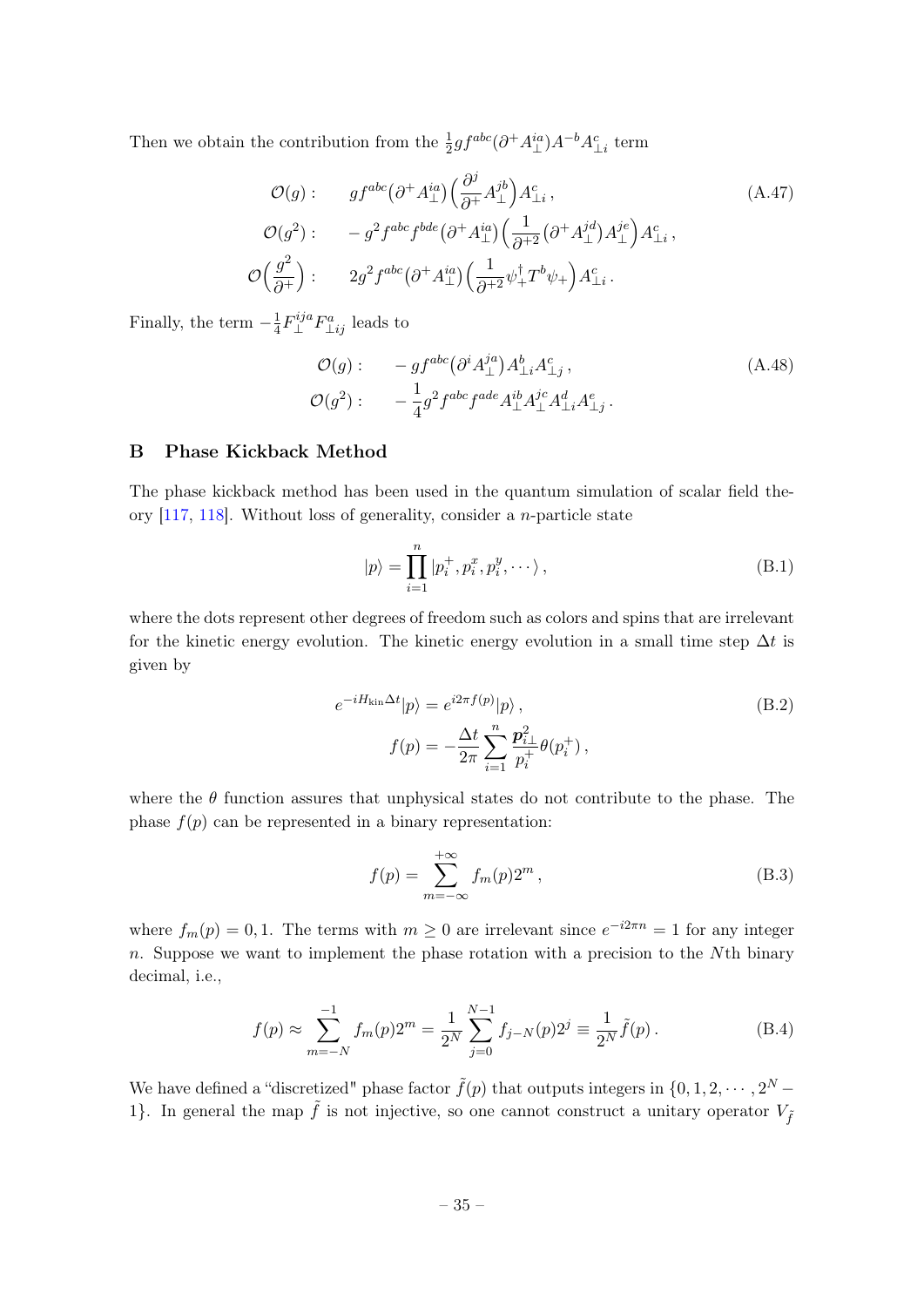such that  $V_{\tilde{f}}|p\rangle = |\tilde{f}(p)\rangle$ . However, it is always possible to define a unitary operator  $U_{\tilde{f}}$ such that [\[142\]](#page-44-2)

<span id="page-36-1"></span>
$$
U_{\tilde{f}}(|p\rangle \otimes |j\rangle) = |p\rangle \otimes |j + \tilde{f}(p) \bmod 2^N,
$$
\n(B.5)

for  $j \in \{0, 1, 2, \dots, 2^N - 1\}$  as an auxiliary register. The number of quantum gates needed to implement this unitary operator is only larger than that of the classical gates by at most a constant factor [\[142\]](#page-44-2). If the auxiliary register is initialized to be

<span id="page-36-2"></span>
$$
|s\rangle = \frac{1}{\sqrt{2^N}} \sum_{j=0}^{2^N - 1} e^{-2\pi i j/2^N} |j\rangle , \qquad (B.6)
$$

where  $|j\rangle$  is the computational basis of the auxiliary register, i.e.,  $|j\rangle = |000 \cdots 00\rangle, |000 \cdots 01\rangle$ ,  $|000 \cdots 10\rangle$ ,  $\cdots$ , in each of which we have N binary numbers, we can apply the unitary op-erator defined in Eq. [\(B.5\)](#page-36-1) to  $|p\rangle \otimes |s\rangle$  to obtain

$$
U_{\tilde{f}}(|p\rangle \otimes |s\rangle) = |p\rangle \otimes \frac{1}{\sqrt{2^N}} \sum_{j=0}^{2^N - 1} e^{-2\pi i j/2^N} |j + \tilde{f}(p) \bmod 2^N \rangle
$$
  
\n
$$
= |p\rangle \otimes \frac{1}{\sqrt{2^N}} \sum_{k=0}^{2^N - 1} e^{i2\pi \tilde{f}(p)} e^{-2\pi i k/2^N} |k\rangle
$$
  
\n
$$
= e^{i2\pi \tilde{f}(p)} |p\rangle \otimes |s\rangle.
$$
 (B.7)

In this way we have realized the phase rotation that we want to apply to the state  $|p\rangle$ . The initial auxiliary register  $|s\rangle$  in Eq. [\(B.6\)](#page-36-2) can be efficiently prepared by applying the Quantum Fourier Transform to the state  $|j = 1\rangle$  in the register.

#### References

- <span id="page-36-0"></span>[1] J. M. Butterworth, A. R. Davison, M. Rubin and G. P. Salam, Jet substructure as a new Higgs search channel at the LHC, [Phys.Rev.Lett.](http://dx.doi.org/10.1103/PhysRevLett.100.242001) 100 (2008) 242001, [[0802.2470](http://arxiv.org/abs/0802.2470)].
- [2] S. D. Ellis, C. K. Vermilion and J. R. Walsh, Techniques for improved heavy particle searches with jet substructure, Phys.Rev. D80 [\(2009\) 051501,](http://dx.doi.org/10.1103/PhysRevD.80.051501) [[0903.5081](http://arxiv.org/abs/0903.5081)].
- [3] I. W. Stewart, F. J. Tackmann and W. J. Waalewijn, N-Jettiness: An Inclusive Event Shape to Veto Jets, [Phys. Rev. Lett.](http://dx.doi.org/10.1103/PhysRevLett.105.092002) 105 (2010) 092002, [[1004.2489](http://arxiv.org/abs/1004.2489)].
- [4] S. D. Ellis, C. K. Vermilion, J. R. Walsh, A. Hornig and C. Lee, Jet Shapes and Jet Algorithms in SCET, JHEP 1011 [\(2010\) 101,](http://dx.doi.org/10.1007/JHEP11(2010)101) [[1001.0014](http://arxiv.org/abs/1001.0014)].
- [5] A. Abdesselam et al., Boosted objects: A Probe of beyond the Standard Model physics, [Eur.](http://dx.doi.org/10.1140/epjc/s10052-011-1661-y) Phys. J. **C71** [\(2011\) 1661,](http://dx.doi.org/10.1140/epjc/s10052-011-1661-y) [[1012.5412](http://arxiv.org/abs/1012.5412)].
- [6] A. Altheimer et al., Jet Substructure at the Tevatron and LHC: New results, new tools, new benchmarks, J. Phys. G39 [\(2012\) 063001,](http://dx.doi.org/10.1088/0954-3899/39/6/063001) [[1201.0008](http://arxiv.org/abs/1201.0008)].
- [7] A. J. Larkoski, G. P. Salam and J. Thaler, Energy Correlation Functions for Jet Substructure, JHEP 06 [\(2013\) 108,](http://dx.doi.org/10.1007/JHEP06(2013)108) [[1305.0007](http://arxiv.org/abs/1305.0007)].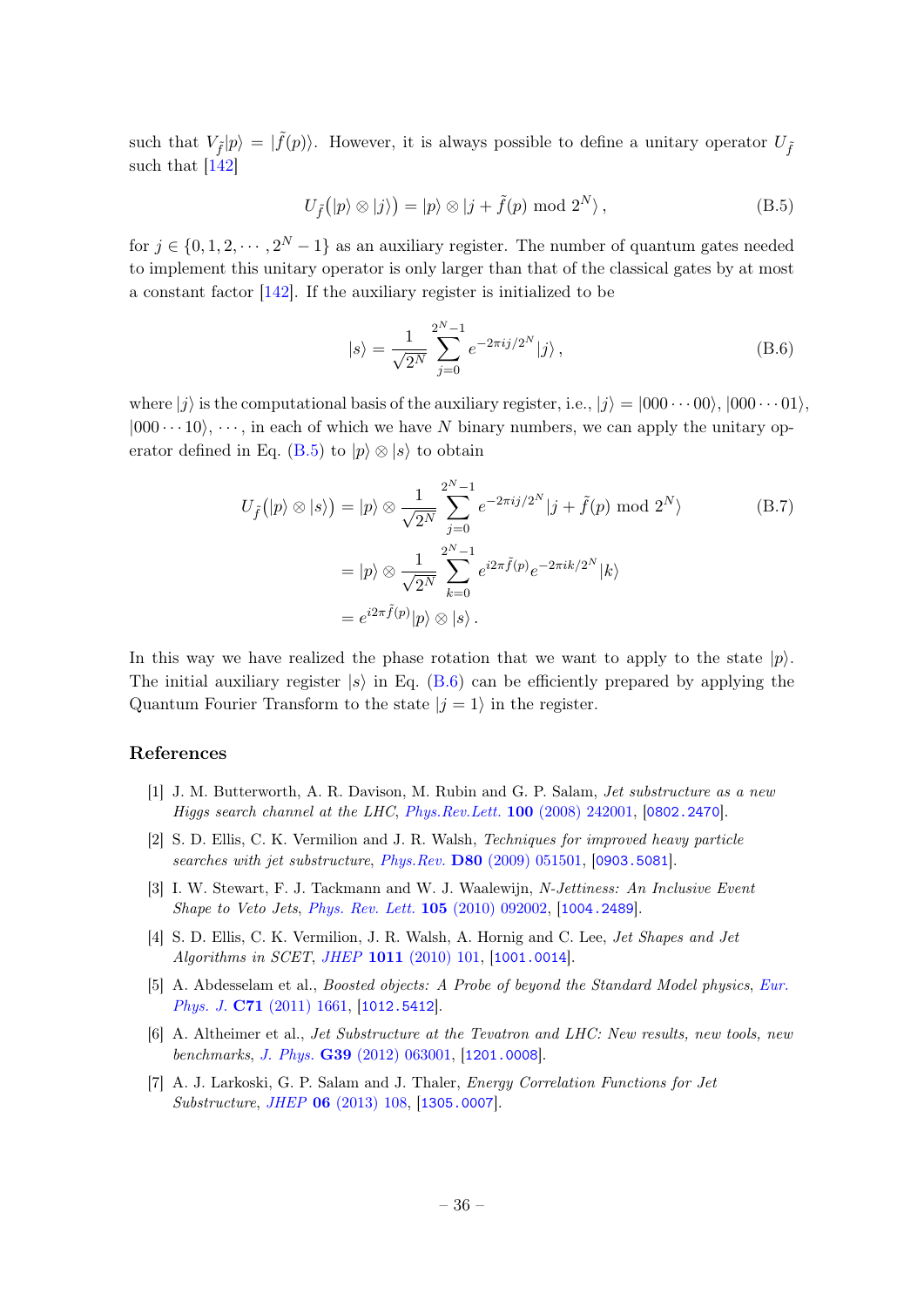- [8] A. Altheimer et al., *Boosted objects and jet substructure at the LHC. Report of BOOST2012*, held at IFIC Valencia, 23rd-27th of July 2012, [Eur. Phys. J.](http://dx.doi.org/10.1140/epjc/s10052-014-2792-8) C74 (2014) 2792, [[1311.2708](http://arxiv.org/abs/1311.2708)].
- [9] M. Dasgupta, A. Fregoso, S. Marzani and G. P. Salam, Towards an understanding of jet substructure, JHEP 09 [\(2013\) 029,](http://dx.doi.org/10.1007/JHEP09(2013)029) [[1307.0007](http://arxiv.org/abs/1307.0007)].
- [10] A. J. Larkoski, S. Marzani, G. Soyez and J. Thaler, Soft Drop, JHEP 05 [\(2014\) 146,](http://dx.doi.org/10.1007/JHEP05(2014)146) [[1402.2657](http://arxiv.org/abs/1402.2657)].
- [11] D. Adams et al., Towards an Understanding of the Correlations in Jet Substructure, [Eur.](http://dx.doi.org/10.1140/epjc/s10052-015-3587-2) Phys. J. C75 [\(2015\) 409,](http://dx.doi.org/10.1140/epjc/s10052-015-3587-2) [[1504.00679](http://arxiv.org/abs/1504.00679)].
- [12] Y.-T. Chien, A. Hornig and C. Lee, Soft-collinear mode for jet cross sections in soft collinear effective theory, Phys. Rev. D93 [\(2016\) 014033,](http://dx.doi.org/10.1103/PhysRevD.93.014033) [[1509.04287](http://arxiv.org/abs/1509.04287)].
- [13] A. J. Larkoski, I. Moult and D. Neill, Analytic Boosted Boson Discrimination, [JHEP](http://dx.doi.org/10.1007/JHEP05(2016)117) 05 [\(2016\) 117,](http://dx.doi.org/10.1007/JHEP05(2016)117) [[1507.03018](http://arxiv.org/abs/1507.03018)].
- [14] I. Moult, L. Necib and J. Thaler, New Angles on Energy Correlation Functions, [JHEP](http://dx.doi.org/10.1007/JHEP12(2016)153) 12 [\(2016\) 153,](http://dx.doi.org/10.1007/JHEP12(2016)153) [[1609.07483](http://arxiv.org/abs/1609.07483)].
- [15] C. Frye, A. J. Larkoski, M. D. Schwartz and K. Yan, Precision physics with pile-up insensitive observables, [1603.06375](http://arxiv.org/abs/1603.06375).
- [16] C. Frye, A. J. Larkoski, M. D. Schwartz and K. Yan, Factorization for groomed jet substructure beyond the next-to-leading logarithm, JHEP 07 [\(2016\) 064,](http://dx.doi.org/10.1007/JHEP07(2016)064) [[1603.09338](http://arxiv.org/abs/1603.09338)].
- [17] Z.-B. Kang, F. Ringer and I. Vitev, The semi-inclusive jet function in SCET and small radius resummation for inclusive jet production, [1606.06732](http://arxiv.org/abs/1606.06732).
- [18] Z.-B. Kang, F. Ringer and I. Vitev, Jet substructure using semi-inclusive jet functions in SCET, JHEP 11 (2016) 155, [[1606.07063](http://arxiv.org/abs/1606.07063)].
- [19] D. W. Kolodrubetz, P. Pietrulewicz, I. W. Stewart, F. J. Tackmann and W. J. Waalewijn, Factorization for Jet Radius Logarithms in Jet Mass Spectra at the LHC, JHEP 12 [\(2016\)](http://dx.doi.org/10.1007/JHEP12(2016)054) [054,](http://dx.doi.org/10.1007/JHEP12(2016)054) [[1605.08038](http://arxiv.org/abs/1605.08038)].
- [20] I. Moult, L. Rothen, I. W. Stewart, F. J. Tackmann and H. X. Zhu, Subleading Power Corrections for N-Jettiness Subtractions, Phys. Rev. D 95 (2017) 074023, [[1612.00450](http://arxiv.org/abs/1612.00450)].
- [21] Y.-T. Chien and I. Vitev, Probing the Hardest Branching within Jets in Heavy-Ion Collisions, [Phys. Rev. Lett.](http://dx.doi.org/10.1103/PhysRevLett.119.112301) 119 (2017) 112301, [[1608.07283](http://arxiv.org/abs/1608.07283)].
- [22] I. Moult, L. Rothen, I. W. Stewart, F. J. Tackmann and H. X. Zhu, N -jettiness subtractions for  $gg \to H$  at subleading power, Phys. Rev. D **97** (2018) 014013, [[1710.03227](http://arxiv.org/abs/1710.03227)].
- [23] I. Moult, B. Nachman and D. Neill, Convolved Substructure: Analytically Decorrelating Jet Substructure Observables, JHEP 05 (2018) 002, [[1710.06859](http://arxiv.org/abs/1710.06859)].
- [24] A. J. Larkoski, I. Moult and B. Nachman, Jet Substructure at the Large Hadron Collider: A Review of Recent Advances in Theory and Machine Learning, [1709.04464](http://arxiv.org/abs/1709.04464).
- [25] Z.-B. Kang, K. Lee, X. Liu and F. Ringer, The groomed and ungroomed jet mass distribution for inclusive jet production at the LHC, JHEP 10 [\(2018\) 137,](http://dx.doi.org/10.1007/JHEP10(2018)137) [[1803.03645](http://arxiv.org/abs/1803.03645)].
- [26] M. A. Ebert, I. Moult, I. W. Stewart, F. J. Tackmann, G. Vita and H. X. Zhu, Power Corrections for N-Jettiness Subtractions at  $\mathcal{O}(\alpha_s)$ , JHEP 12 (2018) 084, [[1807.10764](http://arxiv.org/abs/1807.10764)].
- [27] I. Moult, I. W. Stewart, G. Vita and H. X. Zhu, First Subleading Power Resummation for Event Shapes, JHEP 08 (2018) 013, [[1804.04665](http://arxiv.org/abs/1804.04665)].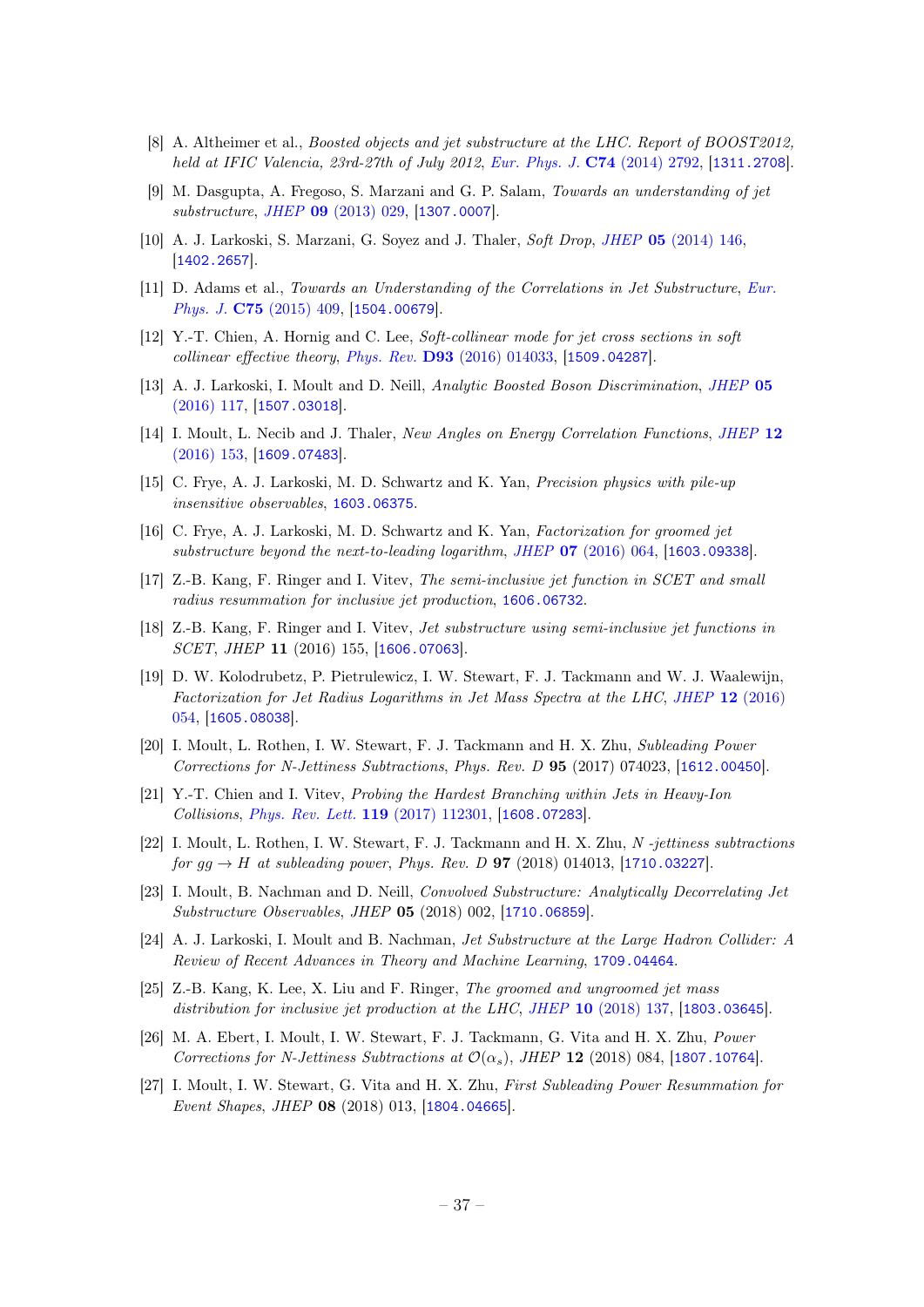- [28] Y.-T. Chien, D. Kang, K. Lee and Y. Makris, Subtracted Cumulants: Mitigating Large Background in Jet Substructure, Phys. Rev. D 100 (2019) 074030, [[1812.06977](http://arxiv.org/abs/1812.06977)].
- [29] Z.-B. Kang, K. Lee, X. Liu and F. Ringer, Soft drop groomed jet angularities at the LHC, Phys. Lett. B 793 (2019) 41-47, [[1811.06983](http://arxiv.org/abs/1811.06983)].
- [30] M. Dasgupta, F. A. Dreyer, K. Hamilton, P. F. Monni and G. P. Salam, Logarithmic accuracy of parton showers: a fixed-order study, JHEP 09 [\(2018\) 033,](http://dx.doi.org/10.1007/JHEP09(2018)033) [[1805.09327](http://arxiv.org/abs/1805.09327)].
- [31] R. Kogler et al., Jet Substructure at the Large Hadron Collider: Experimental Review, Rev. Mod. Phys. **91** (2019) 045003, [[1803.06991](http://arxiv.org/abs/1803.06991)].
- [32] S. Marzani, G. Soyez and M. Spannowsky, Looking inside jets: an introduction to jet substructure and boosted-object phenomenology, vol. 958. Springer, 2019.
- [33] A. H. Hoang, S. Mantry, A. Pathak and I. W. Stewart, Nonperturbative Corrections to Soft Drop Jet Mass, [1906.11843](http://arxiv.org/abs/1906.11843).
- [34] Z.-B. Kang, K. Lee, X. Liu, D. Neill and F. Ringer, The soft drop groomed jet radius at NLL, JHEP 02 (2020) 054, [[1908.01783](http://arxiv.org/abs/1908.01783)].
- [35] Y.-T. Chien, D. Y. Shao and B. Wu, Resummation of Boson-Jet Correlation at Hadron Colliders, JHEP 11 (2019) 025, [[1905.01335](http://arxiv.org/abs/1905.01335)].
- [36] Y.-T. Chien and I. W. Stewart, Collinear Drop, JHEP 06 (2020) 064, [[1907.11107](http://arxiv.org/abs/1907.11107)].
- <span id="page-38-0"></span>[37] I. W. Stewart and X. Yao, Pure Quark and Gluon Observables in Collinear Drop, [2203.14980](http://arxiv.org/abs/2203.14980).
- <span id="page-38-1"></span>[38] V. Vaidya and X. Yao, Transverse momentum broadening of a jet in quark-gluon plasma: an open quantum system EFT, JHEP 10 [\(2020\) 024,](http://dx.doi.org/10.1007/JHEP10(2020)024) [[2004.11403](http://arxiv.org/abs/2004.11403)].
- <span id="page-38-2"></span>[39] V. Vaidya, *Effective Field Theory for jet substructure in heavy ion collisions*, *[JHEP](http://dx.doi.org/10.1007/JHEP11(2021)064)* 11 [\(2021\) 064,](http://dx.doi.org/10.1007/JHEP11(2021)064) [[2010.00028](http://arxiv.org/abs/2010.00028)].
- <span id="page-38-3"></span>[40] J. Casalderrey-Solana, E. Shuryak and D. Teaney, Conical flow induced by quenched QCD jets, [J. Phys. Conf. Ser.](http://dx.doi.org/10.1088/1742-6596/27/1/003) 27 (2005) 22-31, [[hep-ph/0411315](http://arxiv.org/abs/hep-ph/0411315)].
- [41] J. Ruppert and B. Müller, Waking the colored plasma, Phys. Lett. B 618 [\(2005\) 123–130,](http://dx.doi.org/10.1016/j.physletb.2005.04.075) [[hep-ph/0503158](http://arxiv.org/abs/hep-ph/0503158)].
- [42] A. Chaudhuri and U. Heinz, Effect of jet quenching on the hydrodynamical evolution of QGP, [Phys. Rev. Lett.](http://dx.doi.org/10.1103/PhysRevLett.97.062301) 97 (2006) 062301, [[nucl-th/0503028](http://arxiv.org/abs/nucl-th/0503028)].
- [43] J. Casalderrey-Solana, E. Shuryak and D. Teaney, Hydrodynamic flow from fast particles, [hep-ph/0602183](http://arxiv.org/abs/hep-ph/0602183).
- [44] P. M. Chesler and L. G. Yaffe, The Wake of a quark moving through a strongly-coupled plasma, [Phys. Rev. Lett.](http://dx.doi.org/10.1103/PhysRevLett.99.152001) 99 (2007) 152001, [[0706.0368](http://arxiv.org/abs/0706.0368)].
- [45] S. S. Gubser, S. S. Pufu and A. Yarom, Sonic booms and diffusion wakes generated by a heavy quark in thermal  $AdS/CFT$ , [Phys. Rev. Lett.](http://dx.doi.org/10.1103/PhysRevLett.100.012301) 100 (2008) 012301, [[0706.4307](http://arxiv.org/abs/0706.4307)].
- [46] P. M. Chesler and L. G. Yaffe, The Stress-energy tensor of a quark moving through a strongly-coupled  $N=4$  supersymmetric Yang-Mills plasma: Comparing hydrodynamics and AdS/CFT, Phys. Rev. D 78 [\(2008\) 045013,](http://dx.doi.org/10.1103/PhysRevD.78.045013) [[0712.0050](http://arxiv.org/abs/0712.0050)].
- [47] P. M. Chesler, K. Jensen and A. Karch, *Jets in strongly-coupled N = 4 super Yang-Mills* theory, Phys. Rev. D 79 [\(2009\) 025021,](http://dx.doi.org/10.1103/PhysRevD.79.025021) [[0804.3110](http://arxiv.org/abs/0804.3110)].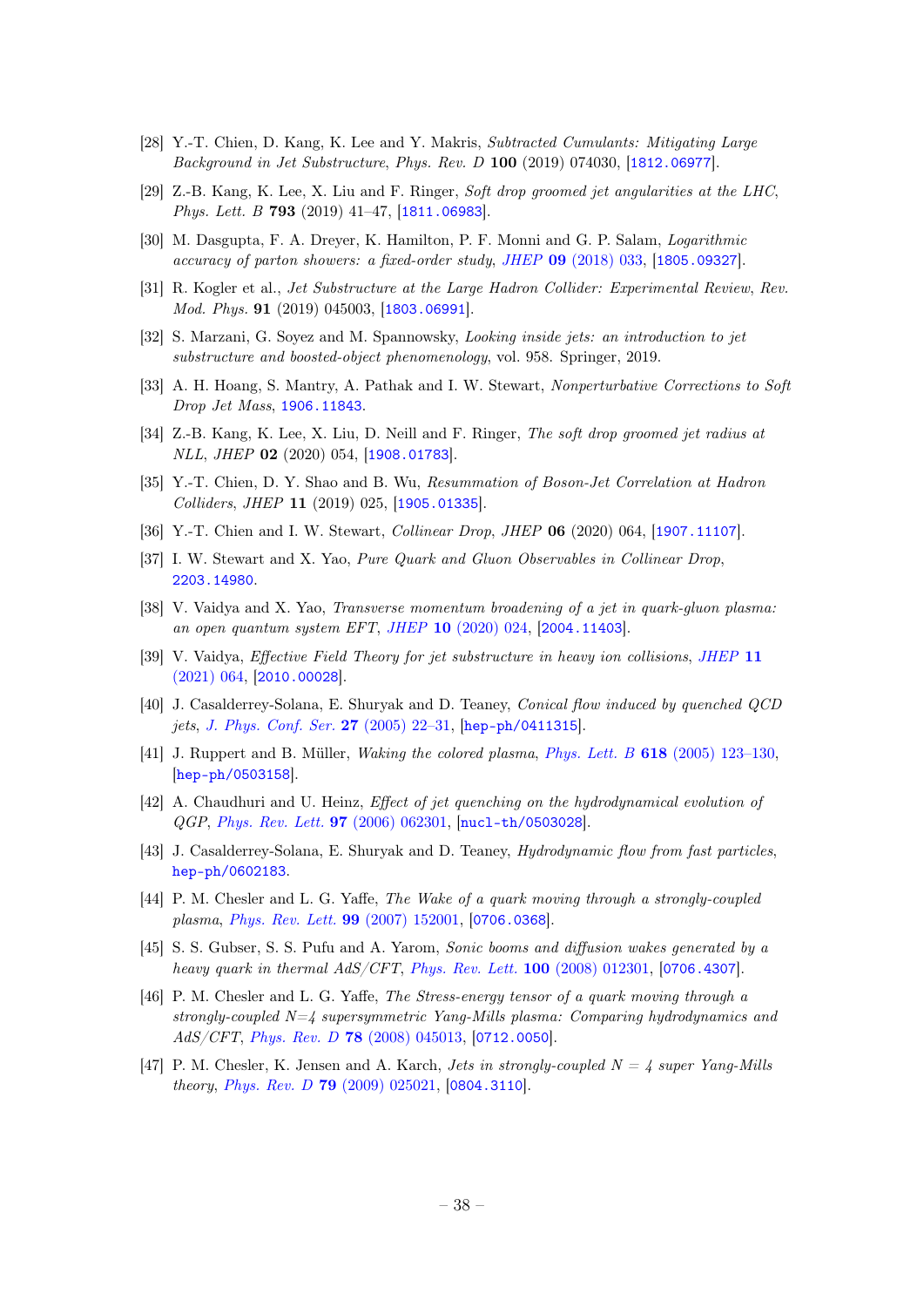- [48] P. M. Chesler, K. Jensen, A. Karch and L. G. Yaffe, Light quark energy loss in strongly-coupled  $N = 4$  supersymmetric Yang-Mills plasma, Phys. Rev. D 79 [\(2009\) 125015,](http://dx.doi.org/10.1103/PhysRevD.79.125015) [[0810.1985](http://arxiv.org/abs/0810.1985)].
- [49] R. Neufeld, B. Müller and J. Ruppert, Sonic Mach Cones Induced by Fast Partons in a Perturbative Quark-Gluon Plasma, Phys. Rev. C 78 [\(2008\) 041901,](http://dx.doi.org/10.1103/PhysRevC.78.041901) [[0802.2254](http://arxiv.org/abs/0802.2254)].
- [50] R. Neufeld, Mach cones in the quark-gluon plasma: Viscosity, speed of sound, and effects of finite source structure, Phys. Rev. C 79 [\(2009\) 054909,](http://dx.doi.org/10.1103/PhysRevC.79.054909) [[0807.2996](http://arxiv.org/abs/0807.2996)].
- [51] G.-Y. Qin, A. Majumder, H. Song and U. Heinz, Energy and momentum deposited into a QCD medium by a jet shower, [Phys. Rev. Lett.](http://dx.doi.org/10.1103/PhysRevLett.103.152303) 103 (2009) 152303, [[0903.2255](http://arxiv.org/abs/0903.2255)].
- [52] R. Neufeld and B. Müller, The sound produced by a fast parton in the quark-gluon plasma is a 'crescendo', [Phys. Rev. Lett.](http://dx.doi.org/10.1103/PhysRevLett.103.042301) 103 (2009) 042301, [[0902.2950](http://arxiv.org/abs/0902.2950)].
- [53] S. S. Gubser, S. S. Pufu, F. D. Rocha and A. Yarom, Energy loss in a strongly coupled thermal medium and the gauge-string duality, [0902.4041](http://arxiv.org/abs/0902.4041).
- [54] P. M. Chesler, Y.-Y. Ho and K. Rajagopal, Shining a Gluon Beam Through Quark-Gluon Plasma, Phys. Rev. D 85 [\(2012\) 126006,](http://dx.doi.org/10.1103/PhysRevD.85.126006) [[1111.1691](http://arxiv.org/abs/1111.1691)].
- [55] B. Betz, J. Noronha, G. Torrieri, M. Gyulassy and D. H. Rischke, Universal Flow-Driven Conical Emission in Ultrarelativistic Heavy-Ion Collisions, [Phys. Rev. Lett.](http://dx.doi.org/10.1103/PhysRevLett.105.222301) 105 (2010) [222301,](http://dx.doi.org/10.1103/PhysRevLett.105.222301) [[1005.5461](http://arxiv.org/abs/1005.5461)].
- [56] A. Ayala, I. Dominguez and M. E. Tejeda-Yeomans, Head shock vs Mach cone: Azimuthal correlations from  $2 \rightarrow 3$  parton processes in relativistic heavy-ion collisions, [Phys. Rev. C](http://dx.doi.org/10.1103/PhysRevC.88.025203) 88 [\(2013\) 025203,](http://dx.doi.org/10.1103/PhysRevC.88.025203) [[1212.1127](http://arxiv.org/abs/1212.1127)].
- [57] A. Ayala, J. D. Castaño Yepes, I. Dominguez and M. E. Tejeda-Yeomans, Impact of the energy-loss spatial profile and shear-viscosity to entropy-density ratio for the Mach cone versus head-shock signals produced by a fast-moving parton in a quark-gluon plasma, [Phys.](http://dx.doi.org/10.1103/PhysRevC.92.024910) Rev. C 92 [\(2015\) 024910,](http://dx.doi.org/10.1103/PhysRevC.92.024910) [[1412.5879](http://arxiv.org/abs/1412.5879)].
- [58] S. Floerchinger and K. C. Zapp, Hydrodynamics and Jets in Dialogue, [Eur. Phys. J. C](http://dx.doi.org/10.1140/epjc/s10052-014-3189-4) 74 [\(2014\) 3189,](http://dx.doi.org/10.1140/epjc/s10052-014-3189-4) [[1407.1782](http://arxiv.org/abs/1407.1782)].
- [59] Y. Tachibana and T. Hirano, Momentum transport away from a jet in an expanding nuclear medium, *Phys. Rev. C* **90** [\(2014\) 021902,](http://dx.doi.org/10.1103/PhysRevC.90.021902) [[1402.6469](http://arxiv.org/abs/1402.6469)].
- [60] L. Yan, S. Jeon and C. Gale, Jet-medium interaction and conformal relativistic fluid dynamics, *Phys. Rev. C* **97** [\(2018\) 034914,](http://dx.doi.org/10.1103/PhysRevC.97.034914) [[1707.09519](http://arxiv.org/abs/1707.09519)].
- [61] W. Chen, S. Cao, T. Luo, L.-G. Pang and X.-N. Wang, Effects of jet-induced medium excitation in  $\gamma$ -hadron correlation in A+A collisions, [Phys. Lett. B](http://dx.doi.org/10.1016/j.physletb.2017.12.015) 777 (2018) 86–90, [[1704.03648](http://arxiv.org/abs/1704.03648)].
- [62] Y. Tachibana, C. Shen and A. Majumder, Bulk medium evolution has considerable effects on jet observables!, [2001.08321](http://arxiv.org/abs/2001.08321).
- <span id="page-39-0"></span>[63] J. Casalderrey-Solana, J. G. Milhano, D. Pablos, K. Rajagopal and X. Yao, Jet Wake from Linearized Hydrodynamics, JHEP 05 [\(2021\) 230,](http://dx.doi.org/10.1007/JHEP05(2021)230) [[2010.01140](http://arxiv.org/abs/2010.01140)].
- <span id="page-39-1"></span>[64] J. Brewer, Q. Brodsky and K. Rajagopal, Disentangling jet modification in jet simulations and in Z+jet data, JHEP  $02$  [\(2022\) 175,](http://dx.doi.org/10.1007/JHEP02(2022)175) [[2110.13159](http://arxiv.org/abs/2110.13159)].
- <span id="page-39-2"></span>[65] P. M. Chesler and K. Rajagopal, Jet quenching in strongly coupled plasma, [Phys. Rev. D](http://dx.doi.org/10.1103/PhysRevD.90.025033) 90 [\(2014\) 025033,](http://dx.doi.org/10.1103/PhysRevD.90.025033) [[1402.6756](http://arxiv.org/abs/1402.6756)].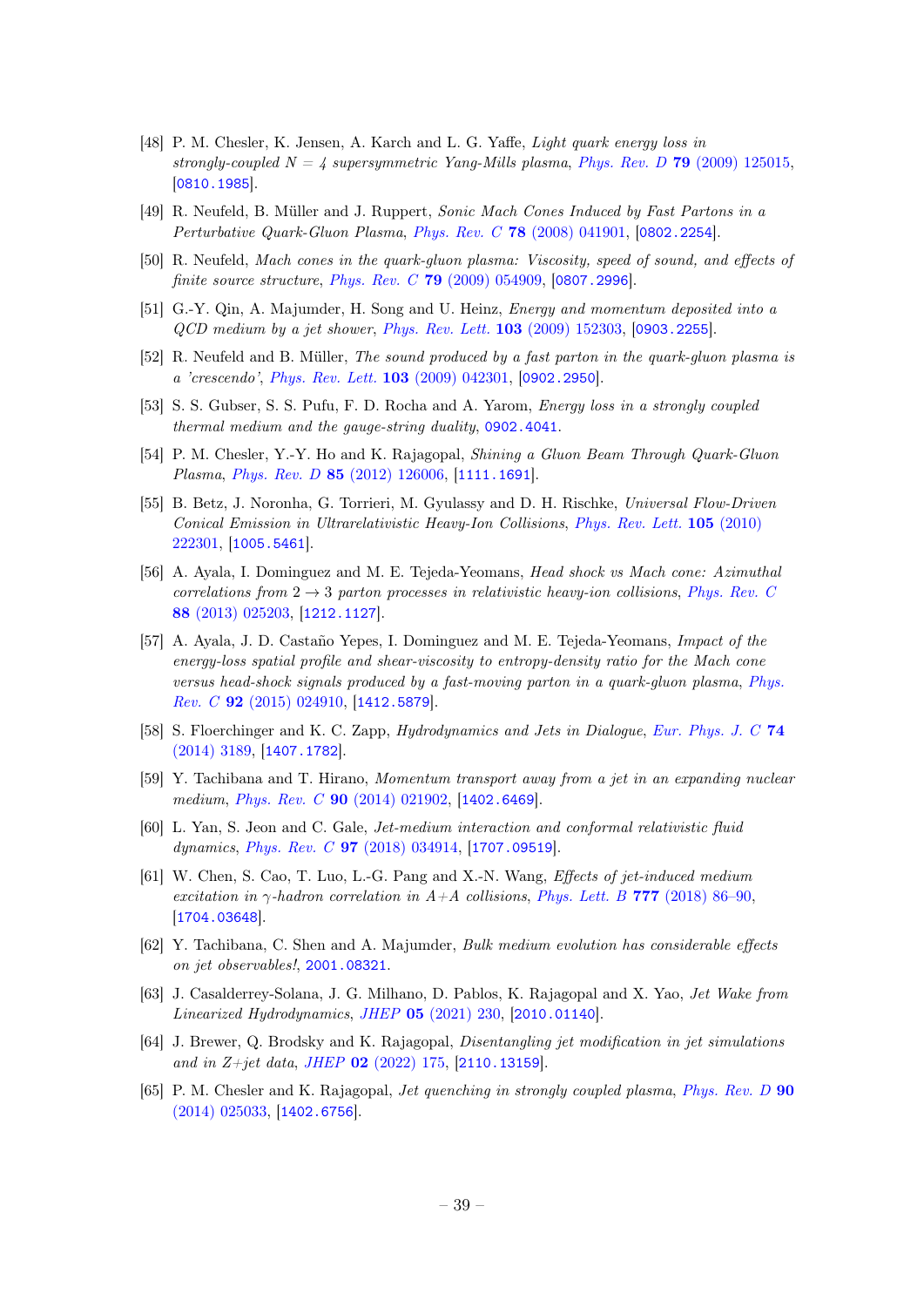- [66] P. M. Chesler and K. Rajagopal, On the Evolution of Jet Energy and Opening Angle in Strongly Coupled Plasma, JHEP 05 [\(2016\) 098,](http://dx.doi.org/10.1007/JHEP05(2016)098) [[1511.07567](http://arxiv.org/abs/1511.07567)].
- [67] J. Casalderrey-Solana, D. C. Gulhan, J. G. Milhano, D. Pablos and K. Rajagopal, A Hybrid Strong/Weak Coupling Approach to Jet Quenching, JHEP 10 [\(2014\) 19,](http://dx.doi.org/10.1007/JHEP10(2014)019) [[1405.3864](http://arxiv.org/abs/1405.3864)].
- [68] J. Casalderrey-Solana, D. C. Gulhan, J. G. Milhano, D. Pablos and K. Rajagopal, Predictions for Boson-Jet Observables and Fragmentation Function Ratios from a Hybrid Strong/Weak Coupling Model for Jet Quenching, [1508.00815](http://arxiv.org/abs/1508.00815).
- [69] J. Casalderrey-Solana, D. Gulhan, G. Milhano, D. Pablos and K. Rajagopal, Angular Structure of Jet Quenching Within a Hybrid Strong/Weak Coupling Model, JHEP 03 [\(2017\)](http://dx.doi.org/10.1007/JHEP03(2017)135) [135,](http://dx.doi.org/10.1007/JHEP03(2017)135) [[1609.05842](http://arxiv.org/abs/1609.05842)].
- [70] Z. Hulcher, D. Pablos and K. Rajagopal, Resolution Effects in the Hybrid Strong/Weak Coupling Model, JHEP 03 [\(2018\) 010,](http://dx.doi.org/10.1007/JHEP03(2018)010) [[1707.05245](http://arxiv.org/abs/1707.05245)].
- [71] J. Casalderrey-Solana, Z. Hulcher, G. Milhano, D. Pablos and K. Rajagopal, Simultaneous description of hadron and jet suppression in heavy-ion collisions, [Phys. Rev. C](http://dx.doi.org/10.1103/PhysRevC.99.051901) 99 (2019) [051901,](http://dx.doi.org/10.1103/PhysRevC.99.051901) [[1808.07386](http://arxiv.org/abs/1808.07386)].
- <span id="page-40-0"></span>[72] J. Casalderrey-Solana, G. Milhano, D. Pablos and K. Rajagopal, Modification of Jet Substructure in Heavy Ion Collisions as a Probe of the Resolution Length of Quark-Gluon Plasma, JHEP 01 [\(2020\) 044,](http://dx.doi.org/10.1007/JHEP01(2020)044) [[1907.11248](http://arxiv.org/abs/1907.11248)].
- <span id="page-40-1"></span>[73] M. Gyulassy and X.-n. Wang, Multiple collisions and induced gluon Bremsstrahlung in QCD, Nucl. Phys. B420 [\(1994\) 583–614,](http://dx.doi.org/10.1016/0550-3213(94)90079-5) [[nucl-th/9306003](http://arxiv.org/abs/nucl-th/9306003)].
- [74] X.-N. Wang, M. Gyulassy and M. Plumer, The LPM effect in QCD and radiative energy loss in a quark gluon plasma, Phys. Rev. D51 [\(1995\) 3436–3446,](http://dx.doi.org/10.1103/PhysRevD.51.3436) [[hep-ph/9408344](http://arxiv.org/abs/hep-ph/9408344)].
- [75] R. Baier, Y. L. Dokshitzer, S. Peigne and D. Schiff, Induced gluon radiation in a QCD medium, Phys. Lett. B 345 [\(1995\) 277–286,](http://dx.doi.org/10.1016/0370-2693(94)01617-L) [[hep-ph/9411409](http://arxiv.org/abs/hep-ph/9411409)].
- [76] R. Baier, Y. L. Dokshitzer, A. H. Mueller, S. Peigne and D. Schiff, Radiative energy loss of high-energy quarks and gluons in a finite volume quark - gluon plasma, [Nucl. Phys.](http://dx.doi.org/10.1016/S0550-3213(96)00553-6) **B483** [\(1997\) 291–320,](http://dx.doi.org/10.1016/S0550-3213(96)00553-6) [[hep-ph/9607355](http://arxiv.org/abs/hep-ph/9607355)].
- [77] B. G. Zakharov, Fully quantum treatment of the Landau-Pomeranchuk-Migdal effect in QED and QCD, JETP Lett. 63 [\(1996\) 952–957,](http://dx.doi.org/10.1134/1.567126) [[hep-ph/9607440](http://arxiv.org/abs/hep-ph/9607440)].
- [78] R. Baier, Y. L. Dokshitzer, A. H. Mueller, S. Peigne and D. Schiff, Radiative energy loss and  $p(T)$  broadening of high-energy partons in nuclei, Nucl. Phys. B 484 [\(1997\) 265–282,](http://dx.doi.org/10.1016/S0550-3213(96)00581-0) [[hep-ph/9608322](http://arxiv.org/abs/hep-ph/9608322)].
- [79] M. Gyulassy, P. Levai and I. Vitev, Jet quenching in thin quark gluon plasmas. 1. Formalism, Nucl. Phys. B 571 [\(2000\) 197–233,](http://dx.doi.org/10.1016/S0550-3213(99)00713-0) [[hep-ph/9907461](http://arxiv.org/abs/hep-ph/9907461)].
- [80] M. Gyulassy, P. Levai and I. Vitev, NonAbelian energy loss at finite opacity, [Phys.Rev.Lett.](http://dx.doi.org/10.1103/PhysRevLett.85.5535) 85 [\(2000\) 5535–5538,](http://dx.doi.org/10.1103/PhysRevLett.85.5535) [[nucl-th/0005032](http://arxiv.org/abs/nucl-th/0005032)].
- [81] U. A. Wiedemann, Gluon radiation off hard quarks in a nuclear environment: Opacity expansion, Nucl. Phys. B588 [\(2000\) 303–344,](http://dx.doi.org/10.1016/S0550-3213(00)00457-0) [[hep-ph/0005129](http://arxiv.org/abs/hep-ph/0005129)].
- <span id="page-40-2"></span>[82] P. B. Arnold, G. D. Moore and L. G. Yaffe, Photon and gluon emission in relativistic plasmas, JHEP 06 [\(2002\) 030,](http://dx.doi.org/10.1088/1126-6708/2002/06/030) [[hep-ph/0204343](http://arxiv.org/abs/hep-ph/0204343)].
- <span id="page-40-3"></span>[83] J. Casalderrey-Solana and E. Iancu, Interference effects in medium-induced gluon radiation, JHEP 08 [\(2011\) 015,](http://dx.doi.org/10.1007/JHEP08(2011)015) [[1105.1760](http://arxiv.org/abs/1105.1760)].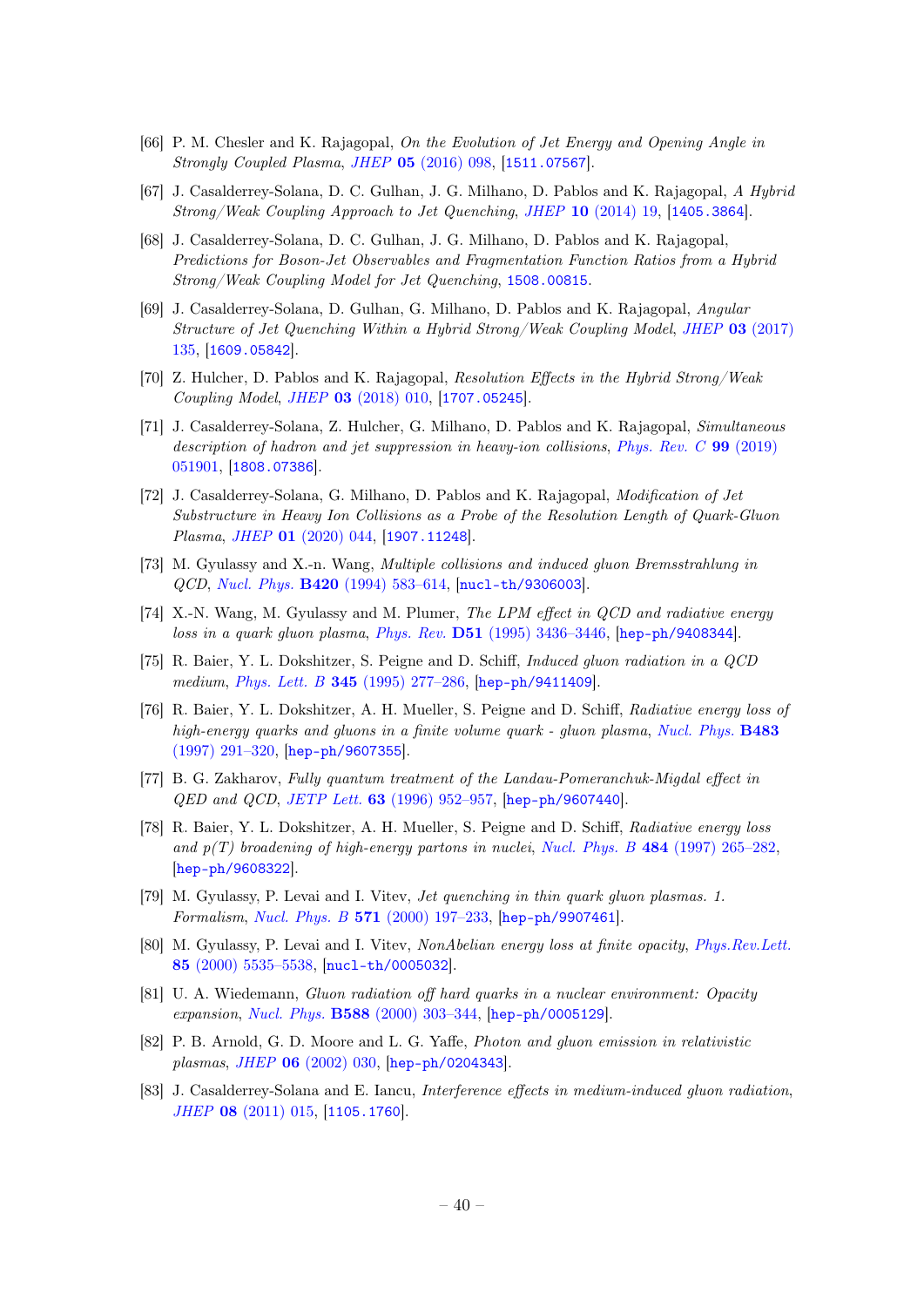- [84] Y. Mehtar-Tani, C. Salgado and K. Tywoniuk, Jets in QCD Media: From Color Coherence to Decoherence, Phys. Lett. B 707 [\(2012\) 156–159,](http://dx.doi.org/10.1016/j.physletb.2011.12.042) [[1102.4317](http://arxiv.org/abs/1102.4317)].
- [85] G. Ovanesyan and I. Vitev, An effective theory for jet propagation in dense QCD matter: jet broadening and medium-induced bremsstrahlung, JHEP 1106 [\(2011\) 080,](http://dx.doi.org/10.1007/JHEP06(2011)080) [[1103.1074](http://arxiv.org/abs/1103.1074)].
- [86] Y. Mehtar-Tani, C. A. Salgado and K. Tywoniuk, The radiation pattern of a QCD antenna in a dilute medium, JHEP 04 [\(2012\) 064,](http://dx.doi.org/10.1007/JHEP04(2012)064) [[1112.5031](http://arxiv.org/abs/1112.5031)].
- [87] Y. Mehtar-Tani, C. A. Salgado and K. Tywoniuk, The Radiation pattern of a QCD antenna in a dense medium, JHEP 10 [\(2012\) 197,](http://dx.doi.org/10.1007/JHEP10(2012)197) [[1205.5739](http://arxiv.org/abs/1205.5739)].
- <span id="page-41-9"></span>[88] J.-P. Blaizot, F. Dominguez, E. Iancu and Y. Mehtar-Tani, Medium-induced gluon branching, JHEP 01 [\(2013\) 143,](http://dx.doi.org/10.1007/JHEP01(2013)143) [[1209.4585](http://arxiv.org/abs/1209.4585)].
- [89] J.-P. Blaizot, E. Iancu and Y. Mehtar-Tani, Medium-induced QCD cascade: democratic branching and wave turbulence, [Phys. Rev. Lett.](http://dx.doi.org/10.1103/PhysRevLett.111.052001) 111 (2013) 052001, [[1301.6102](http://arxiv.org/abs/1301.6102)].
- [90] J.-P. Blaizot, F. Dominguez, E. Iancu and Y. Mehtar-Tani, Probabilistic picture for medium-induced jet evolution, JHEP 06 [\(2014\) 075,](http://dx.doi.org/10.1007/JHEP06(2014)075) [[1311.5823](http://arxiv.org/abs/1311.5823)].
- <span id="page-41-0"></span>[91] J. Ghiglieri, G. D. Moore and D. Teaney, Jet-Medium Interactions at NLO in a Weakly-Coupled Quark-Gluon Plasma, JHEP 03 [\(2016\) 095,](http://dx.doi.org/10.1007/JHEP03(2016)095) [[1509.07773](http://arxiv.org/abs/1509.07773)].
- <span id="page-41-1"></span>[92] C. A. Salgado and U. A. Wiedemann, Calculating quenching weights, [Phys. Rev. D](http://dx.doi.org/10.1103/PhysRevD.68.014008) 68 [\(2003\) 014008,](http://dx.doi.org/10.1103/PhysRevD.68.014008) [[hep-ph/0302184](http://arxiv.org/abs/hep-ph/0302184)].
- <span id="page-41-2"></span>[93] S. P. Adhya, C. A. Salgado, M. Spousta and K. Tywoniuk, Medium-induced cascade in expanding media, JHEP 07 [\(2020\) 150,](http://dx.doi.org/10.1007/JHEP07(2020)150) [[1911.12193](http://arxiv.org/abs/1911.12193)].
- <span id="page-41-3"></span>[94] Y. Mehtar-Tani and K. Tywoniuk, Improved opacity expansion for medium-induced parton splitting, JHEP 06 [\(2020\) 187,](http://dx.doi.org/10.1007/JHEP06(2020)187) [[1910.02032](http://arxiv.org/abs/1910.02032)].
- <span id="page-41-4"></span>[95] J. a. Barata, Y. Mehtar-Tani, A. Soto-Ontoso and K. Tywoniuk, Medium-induced radiative kernel with the Improved Opacity Expansion, JHEP 09 [\(2021\) 153,](http://dx.doi.org/10.1007/JHEP09(2021)153) [[2106.07402](http://arxiv.org/abs/2106.07402)].
- <span id="page-41-5"></span>[96] P. Arnold, T. Gorda and S. Iqbal, The LPM effect in sequential bremsstrahlung: nearly complete results for QCD, JHEP 11 [\(2020\) 053,](http://dx.doi.org/10.1007/JHEP11(2020)053) [[2007.15018](http://arxiv.org/abs/2007.15018)].
- [97] P. Arnold, T. Gorda and S. Iqbal, The LPM effect in sequential bremsstrahlung: analytic results for sub-leading (single) logarithms, JHEP 04 [\(2022\) 085,](http://dx.doi.org/10.1007/JHEP04(2022)085) [[2112.05161](http://arxiv.org/abs/2112.05161)].
- <span id="page-41-6"></span>[98] P. Arnold and O. Elgedawy, The LPM Effect in sequential bremsstrahlung:  $1/N_c^2$ corrections, [2202.04662](http://arxiv.org/abs/2202.04662).
- <span id="page-41-7"></span>[99] R. P. Feynman, Quantum mechanical computers, Foundations of physics 16 (1986) 507–531.
- <span id="page-41-8"></span>[100] M. Devoret and R. Schoelkopf, Superconducting circuits for quantum information: An outlook, [Science \(New York, N.Y.\)](http://dx.doi.org/10.1126/science.1231930) 339 (03, 2013) 1169–74.
- [101] M. Kjaergaard, M. E. Schwartz, J. Braumüller, P. Krantz, J. I.-J. Wang, S. Gustavsson et al., Superconducting qubits: Current state of play, [Annual Review of Condensed Matter](http://dx.doi.org/10.1146/annurev-conmatphys-031119-050605) Physics 11 [\(2020\) 369–395.](http://dx.doi.org/10.1146/annurev-conmatphys-031119-050605)
- [102] C. D. Bruzewicz, J. Chiaverini, R. McConnell and J. M. Sage, Trapped-ion quantum computing: Progress and challenges, [Applied Physics Reviews](http://dx.doi.org/10.1063/1.5088164) 6 (2019) 021314.
- [103] F. Arute, K. Arya, R. Babbush, D. Bacon, J. C. Bardin, R. Barends et al., Quantum supremacy using a programmable superconducting processor, Nature 574 [\(2019\) 505–510.](http://dx.doi.org/10.1038/s41586-019-1666-5)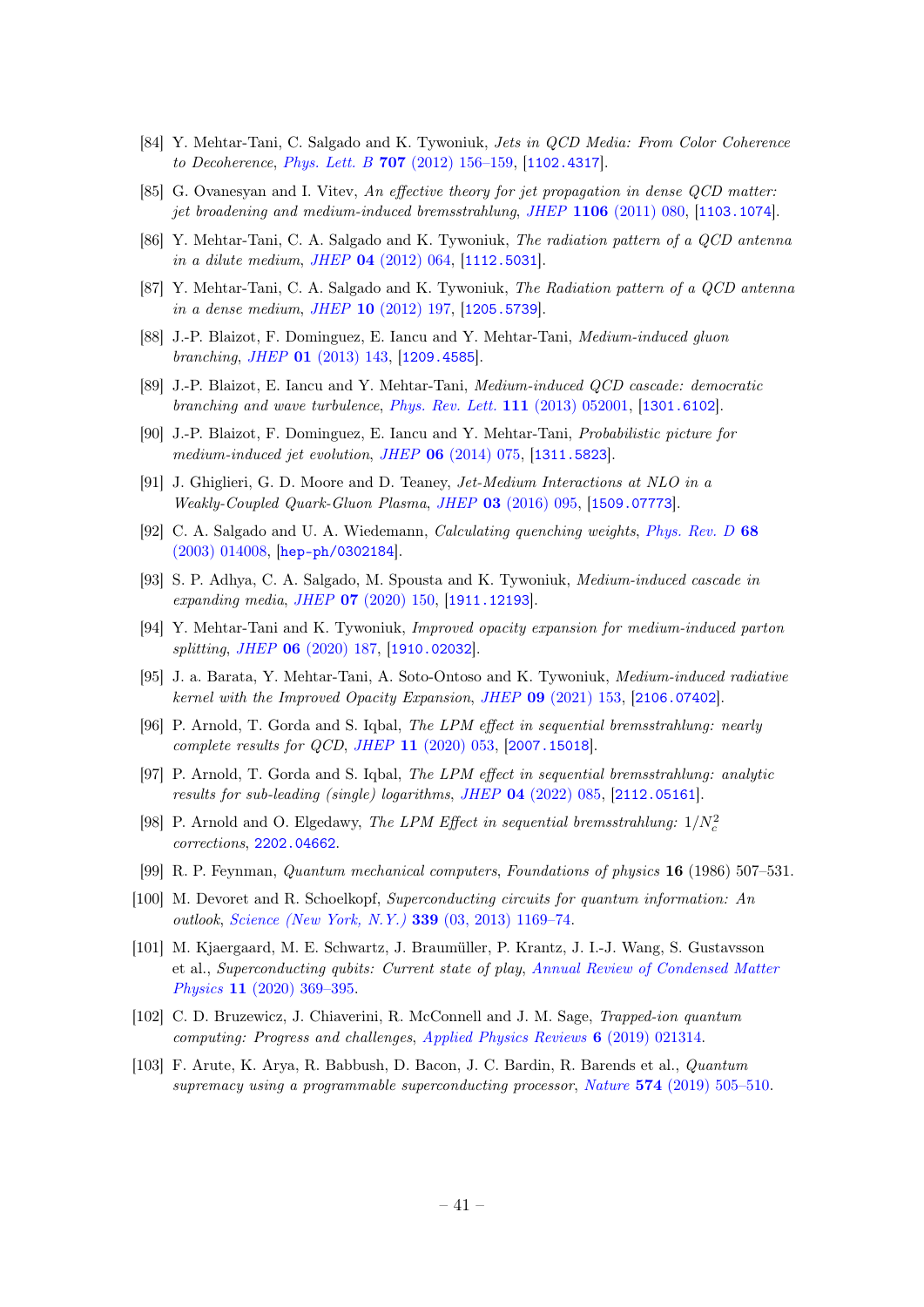- [104] H. Lamm and S. Lawrence, Simulation of Nonequilibrium Dynamics on a Quantum Computer, [Phys. Rev. Lett.](http://dx.doi.org/10.1103/PhysRevLett.121.170501) 121 (2018) 170501, [[1806.06649](http://arxiv.org/abs/1806.06649)].
- [105] C. W. Bauer, W. A. de Jong, B. Nachman and D. Provasoli, Quantum Algorithm for High Energy Physics Simulations, [Phys. Rev. Lett.](http://dx.doi.org/10.1103/PhysRevLett.126.062001) 126 (2021) 062001, [[1904.03196](http://arxiv.org/abs/1904.03196)].
- [106] N. Mueller, A. Tarasov and R. Venugopalan, Deeply inelastic scattering structure functions on a hybrid quantum computer, Phys. Rev. D 102 [\(2020\) 016007,](http://dx.doi.org/10.1103/PhysRevD.102.016007) [[1908.07051](http://arxiv.org/abs/1908.07051)].
- [107] A. Y. Wei, P. Naik, A. W. Harrow and J. Thaler, Quantum Algorithms for Jet Clustering, Phys. Rev. D 101 [\(2020\) 094015,](http://dx.doi.org/10.1103/PhysRevD.101.094015) [[1908.08949](http://arxiv.org/abs/1908.08949)].
- [108] A. Smith, M. S. Kim, F. Pollmann and J. Knolle, Simulating quantum many-body dynamics on a current digital quantum computer, [npj Quantum Information](http://dx.doi.org/10.1038/s41534-019-0217-0) 5 (11, 2019) 106.
- [109] J. a. Barata, N. Mueller, A. Tarasov and R. Venugopalan, Single-particle digitization strategy for quantum computation of a  $\phi^4$  scalar field theory, [Phys. Rev. A](http://dx.doi.org/10.1103/PhysRevA.103.042410) 103 (2021) [042410,](http://dx.doi.org/10.1103/PhysRevA.103.042410) [[2012.00020](http://arxiv.org/abs/2012.00020)].
- [110] A. Kan, L. Funcke, S. Kühn, L. Dellantonio, J. Zhang, J. F. Haase et al., Investigating a  $(3+1)D$  topological  $\theta$ -term in the Hamiltonian formulation of lattice gauge theories for quantum and classical simulations, Phys. Rev.  $D$  104 [\(2021\) 034504,](http://dx.doi.org/10.1103/PhysRevD.104.034504) [[2105.06019](http://arxiv.org/abs/2105.06019)].
- [111] J. M. Martyn, Z. M. Rossi, A. K. Tan and I. L. Chuang, Grand Unification of Quantum Algorithms, [PRX Quantum](http://dx.doi.org/10.1103/PRXQuantum.2.040203) 2 (2021) 040203, [[2105.02859](http://arxiv.org/abs/2105.02859)].
- [112] N. Klco, A. Roggero and M. J. Savage, Standard Model Physics and the Digital Quantum Revolution: Thoughts about the Interface, [2107.04769](http://arxiv.org/abs/2107.04769).
- [113] C. W. Bauer, M. Freytsis and B. Nachman, Simulating Collider Physics on Quantum Computers Using Effective Field Theories, [Phys. Rev. Lett.](http://dx.doi.org/10.1103/PhysRevLett.127.212001) 127 (2021) 212001, [[2102.05044](http://arxiv.org/abs/2102.05044)].
- [114] A. M. Czajka, Z.-B. Kang, H. Ma and F. Zhao, Quantum Simulation of Chiral Phase Transitions, [2112.03944](http://arxiv.org/abs/2112.03944).
- [115] A. Ciavarella, N. Klco and M. J. Savage, Some Conceptual Aspects of Operator Design for Quantum Simulations of Non-Abelian Lattice Gauge Theories, 3, 2022. [2203.11988](http://arxiv.org/abs/2203.11988).
- <span id="page-42-0"></span>[116] C. W. Bauer et al., *Quantum Simulation for High Energy Physics*, [2204.03381](http://arxiv.org/abs/2204.03381).
- <span id="page-42-1"></span>[117] S. P. Jordan, K. S. M. Lee and J. Preskill, Quantum Computation of Scattering in Scalar Quantum Field Theories, Quant. Inf. Comput. 14 (2014) 1014–1080, [[1112.4833](http://arxiv.org/abs/1112.4833)].
- <span id="page-42-5"></span>[118] S. P. Jordan, K. S. M. Lee and J. Preskill, Quantum Algorithms for Quantum Field Theories, Science 336 [\(2012\) 1130–1133,](http://dx.doi.org/10.1126/science.1217069) [[1111.3633](http://arxiv.org/abs/1111.3633)].
- [119] S. P. Jordan, H. Krovi, K. S. M. Lee and J. Preskill, BQP-completeness of Scattering in Scalar Quantum Field Theory, Quantum 2 [\(2018\) 44,](http://dx.doi.org/10.22331/q-2018-01-08-44) [[1703.00454](http://arxiv.org/abs/1703.00454)].
- <span id="page-42-2"></span>[120] N. Klco and M. J. Savage, Digitization of scalar fields for quantum computing, [Phys. Rev. A](http://dx.doi.org/10.1103/PhysRevA.99.052335) 99 [\(2019\) 052335,](http://dx.doi.org/10.1103/PhysRevA.99.052335) [[1808.10378](http://arxiv.org/abs/1808.10378)].
- <span id="page-42-3"></span>[121] S. P. Jordan, K. S. M. Lee and J. Preskill, Quantum Algorithms for Fermionic Quantum Field Theories, [1404.7115](http://arxiv.org/abs/1404.7115).
- <span id="page-42-4"></span>[122] P. Hauke, D. Marcos, M. Dalmonte and P. Zoller, Quantum simulation of a lattice schwinger model in a chain of trapped ions, Physical Review  $X \cdot 3$  (2013) 041018.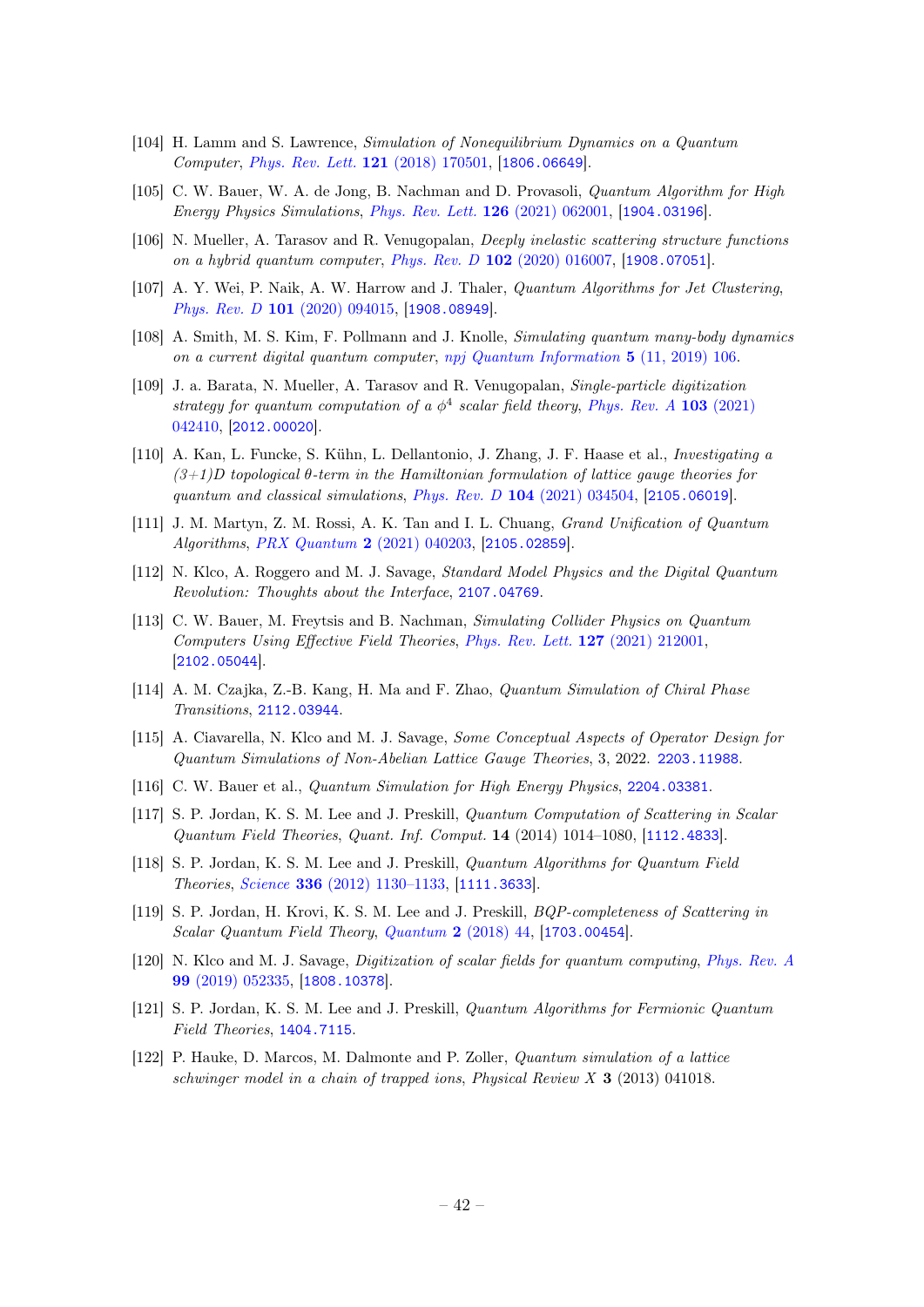- [123] S. Kühn, J. I. Cirac and M.-C. Bañuls, Quantum simulation of the schwinger model: A study of feasibility, Physical Review A 90 (2014) 042305.
- [124] N. Klco, E. F. Dumitrescu, A. J. McCaskey, T. D. Morris, R. C. Pooser, M. Sanz et al., Quantum-classical computation of Schwinger model dynamics using quantum computers, Phys. Rev. A 98 [\(2018\) 032331,](http://dx.doi.org/10.1103/PhysRevA.98.032331) [[1803.03326](http://arxiv.org/abs/1803.03326)].
- [125] T. V. Zache, N. Mueller, J. T. Schneider, F. Jendrzejewski, J. Berges and P. Hauke, Dynamical Topological Transitions in the Massive Schwinger Model with a  $\theta$  Term, [Phys.](http://dx.doi.org/10.1103/PhysRevLett.122.050403) Rev. Lett. 122 [\(2019\) 050403,](http://dx.doi.org/10.1103/PhysRevLett.122.050403) [[1808.07885](http://arxiv.org/abs/1808.07885)].
- [126] N. Klco, J. R. Stryker and M. J. Savage, SU(2) non-Abelian gauge field theory in one dimension on digital quantum computers, Phys. Rev. D 101 [\(2020\) 074512,](http://dx.doi.org/10.1103/PhysRevD.101.074512) [[1908.06935](http://arxiv.org/abs/1908.06935)].
- [127] B. Chakraborty, M. Honda, T. Izubuchi, Y. Kikuchi and A. Tomiya, Classically Emulated Digital Quantum Simulation of the Schwinger Model with Topological Term via Adiabatic State Preparation, [2001.00485](http://arxiv.org/abs/2001.00485).
- [128] N. H. Nguyen, M. C. Tran, Y. Zhu, A. M. Green, C. H. Alderete, Z. Davoudi et al., Digital Quantum Simulation of the Schwinger Model and Symmetry Protection with Trapped Ions, [PRX Quantum](http://dx.doi.org/10.1103/PRXQuantum.3.020324) 3 (2022) 020324, [[2112.14262](http://arxiv.org/abs/2112.14262)].
- [129] W. A. de Jong, K. Lee, J. Mulligan, M. Płoskoń, F. Ringer and X. Yao, Quantum simulation of non-equilibrium dynamics and thermalization in the Schwinger model, [2106.08394](http://arxiv.org/abs/2106.08394).
- <span id="page-43-0"></span>[130] A. Ciavarella, N. Klco and M. J. Savage, Trailhead for quantum simulation of SU(3) Yang-Mills lattice gauge theory in the local multiplet basis, Phys. Rev. D 103 [\(2021\) 094501,](http://dx.doi.org/10.1103/PhysRevD.103.094501) [[2101.10227](http://arxiv.org/abs/2101.10227)].
- <span id="page-43-1"></span>[131] W. A. De Jong, M. Metcalf, J. Mulligan, M. Płoskoń, F. Ringer and X. Yao, Quantum simulation of open quantum systems in heavy-ion collisions, [Phys. Rev. D](http://dx.doi.org/10.1103/PhysRevD.104.L051501) 104 (2021) [051501,](http://dx.doi.org/10.1103/PhysRevD.104.L051501) [[2010.03571](http://arxiv.org/abs/2010.03571)].
- <span id="page-43-2"></span>[132] J. a. Barata and C. A. Salgado, A quantum strategy to compute the jet quenching parameter  $\hat{q}$ , [Eur. Phys. J. C](http://dx.doi.org/10.1140/epjc/s10052-021-09674-9) 81 (2021) 862, [[2104.04661](http://arxiv.org/abs/2104.04661)].
- <span id="page-43-3"></span>[133] W. Qian, R. Basili, S. Pal, G. Luecke and J. P. Vary, Solving hadron structures using the basis light-front quantization approach on quantum computers, [2112.01927](http://arxiv.org/abs/2112.01927).
- <span id="page-43-4"></span>[134] J. Preskill, Quantum computing in the nisq era and beyond, Quantum 2 (2018) 79.
- <span id="page-43-5"></span>[135] A. He, B. Nachman, W. A. de Jong and C. W. Bauer, Zero-noise extrapolation for quantum-gate error mitigation with identity insertions,  $Phys. Rev. A 102 (2020) 012426$ , [[2003.04941](http://arxiv.org/abs/2003.04941)].
- <span id="page-43-6"></span>[136] V. R. Pascuzzi, A. He, C. W. Bauer, W. A. de Jong and B. Nachman, Computationally Efficient Zero Noise Extrapolation for Quantum Gate Error Mitigation, [Phys. Rev. A](http://dx.doi.org/10.1103/PhysRevA.105.042406) 105 [\(2022\) 042406,](http://dx.doi.org/10.1103/PhysRevA.105.042406) [[2110.13338](http://arxiv.org/abs/2110.13338)].
- <span id="page-43-7"></span>[137] S. J. Brodsky, H.-C. Pauli and S. S. Pinsky, Quantum chromodynamics and other field theories on the light cone, Phys. Rept. 301 [\(1998\) 299–486,](http://dx.doi.org/10.1016/S0370-1573(97)00089-6) [[hep-ph/9705477](http://arxiv.org/abs/hep-ph/9705477)].
- <span id="page-43-8"></span>[138] E. Farhi, J. Goldstone, S. Gutmann and M. Sipser, Quantum computation by adiabatic evolution, arXiv preprint quant-ph/0001106  $(2000)$ .
- <span id="page-43-9"></span>[139] A. Alexandru, P. F. Bedaque and S. Lawrence, *Quantum algorithms for disordered physics*, Phys. Rev. A 101 [\(2020\) 032325,](http://dx.doi.org/10.1103/PhysRevA.101.032325) [[1911.11117](http://arxiv.org/abs/1911.11117)].